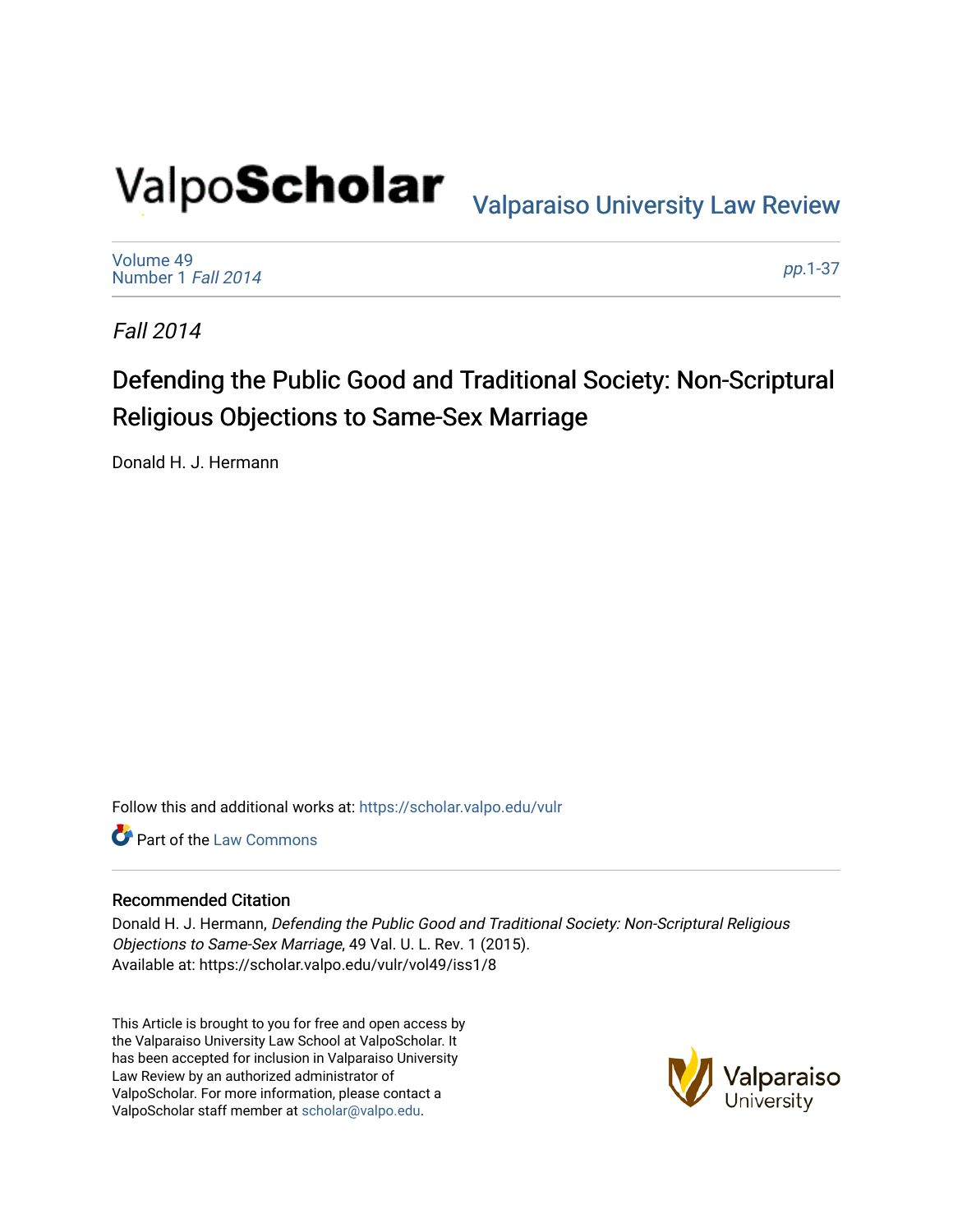# Articles

## **DEFENDING THE PUBLIC GOOD AND TRADITIONAL SOCIETY: NON-SCRIPTURAL RELIGIOUS OBJECTIONS TO SAME-SEX MARRIAGE**

#### **Donald H.J. Hermann**<sup>∗</sup>

#### I. INTRODUCTION

The legal status of same-sex couples in the United States has changed dramatically over the last decade.1 A significant legal development affecting the recognition of same-sex marriages was the decision of the United States Supreme Court in 2003, holding that state statutes prohibiting private consensual sex between adults, including adults of the same sex, were unconstitutional.<sup>2</sup> In the same year, the Massachusetts Supreme Judicial Court declared that denying same-sex couples the right to marry violated the state constitution.3 The claim to a right of same-sex marriage, as well as registered domestic partnerships and civil unions, involves relatively new, and controversial, claims to legal recognition of same-sex relationships, or what some term "unions between homosexual persons."4 This legal recognition has become a

<sup>∗</sup> Donald H.J. Hermann is a Professor of Law and Philosophy at DePaul University. A.B. 1965, Stanford University; J.D. 1968, Columbia University; L.L.M. 1974, Harvard University; M.A. 1979, Ph.D. 1981, Northwestern University; M.A.A.H. 1995, School of the Arts Institute of Chicago; M.L.A. University of Chicago; M.A. Theology 2014, M. Div. (Cand.), Catholic Theological Union.

<sup>1</sup> *See* Baker v. State, 744 A.2d 864, 888–89 (Vt. 1999) (concluding that the Vermont Supreme Court was the first state court to hold that the state constitution required samesex couples to have all the rights and benefits of marriage); William N. Eskridge, Jr., *Six Myths that Confuse the Marriage Equality Debate*, 46 VAL. U. L. REV. 103, 110 (2011); Lauren Gambino, *Pennsylvania's Same-Sex Couples Celebrate Right to Marry and Divorce*, GUARDIAN (May 23, 2014), http://www.theguardian.com/world/2014/may/23/pennsylvania-samesex-marriage-divorce-governor-judge, *archived at* http://perma.cc/V67M-FC54. As of January 6, 2014, thirty-six states recognize same-sex marriage. *Florida Joins the Wave on Same-Sex Marriage*, N.Y. TIMES (Jan. 6, 2015), *available at* http://www.nytimes.com/ 2015/01/07/opinion/florida-joins-the-wave-on-same-sex-marriage.html?\_r=0, *archived at* http://perma.cc/TP9J-8T5F.

Lawrence v. Texas, 539 U.S. 653, 578 (2003).

<sup>3</sup> Goodridge v. Dep't of Pub. Health, 798 N.E.2d 941, 969 (Mass. 2003).

<sup>4</sup> *See, e.g., id*. at 980 ("Gay and lesbian couples living together openly, and official recognition of them as their children's sole parents, comprise a very recent phenomenon . . . "); *see also* Gary C. Furst, *Will the Religious Freedom Restoration Act Be Strike Three Against Peremptory Challenges?*, 30 VAL. U. L. REV. 701, 729 (1996) ("The Supreme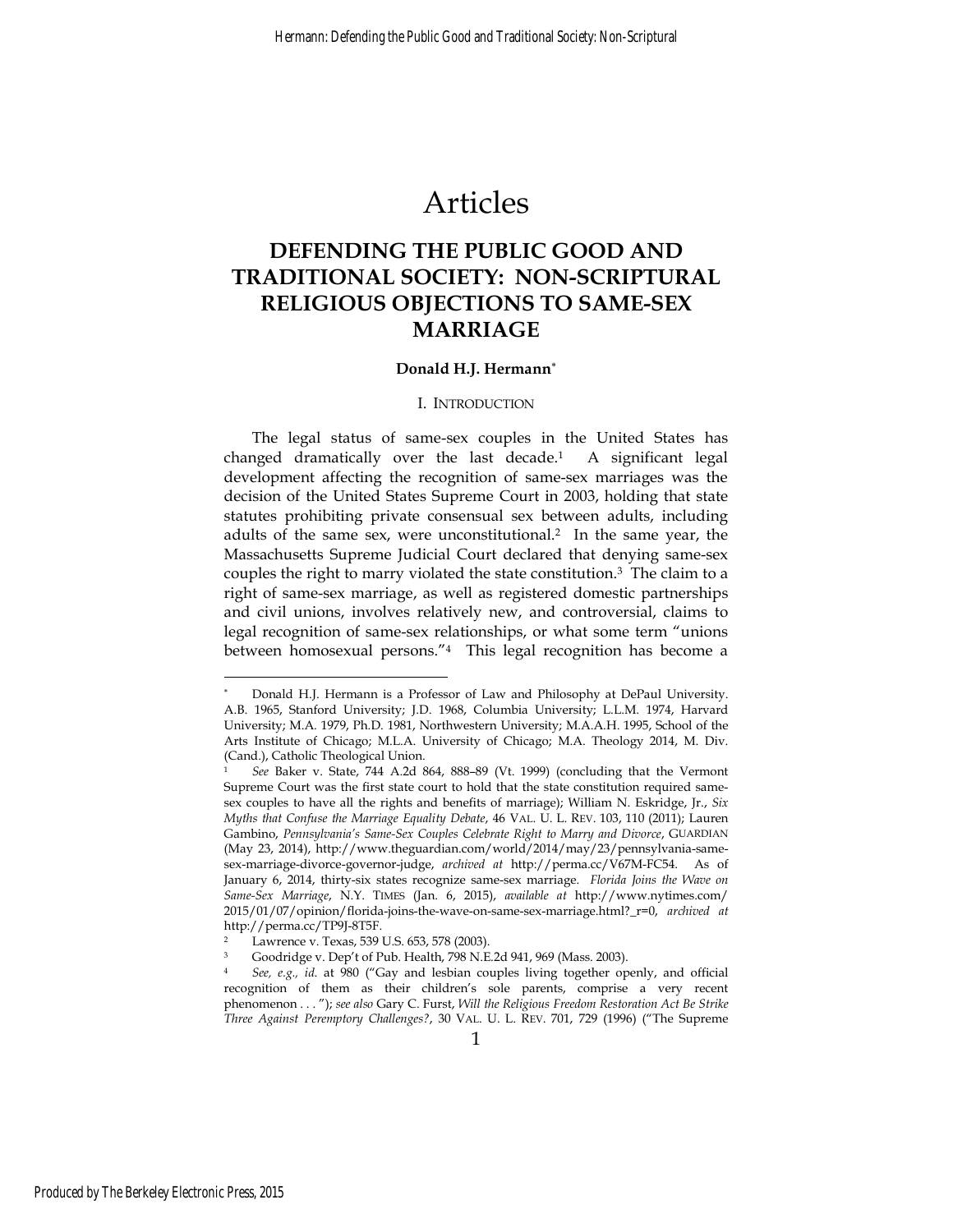source of controversy in the general society, particularly in Europe and America.5

Claims for recognition of same-sex relationships gave rise to significant discussions in various Christian denominations in the United States, including the Episcopal Church, the Presbyterian Church, and the Lutheran Church.<sup>6</sup> It is, however, the Roman Catholic Church that provided the most significant challenge to same-sex unions. Most of the early critiques of these relationships on religious grounds were based on

¶135, 25 (Episcopal Church Center 2005) [hereinafter TO SET OUR HOPE ON CHRIST] (expressing the view of the Episcopal Church); SPECIAL COMMITTEE TO STUDY ISSUES OF CIVIL UNION AND CHRISTIAN MARRIAGE 13 (Office of Gen. Assembly Presbyterian Church (USA) 2010) [hereinafter SPECIAL COMMITTEE TO STUDY ISSUES] (explaining the views of the Presbyterian Church). The Episcopal Church believes that:

> For some time now, some members of our Church have been perceiving that same-sex relations as well as heterosexual relations can be manifestations of holiness, goodness, and enduring fidelity—just as same-sex relations as well as heterosexual relations can be manifestations of abuse, promiscuity, and many other kinds of sin.

TO SET OUR HOPE ON CHRIST, *supra*, at 25. The Presbyterian Church released an approved report stating that:

> We recognize that our interpretations of Scripture lead us to different conclusions regarding homosexual behavior and same-gender partnerships. We hold that the Christian life is one of sanctification, and we confess that Scripture holds out a transforming hope of radical change in Jesus Christ that requires us to be dead to sin and alive to all that is good. For some of us, that means same-gender couples should be encouraged to abstain from sexual relations; for others of us, that means that same-gender couples should be encouraged to enter into faithful, covenanted, lifelong partnerships.

SPECIAL COMMITTEE TO STUDY ISSUES, *supra*, at 13. The Lutheran position was set out in *Sex, Marriage, and Family: A Contemporary Christian Perspective*, where it is asserted that: "[t]he Lutheran Church in American study affirms the traditional view of marriage as between one man and one woman is God's intention." SEX, MARRIAGE, AND FAMILY: A CONTEMPORARY CHRISTIAN PERSPECTIVE 10 (Cedric W. Tilberg ed., 1970). *But see* CHRISTIAN BATALDEN SCHAREN, MARRIED IN THE SIGHT OF GOD: THEOLOGY, ETHICS, AND CHURCH DEBATES OVER HOMOSEXUALITY 147 (U. Press of Am. 2000) ("the burden of proof is on the [Lutheran] church to show why it should not support, encourage, and bless such covenantal unions [of gay and lesbian couples] as authentic embodiments of our best teaching on sexuality and marriage").

Court has never held that the right to engage in a homosexual lifestyle is a fundamental right or that homosexuals as a group deserve special protections."(citing Bowers v. Harwick, 478 U.S. 186 (1986))).

<sup>5</sup> *See* WILLIAM N. ESKRIDGE, JR. & DARREN R. SPEDALE, GAY MARRIAGE: FOR BETTER OR FOR WORSE? WHAT WE'VE LEARNED FROM THE EVIDENCE 5 (Oxford U. Press 2006) ("[T]he United States was not the only country in which the debate over same-sex marriage was taking place . . . gays and lesbians in Denmark and elsewhere in Scandinavia began their public campaign [in the 1960s] for the right to marry."). "Lesbian and gay Americans, their friends, and their families strongly support same-sex marriage, while a large number of traditional family value Americans are dead set against it." *Id*. at 13.<br><sup>6</sup> *See* TO SET OUR HOPE ON CHRIST: A RESPONSE TO THE INVITATION OF WINDSOR REPORT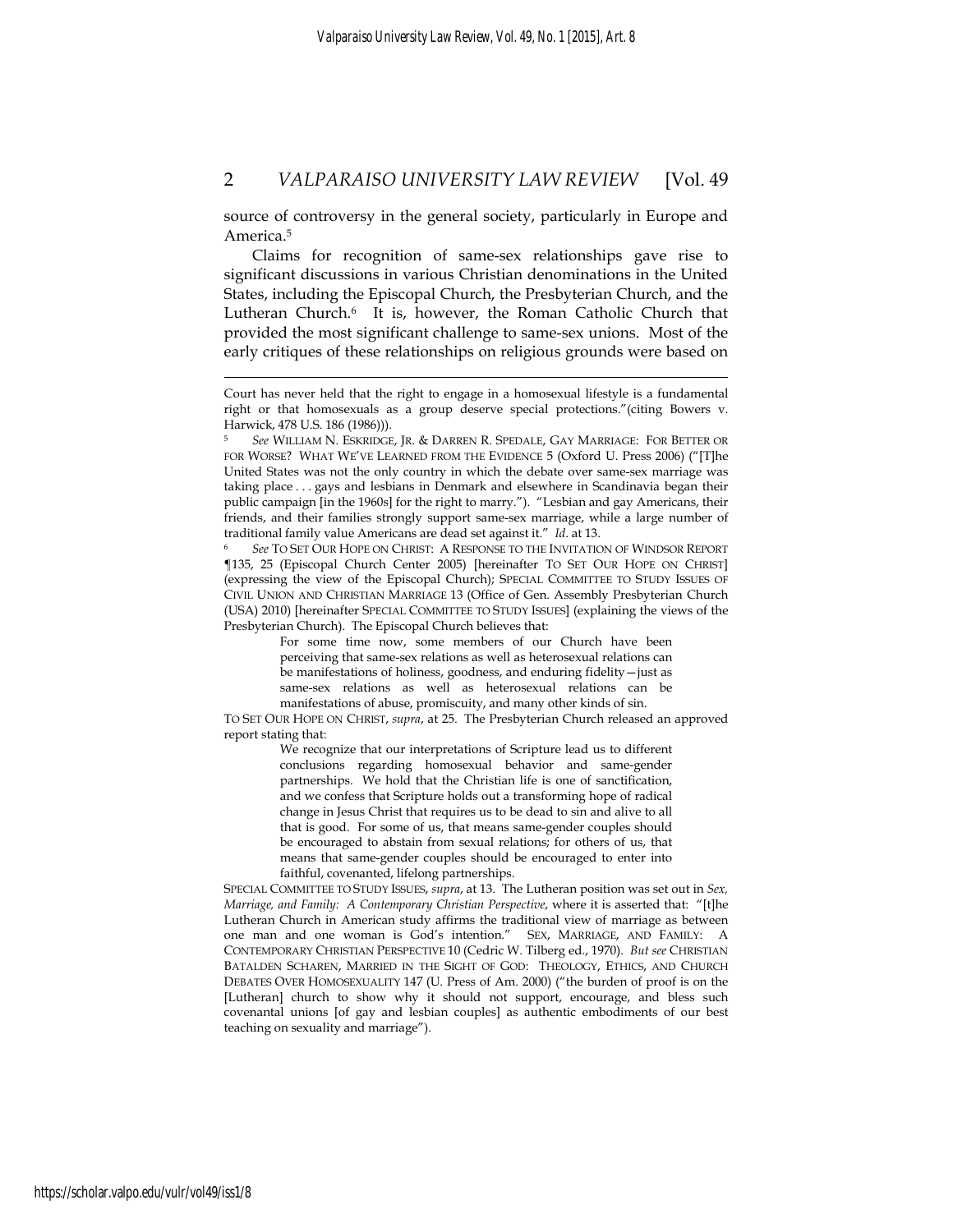Scriptural authority.7 The significance of the Roman Catholic arguments, discussed in this Article, is their basis primarily in natural law, a more philosophical or theological critique, which emphasizes biological complementarity and the proper end or purpose of sexual relations, and secondly, claims about the common good. These arguments make a significant contribution to the general societal discussion of the claims of same-sex partners to recognition of their relationships; they also represent the most compelling contemporary religious objections to legal recognition of same-sex marriage.8

The courts and legislatures that addressed the issue of same-sex marriage expressed awareness of the importance of this issue to churches and other religious institutions. For example, the Supreme Judicial Court of Massachusetts in its *Goodridge* opinion observed:

> Many people hold deep-seated religious, moral and ethical convictions that marriage should be limited to the union of one man and one woman, and that homosexual conduct is immoral. Many hold equally

<sup>7</sup> *See* PETER J. GOMES, THE GOOD BOOK: READING THE BIBLE WITH MIND AND HEART 145 (1996) (describing the view of those who condemn homosexuality). A biblical based condemnation of homosexuality is often expressed this way:

Nearly every such person who acknowledges an aversion to homosexuality does so on the basis of what he or she believes the Bible to say, and in their minds there is no doubt whatsoever about what the Bible says, and what the Bible means. The argument goes something like this: [h]omosexuality is an abomination, and the homosexual is a sinner. At Sodom and Gomorrah God punished the cities for the sin of homosexuality. Saint Paul and the early Christians were equally opposed to homosexuality, and homosexual practices are condemned in the New Testament church. Therefore, if we are to be faithful to the "clear teaching of the scripture, we too must condemn homosexuality; it is the last moral absolute, and we compromise it at our own peril."

*Id.*

<sup>8</sup> *See* CONGREGATION FOR THE DOCTRINE OF THE FAITH: CONSIDERATIONS REGARDING PROPOSALS TO GIVE LEGAL RECOGNITION TO UNIONS BETWEEN HOMOSEXUAL PERSONS 1 (Pauline Books & Media 2003), *available at* http://www.clgs.org/files\_clgs/article\_ cdfconsiderations.pdf, *archived at* http://perma.cc/9CLY-XL63 [hereinafter CDF, CONSIDERATIONS]. The *CDF Considerations* states:

The present considerations ... provide arguments drawn from reason . . . . Since this question relates to the natural moral law, the arguments that follow are addressed not only to those who believe in Christ, but to all persons committed to promoting and defending the common good of society.

*Id.*; *see also* Terence J. Lau & William A. Wines, *Take Two Tablets and Do Not Call for Judicial Review Until Our Heads Clear: The Supreme Court Prepares to Demolish the "Wall of Separation" Between Church and State*, 43 VAL. U. L. REV. 595, 610–11 (2009) ("a number of religious groups do not view homosexuality as immoral or wrong").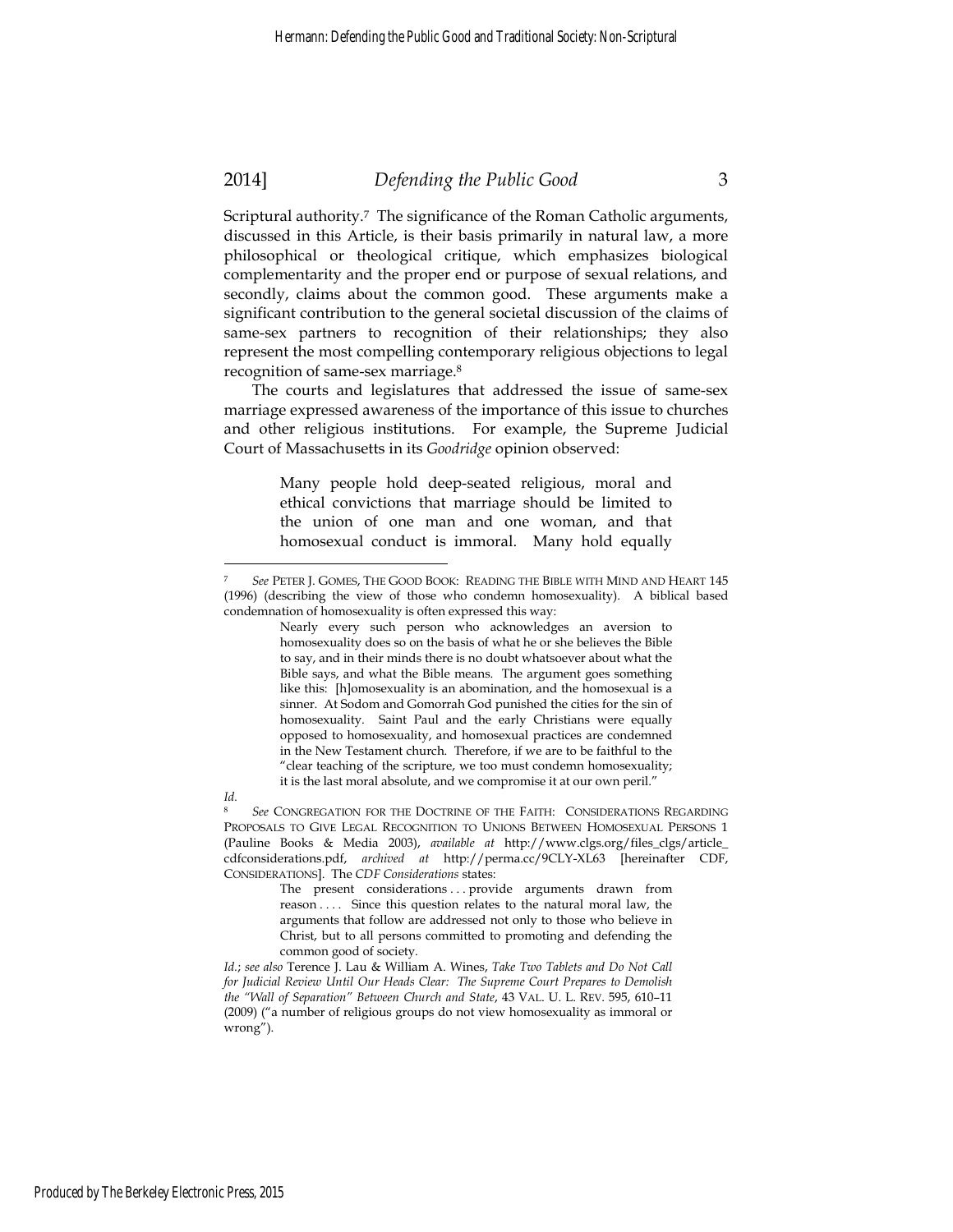strong religious, moral and ethical convictions that same-sex couples are entitled to be married, and that homosexual persons should be treated no differently than their heterosexual neighbors. Neither view answers the question before us. Our concern is with the Massachusetts Constitution as a charter of governance for every person properly within its reach. "Our obligation is to define liberty of all, not to mandate our moral code."9

There is also awareness that some churches and religious institutions fear that legal recognition of same-sex marriage will result in their being required to participate in or otherwise sanction such unions. The Supreme Court of California in its *In Re Marriage Cases* expressed an awareness of this concern; however, the court opinion maintained that recognition of same-sex marriage in state law did not impinge upon the religious belief or practice of any religious sect. The opinion stated that:

> Finally, affording same-sex couples the opportunity to obtain the designation of marriage will not impinge upon the religious freedom of any religious organization, official, or any other person; no religion will be required to change its religious policies or practices with regard to same-sex couples, and no religious officiant will be required to solemnize a marriage in contravention of his or her religious beliefs.10

Nevertheless, despite such assurance from judges and legislators that legal recognition of same-sex unions will not implicate churches or religious institutions, there continues to be significant opposition by religious authorities to state recognition of same-sex marriage.

Various religious denominations initially based their opposition on an understanding that the Hebrew Bible and the New Testament's condemned homosexuality and, by extension, condemned same-sex unions.11 Advocacy by religious leaders based on scripture, however,

<sup>9</sup> Goodridge v. Dep't of Pub. Health, 798 N.E.2d 941, 948 (Mass. 2003) (citing Lawrence v. Texas, 539 U.S. 653, 571 (2003), quoting Planned Parenthood of Southeastern PA v. Casey, 505 U.S. 833, 850 (1992)).<br><sup>10</sup> In re Marriage Cases, 183 P.3d 384, 451-52 (Cal. 2008).

<sup>&</sup>lt;sup>11</sup> Religious condemnation of homosexuality has been based on several scriptural texts including: Genesis, Leviticus, Corinthians, Timothy, and Romans. *Genesis* 19:1–11 (New Century Version) (denouncing the sexual attacks on male visitors to Sodom); *Leviticus* 20:13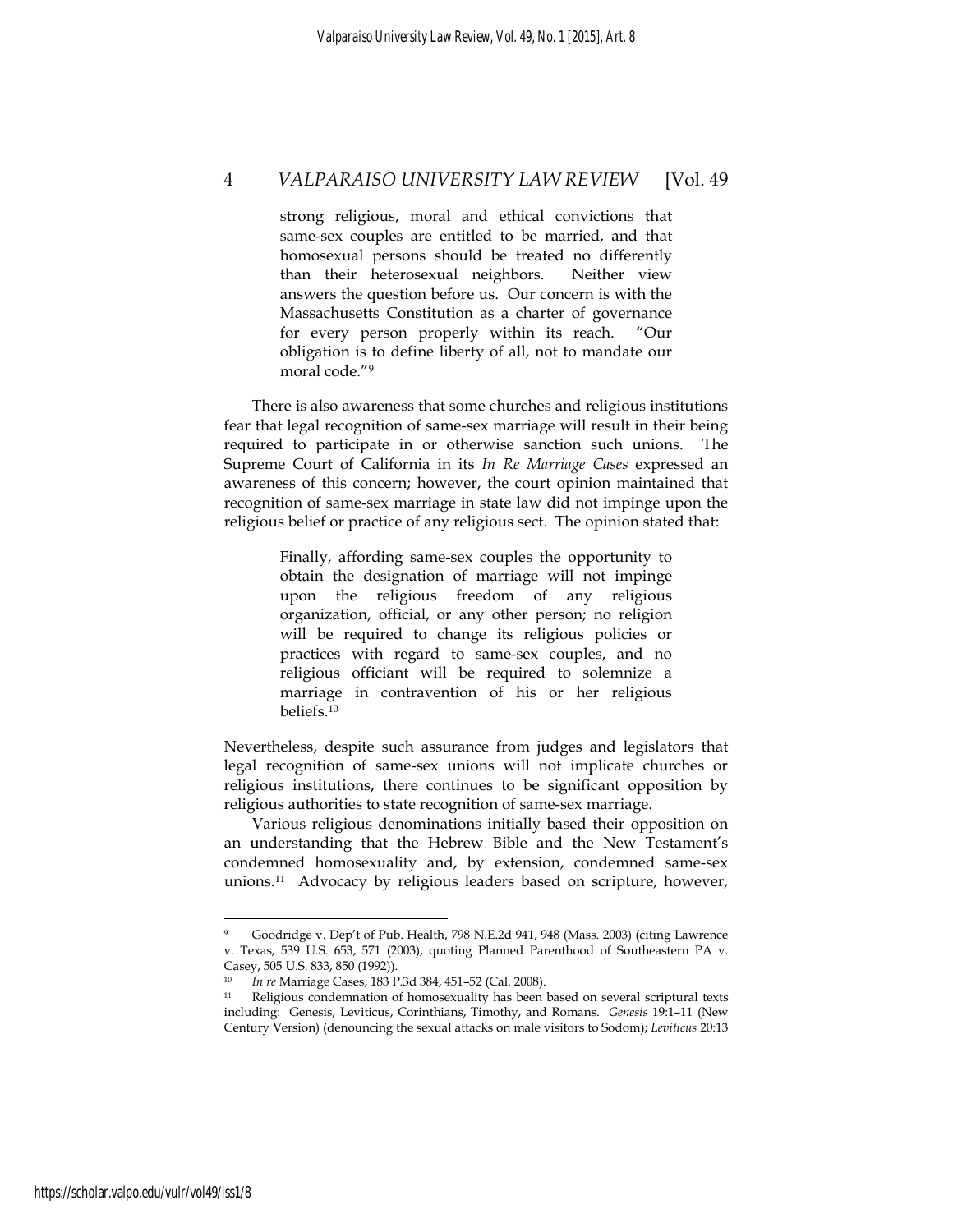1

#### 2014] *Defending the Public Good* 5

clashed with the First Amendment to the United States Constitution and the establishment clause which imposes strict restriction on the use of religious authority as the basis for state law; any law which has a religious base must show a primary secular effect.12 This led religious critics of same-sex marriage to revise their arguments and cast them as claims that such laws violated the community moral sense.13 However, challenges to same-sex marriage laws as immoral became untenable as a result of the United States Supreme Court's decision in *Lawrence v. Texas*, where the Court recognized the majority's view that a practice is immoral is "not a sufficient reason for upholding a law prohibiting the practice."14

<sup>(</sup>New Century Version) ("If a man has sexual relations with another man as a man does with a woman, these two men have done a hateful sin. They must be put to death."); 1 *Corinthians* 6:9–11 (New Century Version) (condemning Sodomites); 1 *Timothy* 1:8–11 (disapproving immorality with boys and men); Romans 1:22–27 ("[M]en stopped having natural sex and began wanting each other. Men did shameful things with other men, and in their bodies they received the punishment for those wrongs."); *see also* MARION L. SOARDS, SCRIPTURE & HOMOSEXUALITY: BIBLICAL AUTHORITY AND THE CHURCH TODAY 23– 24 (Westminster John Knox Press 1955) (stating that the New Testament denounced homosexual activity).

<sup>&</sup>lt;sup>12</sup> Stone v. Graham, 499 U.S. 39, 41 (1980). The United States Supreme Court has grappled with the constitutionality of statutes that have a relationship to scripture and have established the requirement that any such law be a primary secular purpose. *Id*. The Court recognized the primary religious nature of the Bible in *Stone v. Graham*, when it found a state statute requiring posting of the Ten Commandments in each classroom unconstitutional. *Id*. The Court observed, "[t]he Ten Commandments are undeniably a sacred text in the Jewish and Christian faiths, and no legislative recitation of a supposed secular purpose can blind us to that fact. The Commandments do not confine themselves to arguably secular matters . . . ." *Id.* (footnote omitted). In *School District of Abington Township v. Schempp*, the Court found unconstitutional a statute requiring the reading of passages from the Bible at the beginning of each school day. 374 U.S. 203, 203 (1963). The Court noted that "[s]urely the place of the Bible as an instrument of religion cannot be gainsaid . . . ." *Id.* at 224. In *McGowen v. Maryland*, the Court found constitutional a Maryland criminal statute known as Sunday Closing laws. 366 U.S. 420, 450–54 (1961). While recognizing the Scriptural basis of this legislation, the Court held that providing time for family activities, rest, and entertainment established a secular purpose. *Id*. at 450. So long as such laws were not used to coerce religious practice, the Court found them constitutional. *Id*. at 454. 13 *See* Robert P. George & Gerald V. Bradley, *Marriage and the Liberal Imagination*, 84 GEO.

L.J. 301, 301 (1995) (arguing that "homosexual sodomy, is intrinsically nonmarital and immoral"). However, contraception is also non-marital and immoral, but the authors maintain that there is a significant distinction that justifies the state in not recognizing same-sex marriage. *Id*. *See generally* David L. Gray, *4 Reasons Why Artificial Birth Control is Immoral and Unnecessary*, DAVIDGRAY (July 22, 2011), http://www.davidlgray.info/blog/ 2011/07/four-reasons-why-artificial-birth-control-is-immoral-and-unnecessa/, *archived at* http://perma.cc/ZJV3-NQVQ (expressing arguments from Scripture for the reasons contraceptives are immoral).

<sup>14</sup> *Lawrence*, 539 U.S. at 577–78.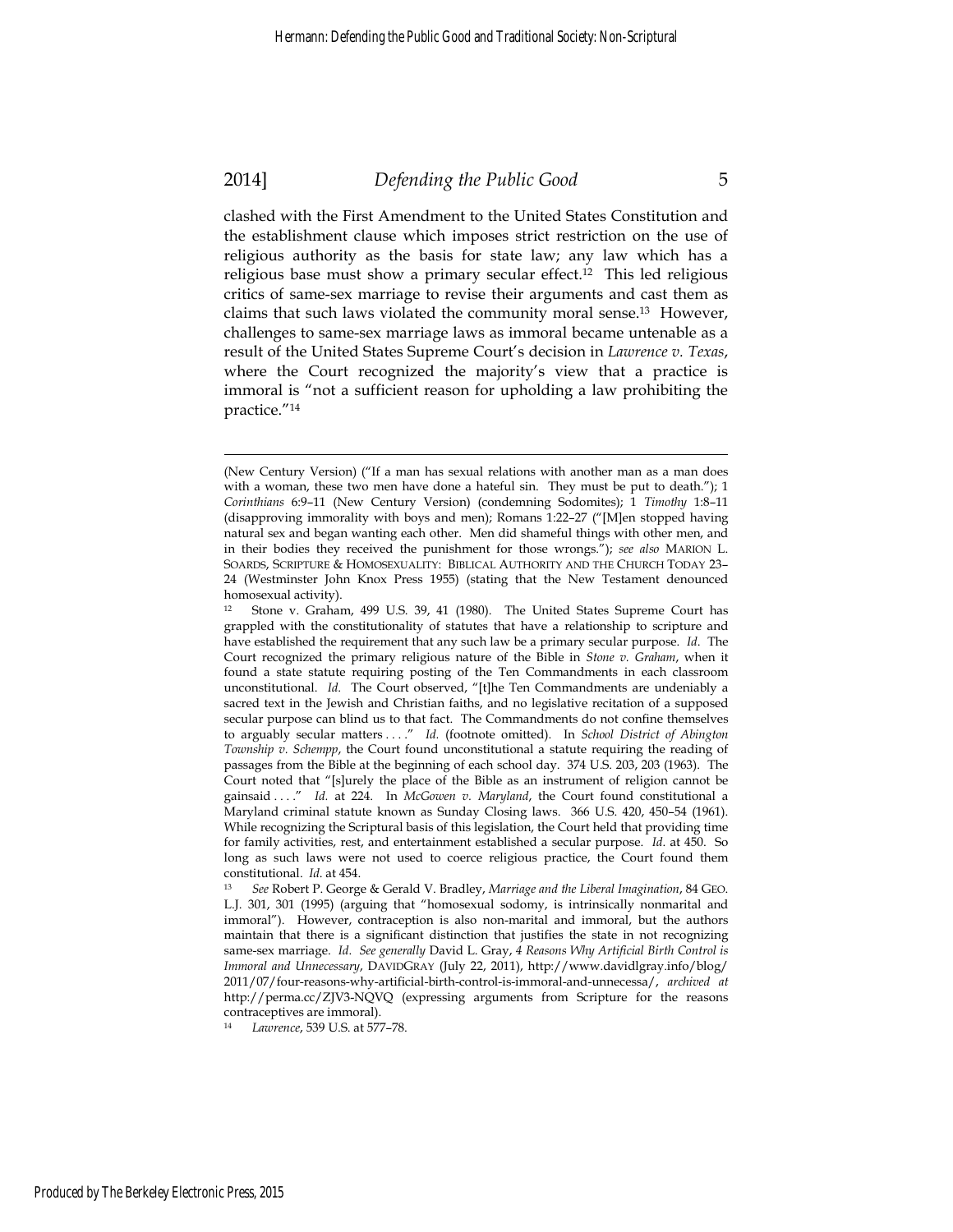Religious critics of same-sex marriage laws cannot effectively base their position on scriptural authority or an assertion of social condemnation of homosexuality as immoral. There must be a showing of some significant social detriment resulting from same-sex marriage to justify withholding a claim to the right to marry. This makes the arguments of the Roman Catholic Church significant since the teaching Authority or Magisterium of the Church asserts that its opposition is based not simply on scriptural authority or a religious view of morality, but concern for the common good and maintenance of a non-theistic understanding of natural law.15

This Article will identify the most significant arguments developed by the Magisterium of the Roman Catholic Church in opposition to recognition of same-sex marriage, excluding those arguments based primarily on Scripture. In addition to consideration of specific arguments addressed to same-sex unions, Part II provides consideration to the Church's teaching on homosexuality, which underlies its position on the subject of same-sex marriage.16 Next, a review will be made of the arguments by traditionalist theologians and new natural law advocates who defend the Magisterium's position.<sup>17</sup> These include, for example, the importance of biological complementarity and the proper end or purpose of sexual relations and their relation to marriage as the basis for society.<sup>18</sup> This will be followed by an examination of the revisionist theologians' critique of the Magisterium's position and the arguments they have developed in support of their acceptance of the claim for the legalization of same-sex marriage.19 These include arguments based on an understanding of holistic complementarity, a naturalist understanding of homosexuality, and a broader and more empirically based understanding of the relationship between marriage and the

<sup>15</sup> *See* C.J. McCloskey III, *The Magisterium and Catholic Social Training*, EARLY CHURCH FATHERS (Aug. 10, 2014, 12:00 AM), http://earlychurchfathers.wordpress.com/2014/08/ 10/the-magisterium-and-catholic-social-teaching/, *archived at* http://perma.cc/6JW7-239B (explaining the Catholic Social Doctrine).

<sup>16</sup> *See infra* notes 49–80 and accompanying text (discussing two documents created by the Congregation for the Doctrine of the Faith).

<sup>17</sup> *See infra* notes 81–148 and accompanying text (analyzing the ideas and concepts of individuals such as John Finnis, John Paul II, Germain Grizez, David Avila, Robert Batule, Russell Shaw, and Stanley Kurtz).

<sup>18</sup> *See infra* notes 86–88 and accompanying text (stating that there are some who believe that procreation largely controls the boundaries for marriage).

<sup>19</sup> *See infra* notes 149–89 and accompanying text (providing criticism of the Magisterium from Daniel Maguire, Jack Bonsor, Todd Salzman, and Michael Lawler).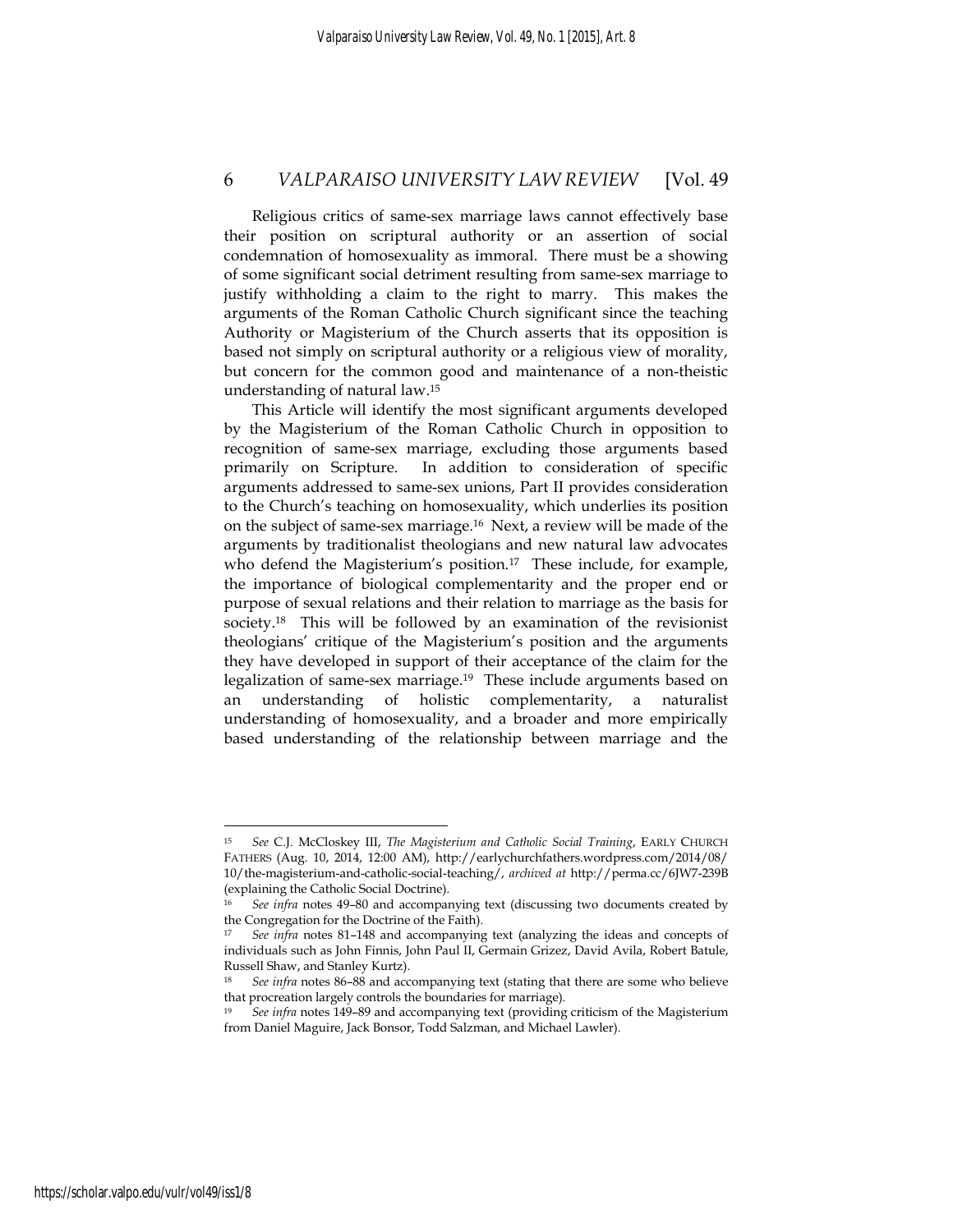common good.20 Finally, a concluding assessment will provide the persuasiveness of religious based arguments for and against recognition of same-sex marriage.21

#### II. TEACHINGS OF THE MAGISTERIUM

*A. Considerations Regarding Proposals to Give Recognition to Unions Between Homosexual Persons* 

In 2003, the teaching office of the Magisterium of the Roman Catholic Church, the Congregation for the Doctrine of the Faith ("CDF"), published *Considerations Regarding Proposals to Give Recognition to Unions Between Homosexual Persons*. 22 While the primary focus of this Article is opposition to "recognition of homosexual unions," the next section of this Article discusses the underlying, or more fundamental, concern with the morality of homosexual sexual acts.23 Part I of the CDF document, dealing with same-sex unions, argues that marriage by its nature is limited to a couple which is sexually or biologically complementary and whose sexual relations are open to procreation.<sup>24</sup> By contrast, the CDF maintains that homosexual unions involving homosexual sexual acts are closed to the possibility of reproduction and "do not proceed from a genuine affective and sexual complementarity."25 Later in this Article, consideration will be given to the opposing argument that biological complementarity and ability to procreate are not essential aspects of marriage or of the relationship properly understood for which legal recognition is being sought by same-sex partners.26

The CDF warns in Part II of *Considerations* that not only should there be no legal recognition of homosexual unions, but that "*de facto* tolerance" of such unions compromises the public good by exposing young persons to mistaken ideas about sexuality.27 Moreover, the claim is made that same-sex couples cannot provide the home environment

<sup>20</sup> *See infra* notes 174–76 and accompanying text (expressing the theory that homosexuality is not a chosen lifestyle, but is something that an individual will discover throughout his or her life).

<sup>&</sup>lt;sup>21</sup> *See infra* notes 190-200 (concluding that the Magisterium fails to recognize the good that can be found from homosexual relationships).

<sup>22</sup> CDF, CONSIDERATIONS, *supra* note 8. 23 *Id*. (emphasis removed); *see supra* Part II.A (discussing the proposals which support homosexual unions).<br> $^{24}$   $^{14}$ 

<sup>24</sup> *Id*. 25 *Id*. 26 *See infra* notes 177–89 and accompanying text (providing a discussion of the critics' arguments against the Magisterium's current view of homosexual relationships).

<sup>27</sup> CDF, CONSIDERATIONS, *supra* note 8, at 2–3.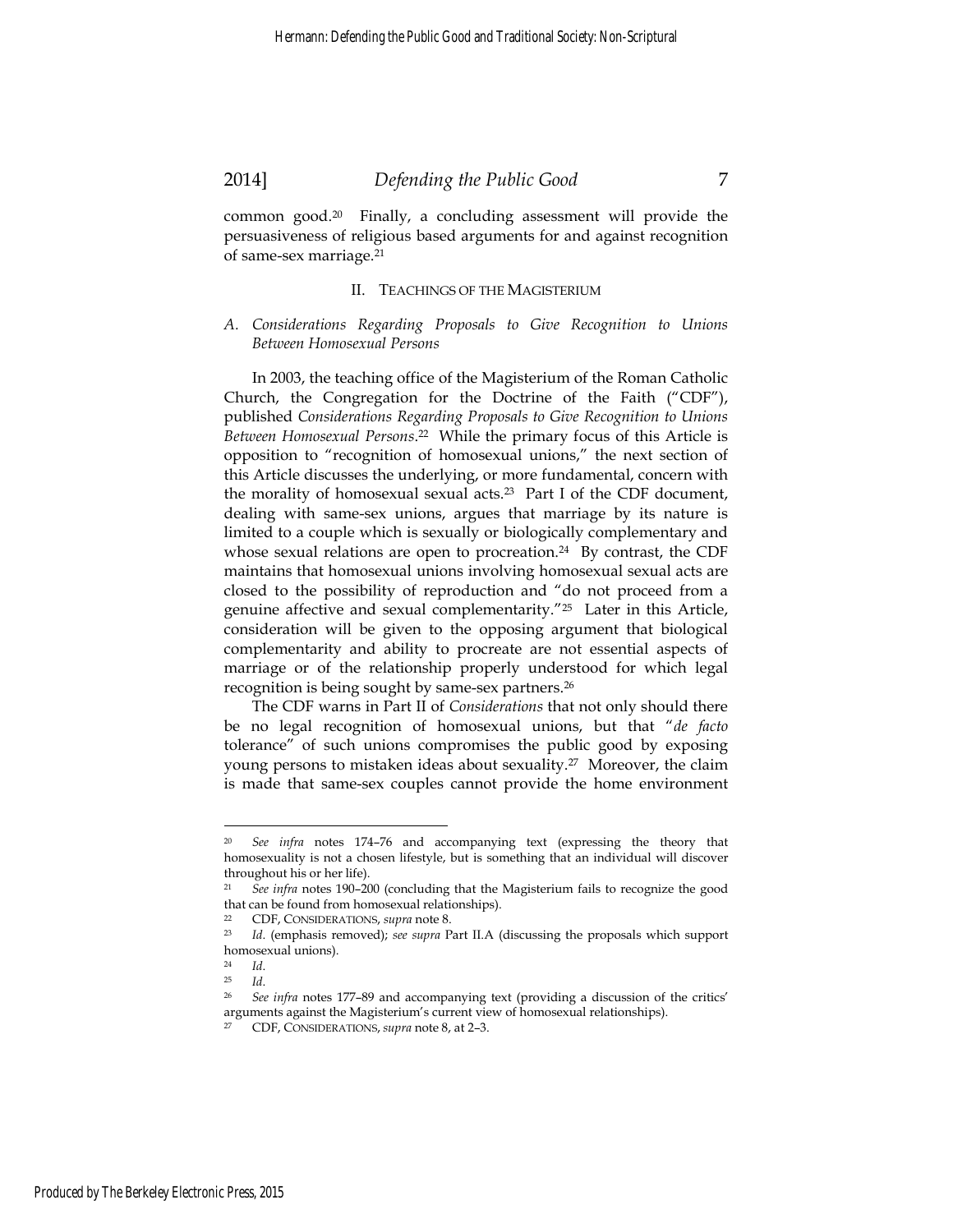most conducive to child development.28 The injury to the public good is a result of the misguidance of children by a bad example involving public recognition of the acceptability of homosexual acts. Moreover, because children with same-sex parents are denied the appropriate and necessary influences for their psychological development, which occurs by having the contributions of both a male and a female parent.<sup>29</sup>

Part III of *Considerations* sets out arguments against legal recognition of homosexual unions based on right reason, the biological and anthropological order, and the social order and the legal order.<sup>30</sup> Basically, the argument is that civil law cannot contradict right reason or the natural law and still have binding effect of obedience on the conscience of the citizen.31 Laws recognizing same-sex marriage violate the natural law because the effects of such civil laws are an assault on marriage as an institution resulting in an undermining of the common good.32 Primarily, this is because recognition of same-sex unions necessarily involves public validation of homosexual behavior. The conclusion reached is that "[l]egal recognition of homosexual unions would obscure certain basic moral values and cause a devaluation of the institution of marriage."33 The underlying premise is that the high status of traditional marriage is undermined by recognition of the alternative of same-sex marriage as its equivalent. The argument is that traditional marriage is debased when same-sex marriage is accepted as its equal.

The argument from right reason and natural law theory is rooted in the biological and anthropological view taken by *Considerations*: (1) homosexual unions lack procreative capacity; (2) the use of artificial reproduction by homosexuals involves an affront to human dignity; and (3) such same-sex unions lack the conjugal dimension which enables transmission of new life and promotes mutual assistance.34 The raising of children by same-sex parents is viewed as necessarily harmful to such children.35 The absence of sexual complementarity is viewed as creating obstacles to normal development of children.36 The claim is that ideal heterosexual child rearing necessarily includes a male and a female component. Consequently, adoption by same-sex persons is viewed as

<sup>28</sup> *Id*. 29 *See id*. (expressing the potential concerns with children who are not raised with both a mother and father).

<sup>30</sup> *Id*. 31 *Id*. 32 *Id*. 33 CDF, CONSIDERATIONS, *supra* note 8, at 4. 34 *Id*. 35 *Id*. 36 *Id*.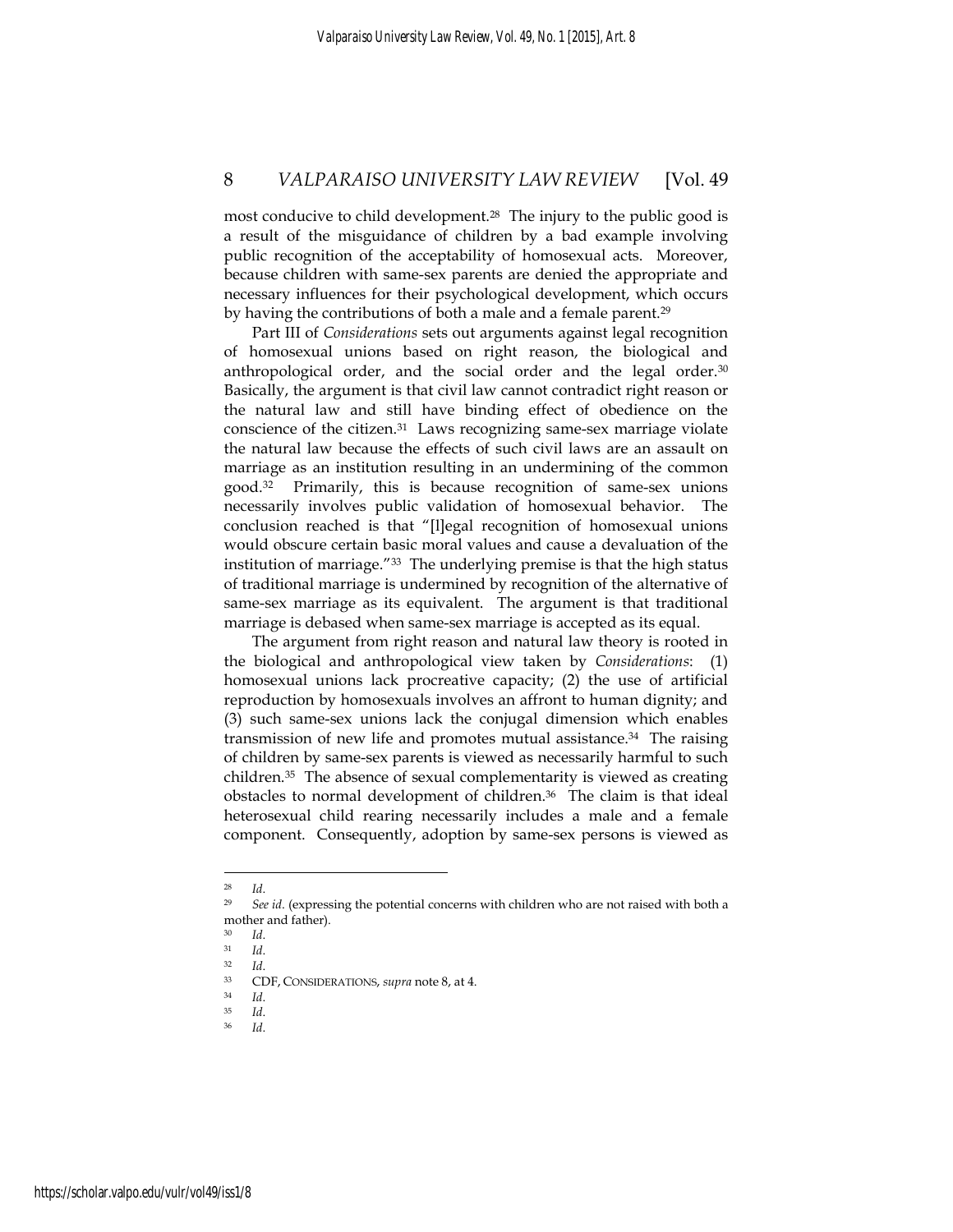doing violence to children, because a same-sex parent environment is not conducive to proper human development, as a result of lack of either a male or a female element. Later, this Article considers the contrary claims that children raised by same-sex parents suffer no detriment to their development or subsequent performance, as measured by researchers using tools of psychological and behavioral evaluation.37

*Considerations* maintains that recognition of homosexual unions would radically transform the institution of marriage by separating procreation and the raising of children from the institution of marriage.38 Of course, one response is that not all marriages do or can involve children. For example, a marriage involving a sterile partner or a postmenopausal wife are incapable of procreation, although marriages involving such a person are permitted by both civil law and Roman Catholic canon law. Moreover, any couple can in fact incorporate children into their family by adoption or through the use of artificial reproduction technology. Nevertheless, *Considerations* essentially maintains a definition of marriage as limited to a union of one man and one woman who have the potentiality to procreate through natural intercourse.39 The assertion is made that "[t]he inevitable consequence of legal recognition of homosexual unions would be the redefinition of marriage . . . ."40 *Considerations* avoids the charge that such a definitional argument by its nature is circular by additionally identifying the essential factors of openness to procreation and possible childrearing, which are both available only in a heterosexual marriage; same-sex marriages by their nature will be childless unless there is access to adoption or reproductive technologies. Both of the latter means of establishing a family involving children are distinct from natural childbearing involving natural coital intercourse, which is impossible in the case of a homosexual union.

Anticipating the charge that the opposition to recognition of homosexual unions involves a failure to extend civil rights to, and results in, discrimination against homosexual persons, *Considerations* explicitly rejects the claim of those urging homosexual union is required by respect for the autonomy of, and non-discrimination, against homosexual persons.41 The argument in *Considerations* is that homosexual unions are significantly distinguishable from traditional marriage so that it is not

<sup>37</sup> *See infra* notes 190–200 and accompanying text (providing counterarguments to the idea that homosexual couples have a negative impact on the young children they are raising).

<sup>38</sup> CDF, CONSIDERATIONS, *supra* note 8, at 4. 39 *Id*. at 2. 40 *Id*. at 4. 41 *Id*.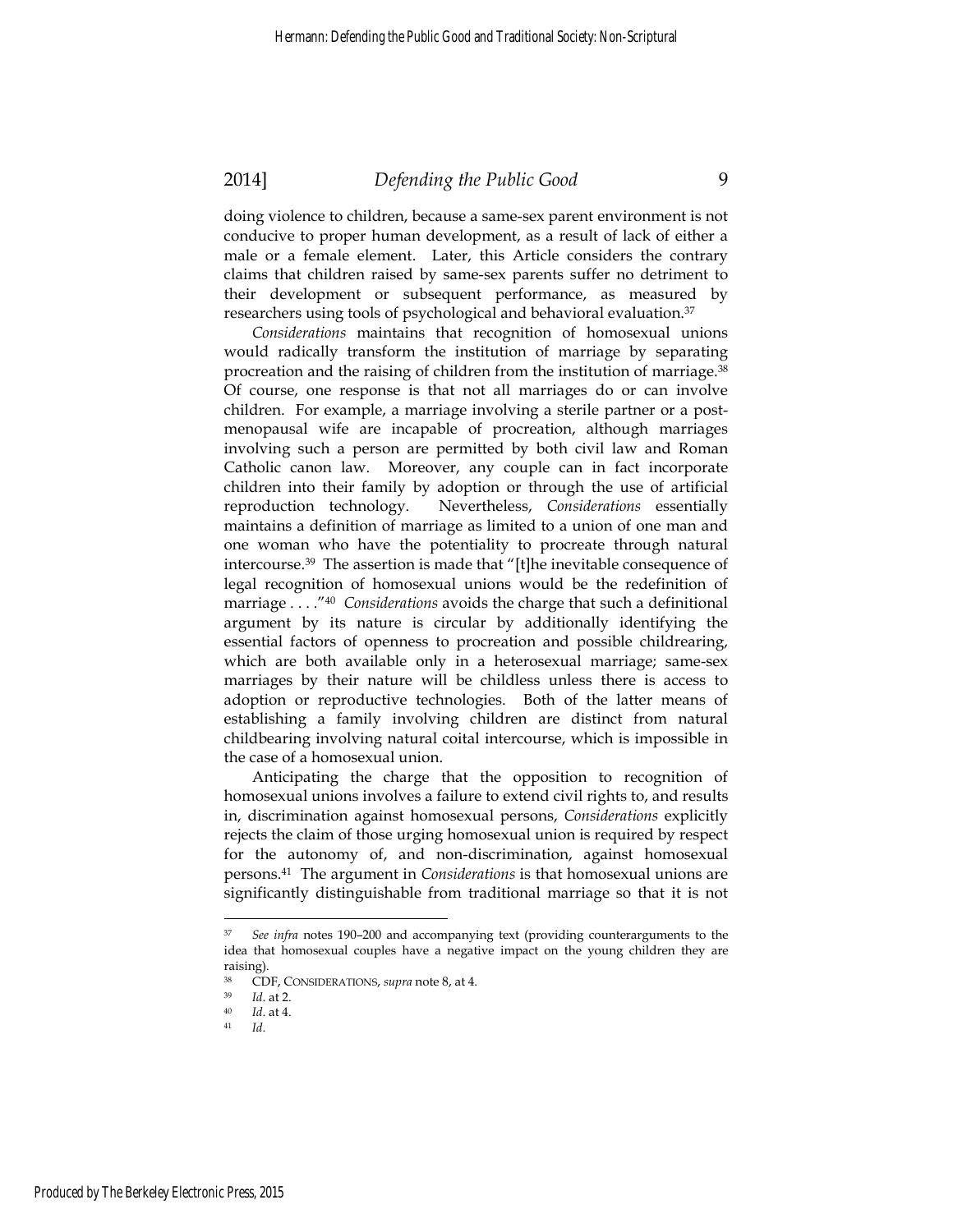reasonable to claim that such unions are as equal to or the same as marriage, so as to require equal treatment.<sup>42</sup> Some revisionist theologians discussed in this Article argue that there is, in fact, a basis for similarity between same-sex and heterosexual relationships in terms of sexual relationship, primarily as expressions of conjugal love and intimacy with the consequence that opposition to same-sex unions does involve discriminatory treatment of homosexual persons whose intimate sexual relations and commitment are treated differently than those of heterosexuals.43

*Considerations* goes on to assert that since married couples contribute to the continued population of society, this makes it appropriate for the state to limit its recognition of the institution of marriage to the traditional heterosexual couple who are potentially capable of natural procreation.44 This makes heterosexual marriage foundational to traditional society. Same-sex couples are incapable of making a contribution to the population through their sexual relations. This view emphasizes the producing of children as the principal reason for state recognition of a marriage, rather than the establishment of the household, or a family, as an independent economic and social unit, which reduces the possible need for state paternalism which might otherwise be required by an ill or dependent individual, whether homosexual or heterosexual, who lacked the support resulting from a bond of mutual interdependence provided by marriage. Nevertheless, to the extent that same-sex couples may legitimately claim any of the legal advantages of marriage resulting from state recognition of heterosexual

<u>.</u>

*Id*. at 359.

<sup>42</sup> *Id*. 43 *See infra* notes 177–89 and accompanying text (discussing the teachings of Salzman and Lawler).

<sup>44</sup> CDF, CONSIDERATIONS, *supra* note 8, at 5. The Court of Appeals of New York in *Hernandez v. Robles* upheld the favored treatment of opposite sex couples on the basis that natural intercourse between members of the opposite sex increase the likelihood of the birth of children who need care and that this justifies extending exclusively to their parents the right to marry. 7 N.Y. 3d. 338, 367 (2006). The opinion of the court reads:

The Legislature could find that this rationale for marriage does not apply with comparable force to same-sex couples. These couples can become parents by adoption, or by artificial insemination or other technological marvels, but they do not become parents as a result of accident or impulse. The Legislature could find that unstable relationship between people of the opposite sex present a greater danger that children will be born into or grow up in unstable homes than is the case with same-sex couples, and thus the promoting stability in opposite-sex relationship will help children more. This is one reason why the Legislature could relationally offer the benefits to opposite-sex couples only.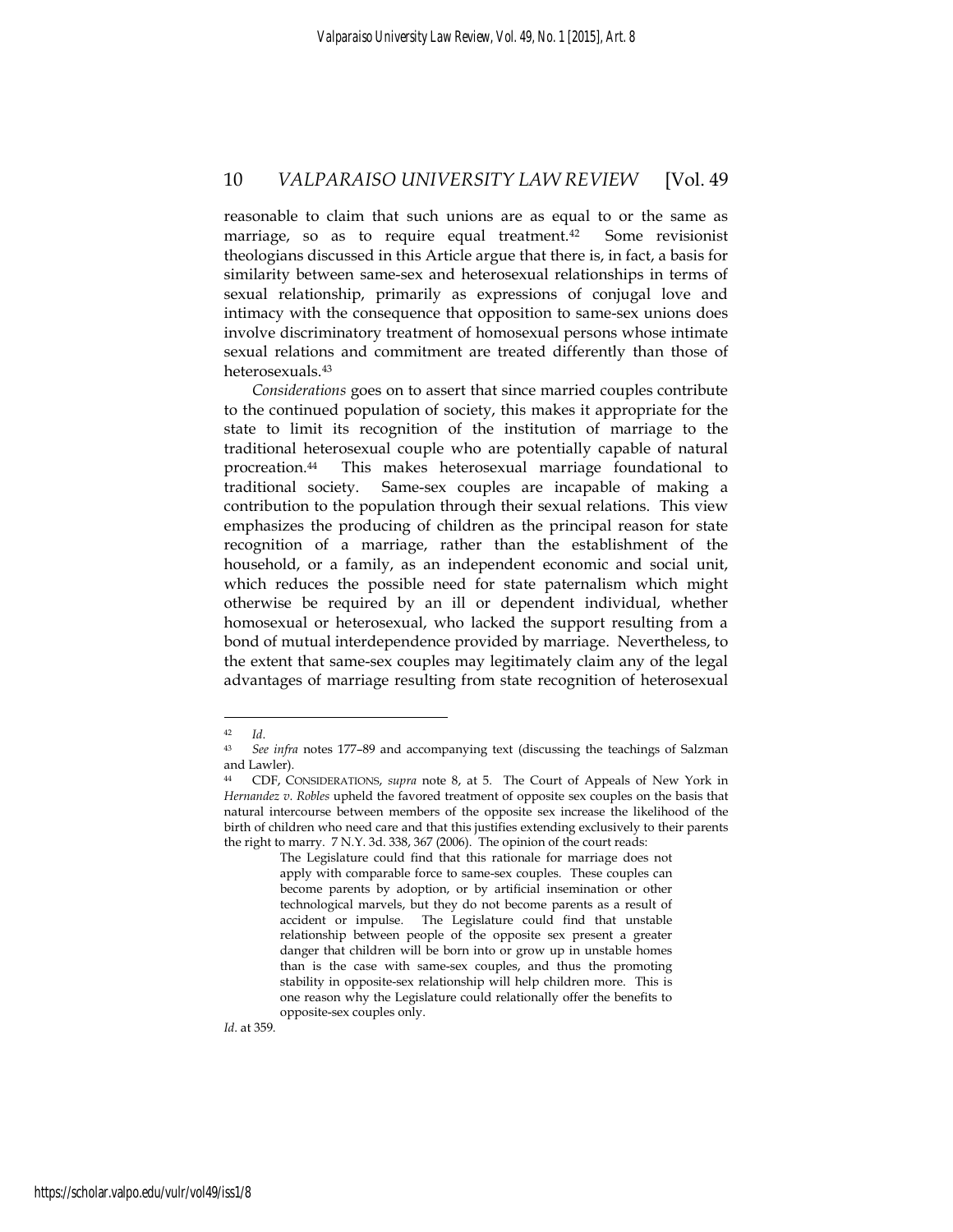marriage, because they have established a household possibly including children, *Considerations* suggests homosexual persons can obtain the type of benefits available through marrying by the use of various provisions of the law dealing with the ownership of property (joint ownership), medical decision making and visitation (advance directives), and inheritance (wills).45 These legal provisions involve costs and other burdens for an unmarried couple. Nevertheless, with such legal recourse available in the law, the argument is made that any charge of discrimination is mooted since the differences between heterosexual marriage and same-sex couples justifies the required use of different legal resources to vindicate the valid interests of the homosexual couple.

Part IV of *Considerations* maintains that Catholics are obliged to oppose legal recognition of homosexual unions.46 Catholic politicians and lawmakers must vote against such legal recognition and seek repeal of such legislation if it has already been enacted.<sup>47</sup> This exhortation raises issues about the role of conscience and whether the issue of samesex unions in fact implicates the common good in the way the Church teaches. Nevertheless, *Considerations* takes the view that the common good requires the refusal to recognize same-sex unions.48

*B. Persona Humana and Letter to the Bishops of the Catholic Church on the Pastoral Care of Homosexual Persons* 

The key Magisterial document on homosexuality is the CDF's 1986 Letter to the Bishops of the Catholic Church on the Pastoral Care of Homosexual *Persons*.49 This document reaffirmed and expanded the distinctions made earlier in the 1975 *Declaration on Certain Questions Concerning Sexual Ethics: Persona Humana* between the homosexual condition and individual homosexual acts.50 Homosexual acts are said to be "intrinsically disordered" because they involve sexual acts which do not have the possibility of producing an offspring postulated as an essential

<sup>45</sup> CDF, CONSIDERATIONS, *supra* note 8, at 5.<br>
46 *Id*.<br>
47 *Id*.<br>
48 *Id*. at 6.<br>
49 CONGREGATION FOR THE DOCTRINE OF THE FAITH, ON THE PASTORAL CARE OF HOMOSEXUAL PERSONS AND NON-DISCRIMINATION AGAINST HOMOSEXUAL PERSONS 7 (1998), *available at* http://www.vatican.va/roman\_curia/congregations/cfaith/documents /rc\_con\_cfaith\_doc\_20030731\_homosexual-unions\_en.html, *archived at* http://perma.cc/ 7UHA-WUY2 [hereinafter CDF, PASTORAL CARE OF HOMOSEXUAL PERSONS]. 50 CONGREGATION FOR THE DOCTRINE OF THE FAITH, DECLARATION ON CERTAIN

QUESTIONS CONCERNING SEXUAL ETHICS: PERSONA HUMANA 9 (1977), *available at*  http://www.vatican.va/roman\_curia/congregations/cfaith/documents/rc\_con\_cfaith\_do c\_19751229\_persona-humana\_en.html, *archived at* http://perma.cc/TRG5-FXBA [hereinafter CDF, PERSONA HUMANA].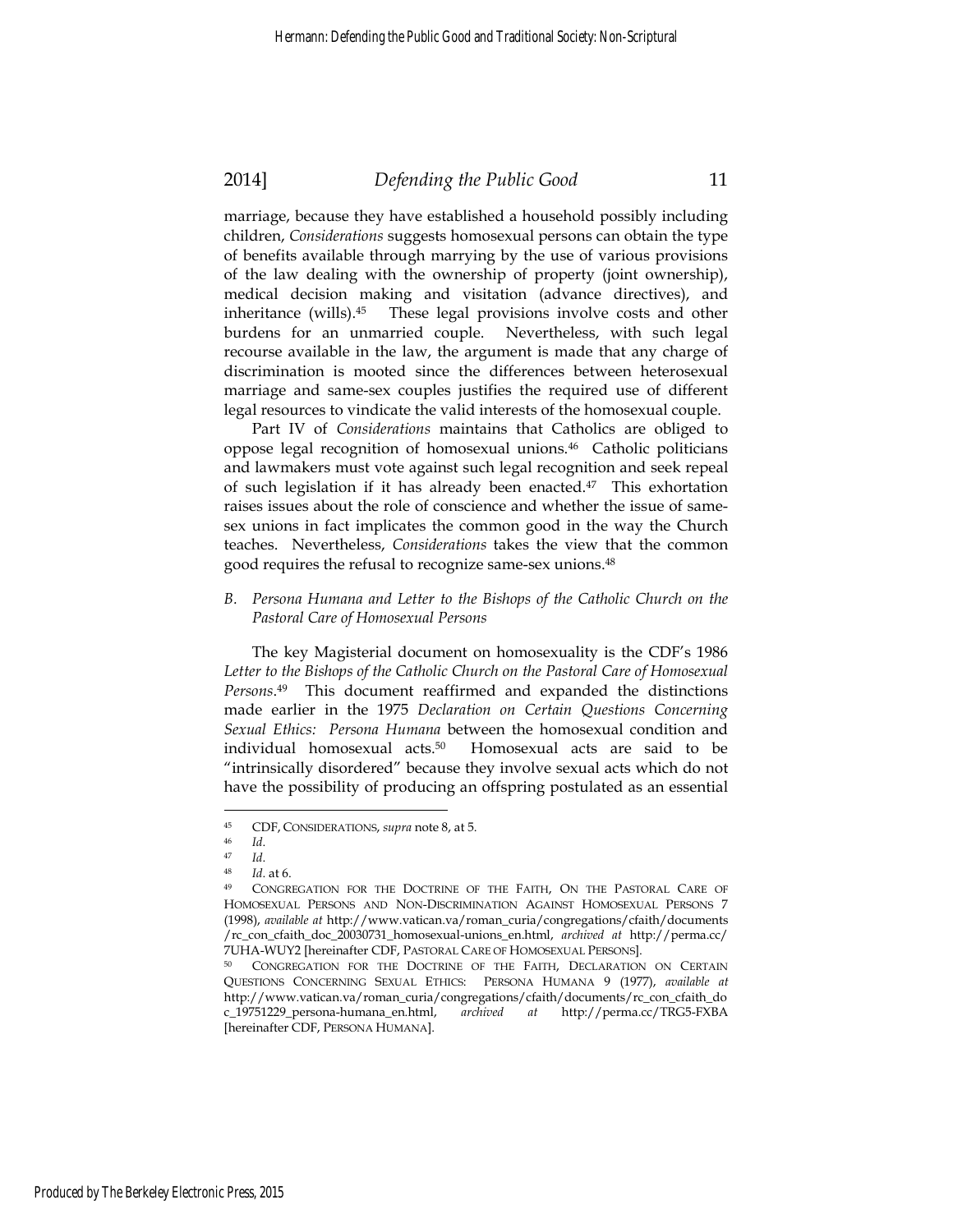feature of the human sexual act.51 In the terms of *Persona Humana*, homosexual acts are viewed as disordered because they are deprived of their essential and indispensable finality of human sexual intercourse.52 Of course, it may be argued in the alternative that sexual acts vary and have many dimensions but most significantly are expressions of love, intimacy, and commitment, and that the possibility of procreation is only one feature of sexual acts. However, the Magisterium's view is that openness to the possibility of procreation is a necessary element of any legitimate sexual act.53 Both human nature and sexual acts are to be understood in terms of fixed and permanent principles of natural law, where "limits [are] imposed by the immutable principles based upon every human person's constitutive elements and [essential] relations."54 An alternate view of natural law emphasizes human development and social change and evolution as significant factors for an understanding of natural law that accommodates history and social evolution.55 This Article later discusses this view.56

The Magisterium claims its approach is not only rooted in natural law but also has support from the natural sciences.57 In *Persona Humana*, sensitivity is shown toward the claim that, at least for some persons, homosexuality is not a matter of choice but a deep rooted condition which has likely genetic, psychological, or other foundational components.58 According to the Magisterium:

1

While psychoanalytic concepts show considerable promise for the understanding of homosexuality's interaction with other aspects of personality, other models (such as social psychological and developmental ones) also have much to contribute. Biological models involving an interaction between genetic factors (that is, predispositions) and environmental ones are promising and require further study.

<sup>51</sup> *Id*. 52 *Id*. 53 *Id*. at 6. 54 *Id*. at 5. 55 *See* JOHN MAHONEY, THE MAKING OF MORAL THEOLOGY: A STUDY OF THE ROMAN CATHOLIC TRADITION 79–82 (1987) (discussing varying concepts arising from the theory of natural law).

<sup>56</sup> *See infra* notes 170–76 and accompanying text (discussing the evolutionary theory). 57 *See* CDF, PASTORAL CARE OF HOMOSEXUAL PERSONS, *supra* note 49, at 7 ("[W]e will

focus our reflection within the distinctive context of the Catholic moral perspective . . . which finds support in the more secure findings of the natural sciences . . . .").

<sup>58</sup> *See* HOMOSEXUALITY: SOCIAL, PSYCHOLOGICAL, AND BIOLOGICAL ISSUES 378–79 (William Paul et al. eds., 1982) (summing up the conclusion made regarding homosexuality). The Final Report of the Society for the Psychological Study of Social Issues Task Force on Sexual Orientation concluded: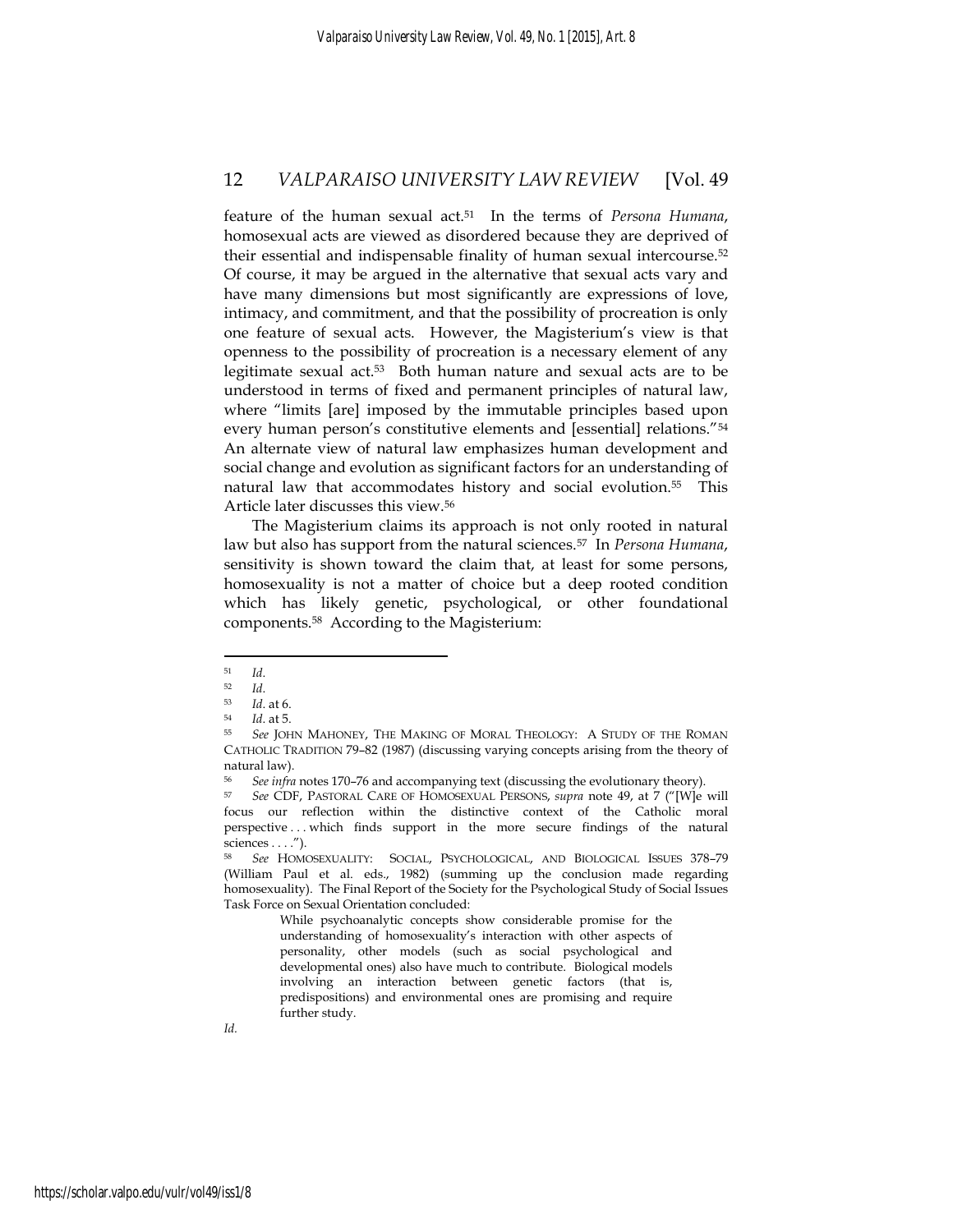A distinction is drawn, and it seems with some reason, between homosexuals whose tendency comes from a false education, from a lack of normal sexual development, from habit, from bad example, or from other similar causes, and is transitory or at least not incurable; and homosexuals who are definitively such because of some kind of innate instinct or pathological constitution judged to be incurable.59

One might assume that the recognition of these differences between various homosexual persons would lead to a moral distinction that recognizes a significantly different behavior rooted in a deep innate unchangeable aspect of the human personality. However, there is no distinction between these two classes of homosexual persons in the judgment of their acts. Nevertheless, homosexual persons are offered pastoral care comprised of "understanding and sustained in the hope of overcoming their personal difficulties."60 Despite the possibility of an innate genetic or biological basis for homosexuality, Church teaching holds that homosexual acts are intrinsically disordered and can in no case be approved of, and "no pastoral method can be employed which would give moral justification to these acts on the grounds that they would be consonant with the condition of such [homosexual] people."61

The teaching of *Persona Humana* reiterates the central principle of *On Pastoral Care*, which states, "[a]lthough the particular inclination of the homosexual person is not a sin, it is a more or less strong tendency ordered toward an intrinsic moral evil [homosexual act], and thus the inclination itself must be seen as an objective disorder."62 While this view does not judge the homosexual person as evil, it does seem to say that the person who is homosexual has an evil or sinful inclination. Moreover, it is noteworthy that not only does this view characterize human acts as evil, it collapses the distinction between ontic evil or premoral evil and moral evil. In the context of homosexual acts, ontic or pre-moral evil involves consideration of something objectionable (like cutting off an arm) which can only be judged as a moral evil by considering the context or circumstances (compare cutting off an arm as torture with an amputation to save a person's life). The view being taken in *On Pastoral Care* is that no matter what the context and no matter what the circumstances, homosexual sexual acts are to be considered as moral

<sup>59</sup> CDF, PERSONA HUMANA, *supra* note 50, at 8. 60 *Id*. at 9. 61 *Id*. 62 CDF, PASTORAL CARE OF THE HOMOSEXUAL PERSONS, *supra* note 49, at 8.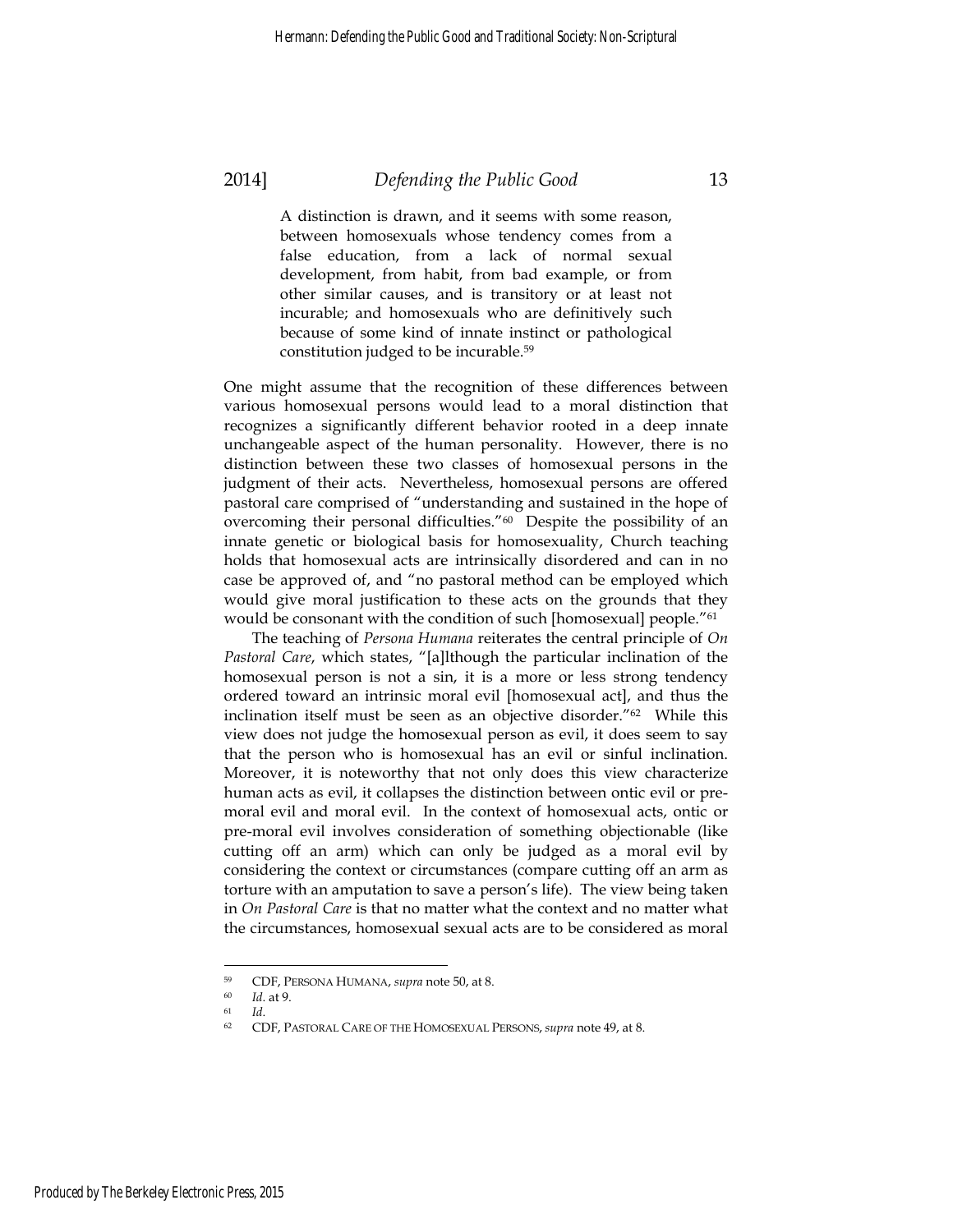evil.63 This view provides a major focus of criticism by revisionist theologians who have reflected on this statement and would distinguish ontic from moral evil in the case of homosexual acts occurring in circumstances such as a long term loving and committed relationship existing between same-sex partners, as opposed to homosexual acts outside of such a relationship.

One of the purposes achieved by the publication of *On Pastoral Care* was to counter what was viewed as a too liberal interpretation of *Persona Humana*. The Magisterium wanted to make it clear "lest [anyone] be led to believe that the living out of this orientation in homosexual activity is a morally acceptable option. It is not."64 While *On Pastoral Care* continues to rely on the Magisterium's use of natural law to support its condemnation of homosexual acts, it gives significant attention to Scriptural treatment of the subject.<sup>65</sup> While a consideration of arguments based on scripture are beyond the scope of this Article, it is noteworthy that there is explicit rejection of any new exegesis or use of the historicalcritical approach to interpretation of scripture which would assert anything other than an unbroken tradition of Scriptural condemnation of homosexuality.

In addition to the natural law and Scriptural based analysis, *On Pastoral Care* invokes a sacramental understanding of marriage:

> To choose someone of the same-sex for one's sexual activity is to annul the rich symbolism and meaning, not to mention the goals, of the Creator's sexual design. Homosexual activity is not a complementary union, able to transmit life, and so it thwarts the call to life of that form of self-giving which the Gospel says is the essence of Christian [marriage].66

There is a presumption that the homosexual is an individual whose experience is one of isolation who engages in self-regarding sexual activity. By implication, this view of heterosexual union involves a very physicalistic understanding of self-giving in human relations since it postulates an act of sexual self-giving, which is authentic only in circumstances of genital unity with pre-creational possibility; it ignores the significance and possibility of psychological aspects of sexual selfgiving, including love and affection.<sup>67</sup> The physicalist view taken here

<sup>63</sup> *Id*. 64 *Id*. 65 *Id*. at 10. 66 *Id.* at 11. 67 *Id*. at 12.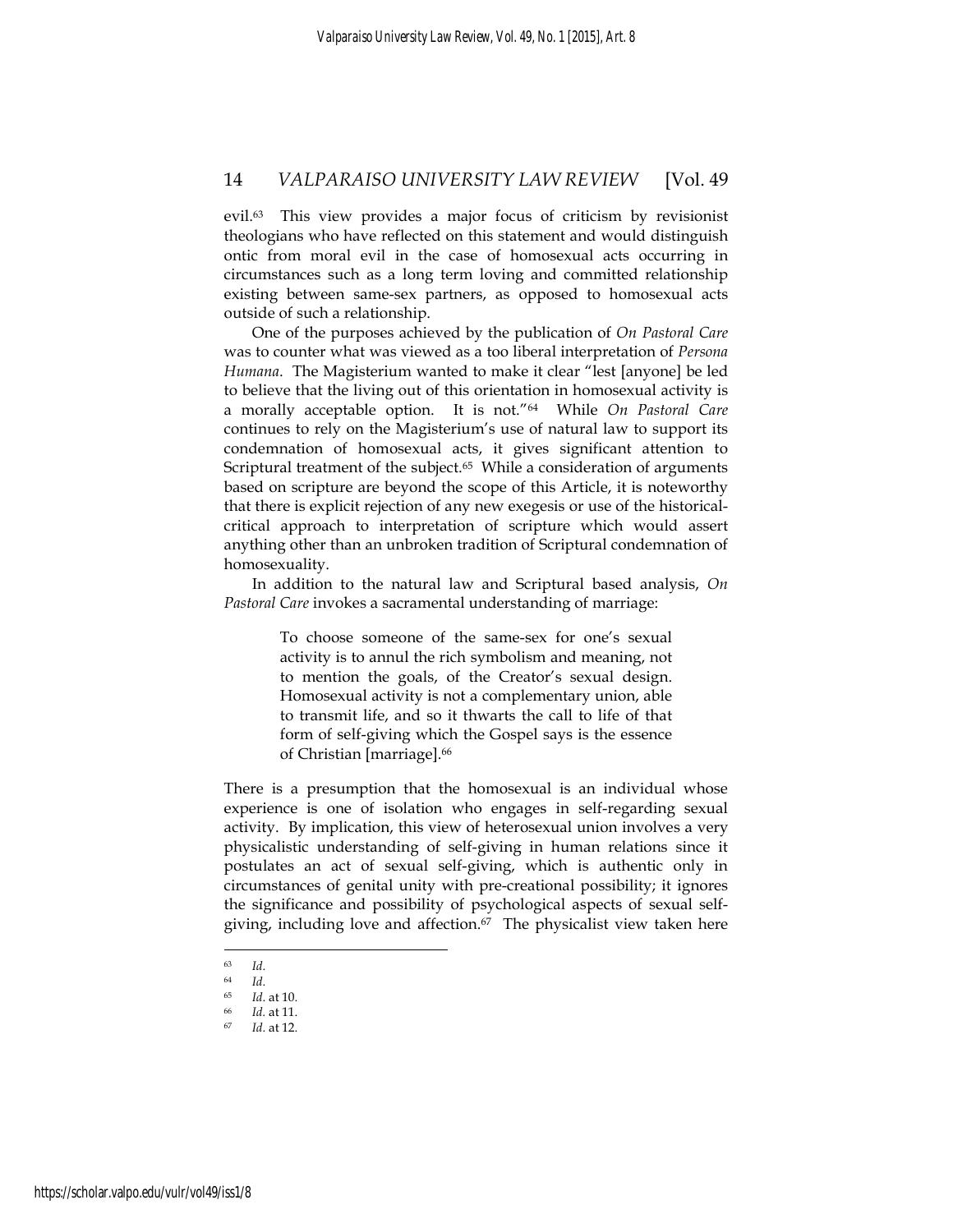leads to the conclusion that the homosexual is incapable of a "selfgiving" same-sex relation, and instead is merely "self-indulgent" "when they engage in homosexual activity they confirm within themselves a disordered sexual inclination which is essentially self-indulgent."68 Moreover, the individuals who constitute the homosexual couple are not only self-indulgent, they are necessarily unfulfilled and unhappy "[a]s in every moral disorder, homosexual activity prevents one's own fulfillment and happiness by acting contrary to the creative wisdom of God."69 The conclusion is that homosexuals are incapable of a loving committed relationship with the possibility of personal and mutual fulfillment in their sexual relations. This is the view that there is no such thing as an active, happy homosexual.

In *On the Pastoral Care*, there is a denunciation of groups within and without the Church which try to pressure the Church "to accept the homosexual condition as though it were not disordered and to condone homosexual activity."70 Not only are such influences condemned, but there is an effort to identify threats to the common good posed by homosexual acts. First, "the practice of homosexuality may seriously threaten the lives and well-being of a large number of people."71 This also seems to suggest that homosexuals spread disease and cause AIDS. Second, "[t]he view that homosexual activity is equivalent . . . of conjugal love, has a direct impact on society's understanding of the nature and rights of the family and puts them in jeopardy."72 This suggests that homosexuality is similar to lenient divorce laws in weakening the bonds of heterosexual marriage. A similar argument is that same-sex marriage weakens marriage because it does not involve the aspect of natural procreativity. Third, "to claim that the homosexual condition is not disordered [leads to] . . . other distorted notions and [sexual] practices gain[ing] ground."73 This suggests the assertion that acceptance of homosexuality will lead to claims for acceptance of incest, polygamy, bestiality, and other forms of currently proscribed sexual practices. This view was echoed by Justice Scalia, who wrote in his dissent in *Lawrence v. Texas*, that legal rejection of laws punishing homosexual acts will lead to legal recognition of their right to engage in other "immoral" sexual practices.74 Justice Scalia wrote: "[s]tate laws against bigamy, same sex marriage, adult incest, prostitution, masturbation, adultery, fornication,

<sup>68</sup> CDF, PASTORAL CARE OF THE HOMOSEXUAL PERSONS*, supra* note 49, at 11. 69 *Id*. at 12. 70 *Id.*

<sup>71</sup> *Id.* at 13. 72 *Id.*

<sup>73</sup> *Id.* at 14. 74 Lawrence v. Texas, 539 U.S. 558, 589–90 (Scalia, J., dissenting)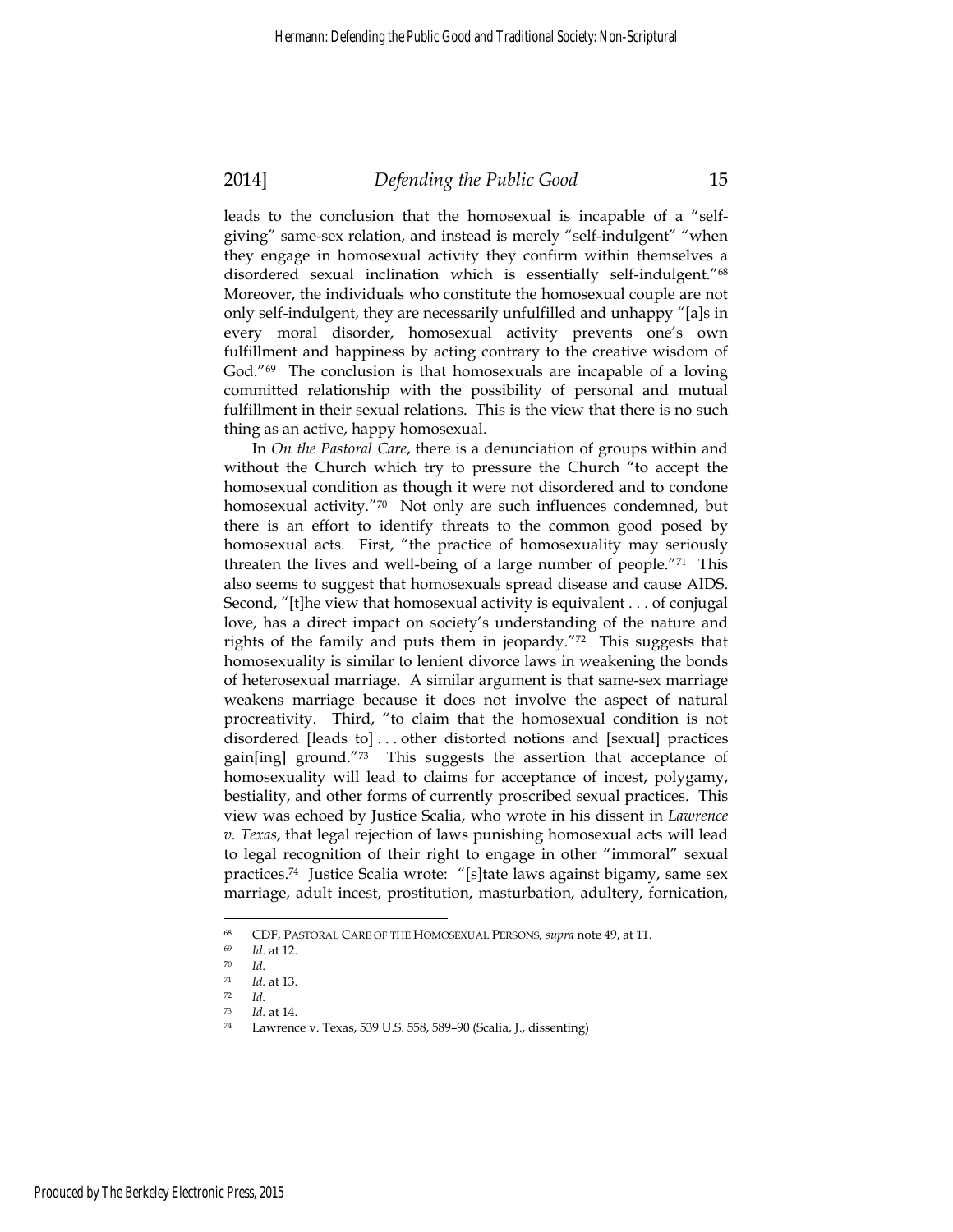bestiality and obscenity are likewise [behaviors] sustainable only in light of *Bowers*' validation of laws based on moral choices. Every single one of these laws is called into question . . . ."75

Finally, expanding on the earlier discussion of homosexual orientation in *Persona Humana*, the issue is raised whether homosexual behavior is compelled or to be understood as being the result of human compulsion:

> What is at all costs to be avoided in the unfounded and demeaning assumption that the sexual behavior of homosexual persons is always and totally compulsive and therefore inculpable. What is essential is that the fundamental liberty which characterizes the human person and gives him his dignity be recognized as belonging to the homosexual person as well.76

Here there is a slight suggestion that homosexuality is a psychological condition subject to possible "cure." The psychiatric community challenges this view.77 The stronger suggestion is that homosexual persons have the ability to control their behavior by sacrifice and that abstinence is the moral choice that ought to be made; "[t]o refuse to sacrifice one's own will in obedience to the will of the Lord is effectively to prevent salvation."78 Finally, the Magisterium makes it clear that a person's sexual orientation is an aspect of personality and not equated with the essence of the individual human person; the Church "refuses to consider the person as a 'heterosexual' or a 'homosexual' and insists that every person has a fundamental [human] identity."79 Many would agree that sexual identity or sexual orientation does not capture the significance of the whole person. Yet, the question remains whether sexual identity is a basic, significant, and perhaps essential aspect of the human person.<sup>80</sup> By separating sexual orientation from human identity

<sup>75</sup> *Id*. at 590. 76 CDF, PASTORAL CARE OF THE HOMOSEXUAL PERSONS, *supra* note 49, at 14–15. 77 *See* Douglas C. Haldeman, *Sexual Orientation Conversion Therapy for Gay Men and Lesbians: A Scientific Examination, in* HOMOSEXUALITY: RESEARCH IMPLICATIONS FOR PUBLIC POLICY RESEARCH 149–60 (John C. Gonsiorek & James Weinrich eds., 1991) (discussing that even reparative therapists have conceded that their therapy rarely purges the patient of all homosexual desire, and there is no hard empirical evidence that it has any long-term effect on any patients).

<sup>78</sup> CDF, PASTORAL CARE OF HOMOSEXUAL PERSONS, *supra* note 49, at 15. 79 *Id.* at 18. 80 *See* Gregory Baum, *Catholic Homosexuals: The Self-Affirmation of Gay Catholics Raises Many Theological Questions*, 99 COMMONWEAL 479, 481 (1974) ("[I]t is the task of men and women who discover a homosexual inclination in themselves to discern whether they are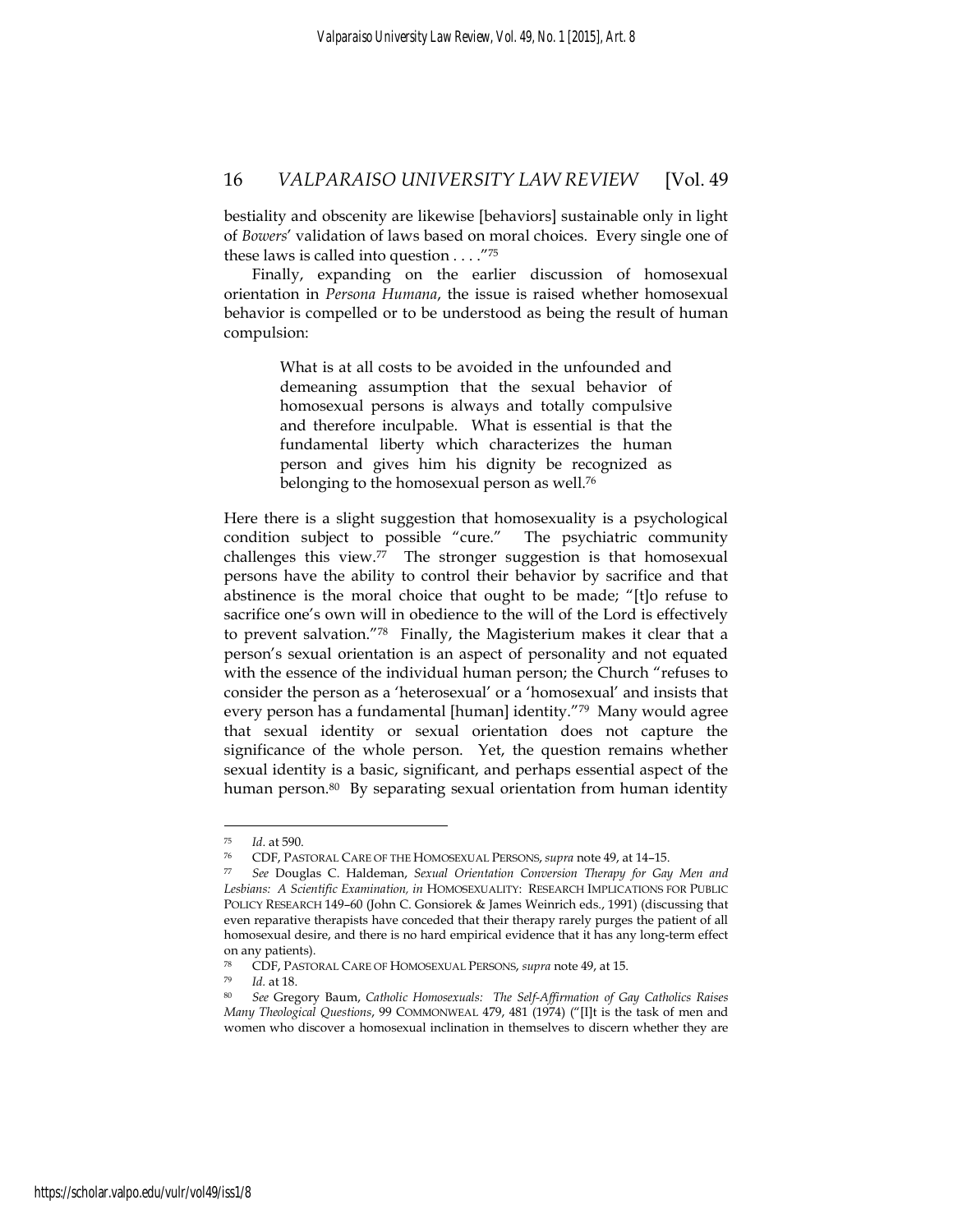and by separating sexual acts from a person's identity, it is easier to maintain the act and status distinction which is at the heart of the Magisterium's teaching about the appropriate separation of the homosexual condition, inclination or status, which is to be met with compassion from homosexual acts or behavior that is subject to condemnation.

#### III. NEW NATURAL LAW AND TRADITIONALIST SUPPORT OF THE TEACHING OF THE MAGISTERIUM

#### *A. New Natural Law Teaching on Homosexuality Opposed to Same-Sex Marriage*

John Finnis, a professor of law and legal philosophy at Oxford, provided a significant natural law analysis justifying the condemnation of homosexual acts, which supports the teaching of the Magisterium on homosexuality and same-sex marriage.<sup>81</sup> Finnis adopts a non-theistic approach to natural law. While natural law is used to support the religious objection to same-sex marriage, the natural law objection is not being presented as a religious objection.

Finnis begins by asserting that the major Greek philosophers, including Socrates, Plato, and Aristotle condemned homosexual conduct "as intrinsically shameful, immoral, and indeed depraved and depraving."82 It is important for Finnis to establish an ancient Greek bias against homosexuality because of the close nexus between contemporary natural law theory and ancient Greek philosophy. If Socrates engaged in homosexual acts, can it be asserted that such acts violate human nature since Socrates contributed to the bedrock of a non-theistic understanding of natural law?

Finnis identifies three principal reasons for the Platonic-Aristotelian condemnation of homosexual conduct:

> (1) The commitment of a man and a woman to each other in the sexual union of marriage is intrinsically good and reasonable, and is incompatible with sexual relations outside of marriage. (2) Homosexual acts are

caught in a phase which prevents them from fulfilling their real possibilities, or whether homosexuality is a constitutive element of their personality structure.").

<sup>81</sup> *See generally* John Finnis, *Law, Morality, and Sexual Orientation*, 69 NOTRE DAME L. REV. 1049–76 (1994) (examining the condemnation of homosexual acts).

<sup>82</sup> *Id.* at 1055. Finnis equates the terms "homosexual activity," "homosexual acts," and "homosexual conduct" and defines them as referring "to bodily acts, on the body of a person of the same-sex, which are engaged in with a view to securing orgasmic sexual satisfaction for one or more of the parties." *Id*.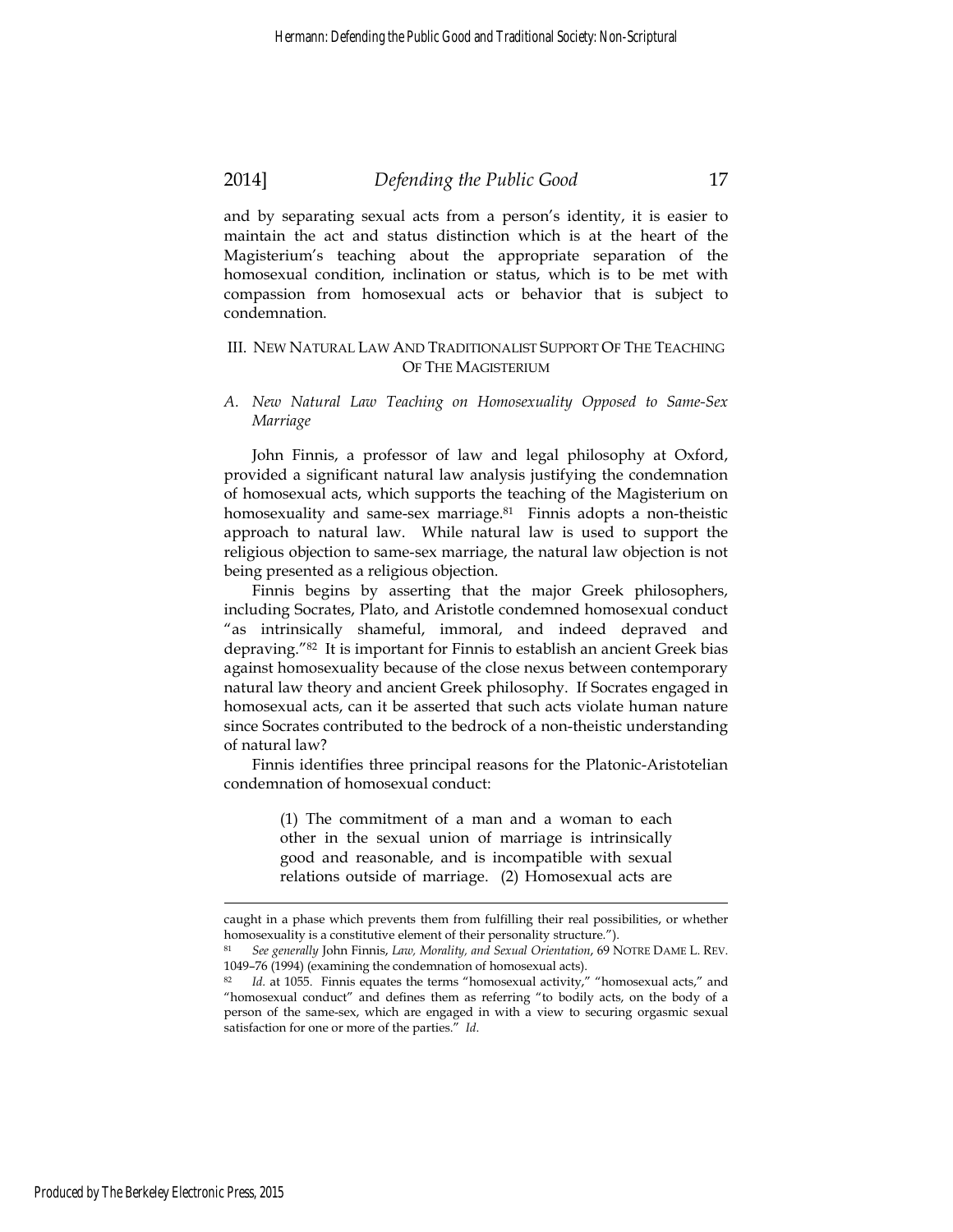radically and peculiarly non-marital, and for that reason intrinsically unreasonable and unnatural.  $(3)$ ... [H]omosexual acts have a special similarity to solitary masturbation, and both types of radically nonmarital act[s] are manifestly unworthy of the human being and immoral.<sup>83</sup>

The positive support for marriage by the ancient Greeks include: (1) valuing the "familiarity, affection[,] and love between spouses in a chastely exclusive marriage"; (2) a recognition of marriage as "an intrinsically desirable friendship between quasi-equals"; and (3) a view of marriage "as a union not of mere instinct but of reasonable love, and not merely for procreation but for mutual help, goodwill[,] and cooperation for their own sake."84 These three values are not exclusive to heterosexual marriage, but are in fact the benefits sought by same-sex couples seeking to marry.

The next issue for Finnis is to justify the exclusiveness of genital sex to marriage. This involves recognition of the unitive nature of marital sex which simultaneously supports procreation and mutual love; "[g]enital intercourse between spouses enables them to actualize and experience (and in that sense express) their marriage itself, as a single reality with two blessings (children and mutual affection). Non-marital intercourse, especially but not only homosexual, has no such point and therefore is unacceptable."85

Finnis draws on St. Augustine's *De Bono Coniugali* to identify instrumental aspects of marriage, such as "procreation and education of children[,]" and non-instrumental aspects including: friendship promoted by propagation, remedying the "disordered desire of concupiscence[,]" and the natural companionship of the two sexes.86 This later effect of marriage gives legitimacy to sterile marriages and distinguishes them from same-sex unions. Finnis asserts: "in sterile and fertile marriages alike, the communion, companionship, *societas* and *amicitia* [of members of the two sexes]—their being married—*is* the very good of marriage, and is an intrinsic, basic human good, not merely instrumental to any other good."87 Finnis's discussion suggests that it is wrong to assert that procreation is the end to which marriage is instrumental, but rather "[p]arenthood and children and family are the

<sup>83</sup> *Id.* at 1062–63. 84 *Id.* at 1063. 85 *Id.* at 1064. 86 *See* Finnis, *supra* note 81, at 1064 (discussing St. Augustine views of marriage in *De Bono Coniugali*). 87 *Id*.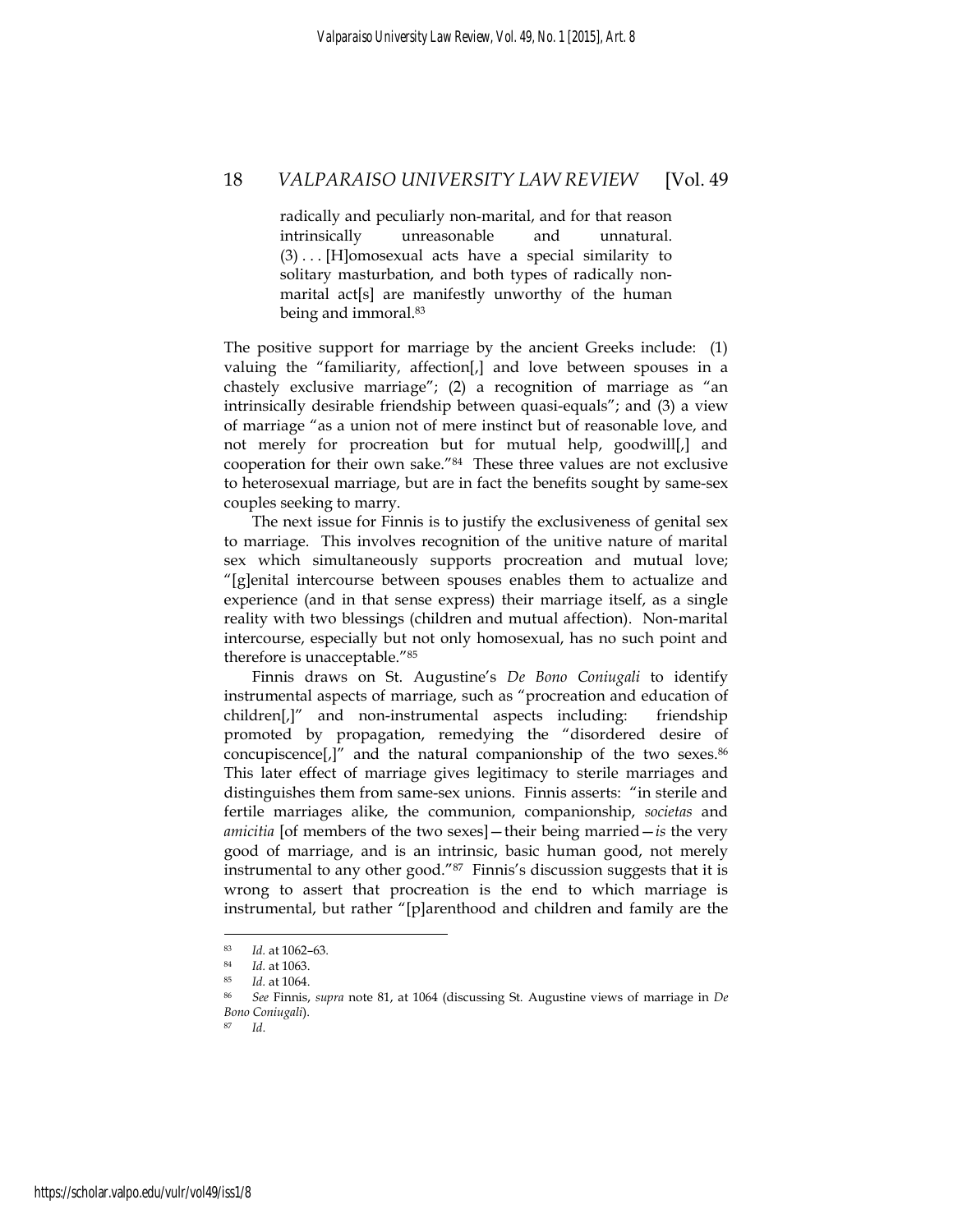intrinsic fulfillment of a communion which, because it is not merely instrumental, can exist and fulfill the spouses [in a special social sense] even if procreation happens to be impossible for them."88

Finnis comes to the central issue of whether sexual acts between same-sex partners can be legitimate expressions of non-marital friendship, love, and affection establishing the communion which he argues is fulfilling to spouses. Finnis asks: "[w]hy is the attempt to express affection by . . . non-marital sex the pursuit of an illusion?"<sup>89</sup> Finnis' answer focuses on the biological reality of the union of the reproductive organs of husband and wife in forming a *personal reality* or a *personal unit* capable of reproduction and friendship.90 Without the relationship of marriage and without the complementarity of reproductive organs involved in intercourse, there is not only the absence of the personal unit, but the individuals are using their sexual organs merely for gratification:

> The union of the reproductive organs of husband and wife really unites them biologically (and their biological reality is part of, not merely an instrument of, their *personal* reality); reproduction is one function and so, in respect of that function, the spouses are indeed one reality, and their sexual union therefore can *actualize* and allow them to *experience* their *real common good*—*their marriage* with the two goods, parenthood and friendship.91

On the other hand two persons who are good friends and cannot marry (i.e. the same-sex couples) who engage in sexual relations cannot have children together and "their reproductive organs cannot make them a biological (and therefore personal) unit."92

According to Finnis, since same-sex unions cannot experience the sexual act as a reproductive act, it is no more than an act of individual gratification:

> [S]exual acts [of same-sex partners] together cannot do what they may hope and imagine. Because their activation of one or even each of their reproductive organs cannot be an actualizing and experiencing of the

<sup>88</sup> *Id.* at 1065. 89 *Id.*

<sup>90</sup> *Id*. at 1066. 91 *Id.*

<sup>92</sup> Finnis, *supra* note 81, at 1066.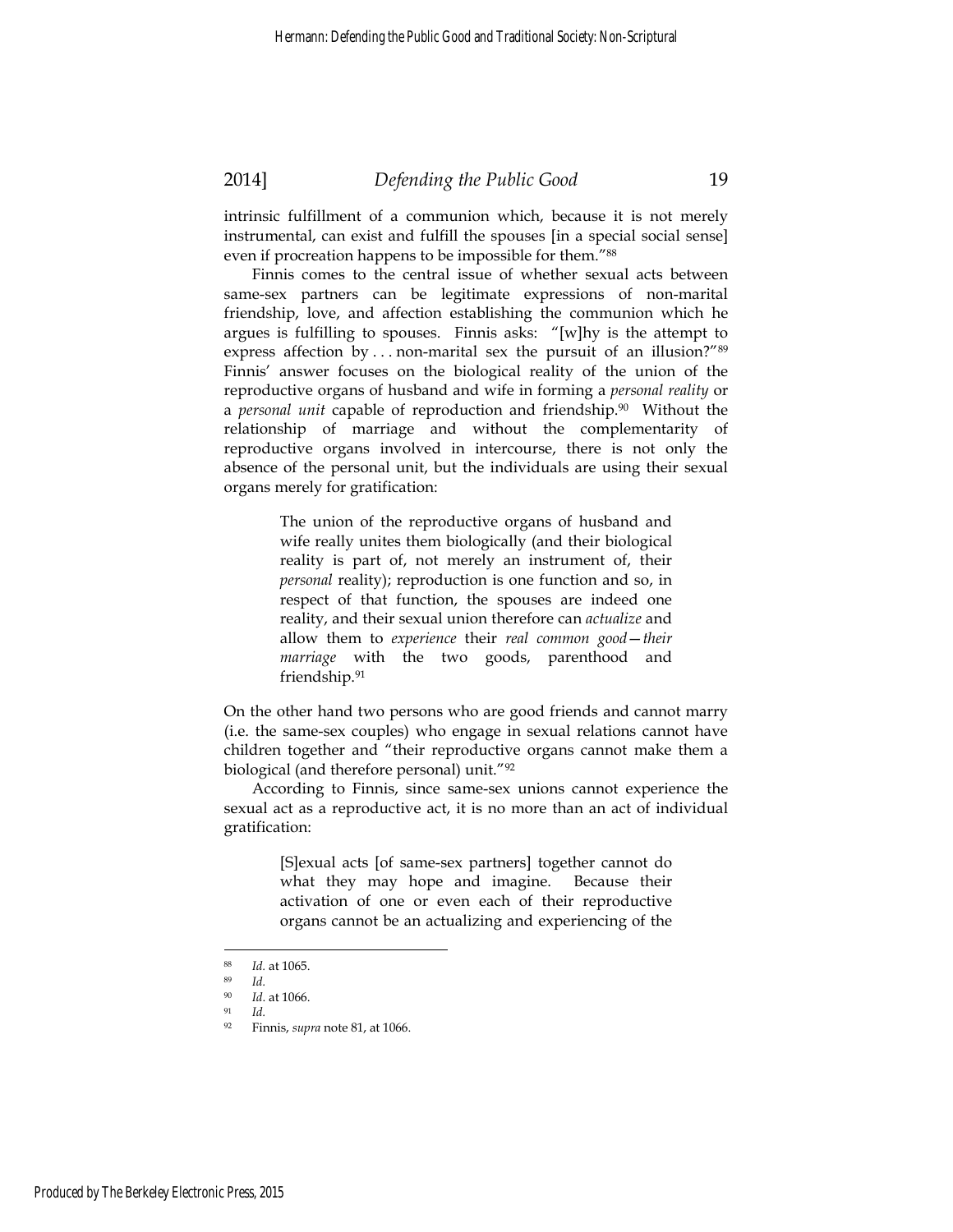*marital* good—as martial intercourse (intercourse between spouses in a martial way) can, even between spouses who *happen* to be sterile—it can do no more than provide each partner with an individual gratification.<sup>93</sup>

Finnis limits the legitimate use of reproductive organs to realizing a marital relationship that is open to the common good of reproduction.

Finnis characterizes sex relations between same-sex partners as reducing their bodies and reproductive organs to self-gratification and isolated selves rather than as a couple expressing mutuality of affection:

> For want of a *common good* [procreation] that could be actualized and experienced *by and in this bodily union*, that conduct involves the partners in treating their bodies as instruments to be used in the service of their consciously experiencing selves; their choice to engage in such conduct thus dis-integrates each of them precisely as acting persons.94

Thus, Finnis ultimately denies that same-sex relations can involve mutuality of love, affection, and recognition of the other in their personhood. Sexual acts of homosexuals are reduced to their physical character:

> [No matter the] thoughts of *giving* with which some same-sex partners may surround their sexual acts, those acts cannot express or do more than is expressed or done if two strangers engage in such activity to give each other pleasure, or a prostitute pleasures a client to give him pleasure in return for money, or (say) a man masturbates to give himself pleasure and a fantasy of

*Id.* Finnis specifically rejects the claim that same-sex unions are open to procreation were conditions different in the same way sterile couples would accept offspring:

*Id.*

Anal and oral intercourse, whether between spouses or between males, is not a biological union 'open to procreation' . . . . Biological union between humans is the inseminatory union of male genital organ with female genital organ; in most circumstances it does not result in generation, but it is the behavior that unites biologically because it is the behavior which, as behavior, is suitable for generation.

<sup>94</sup> *Id*. at 1066–67.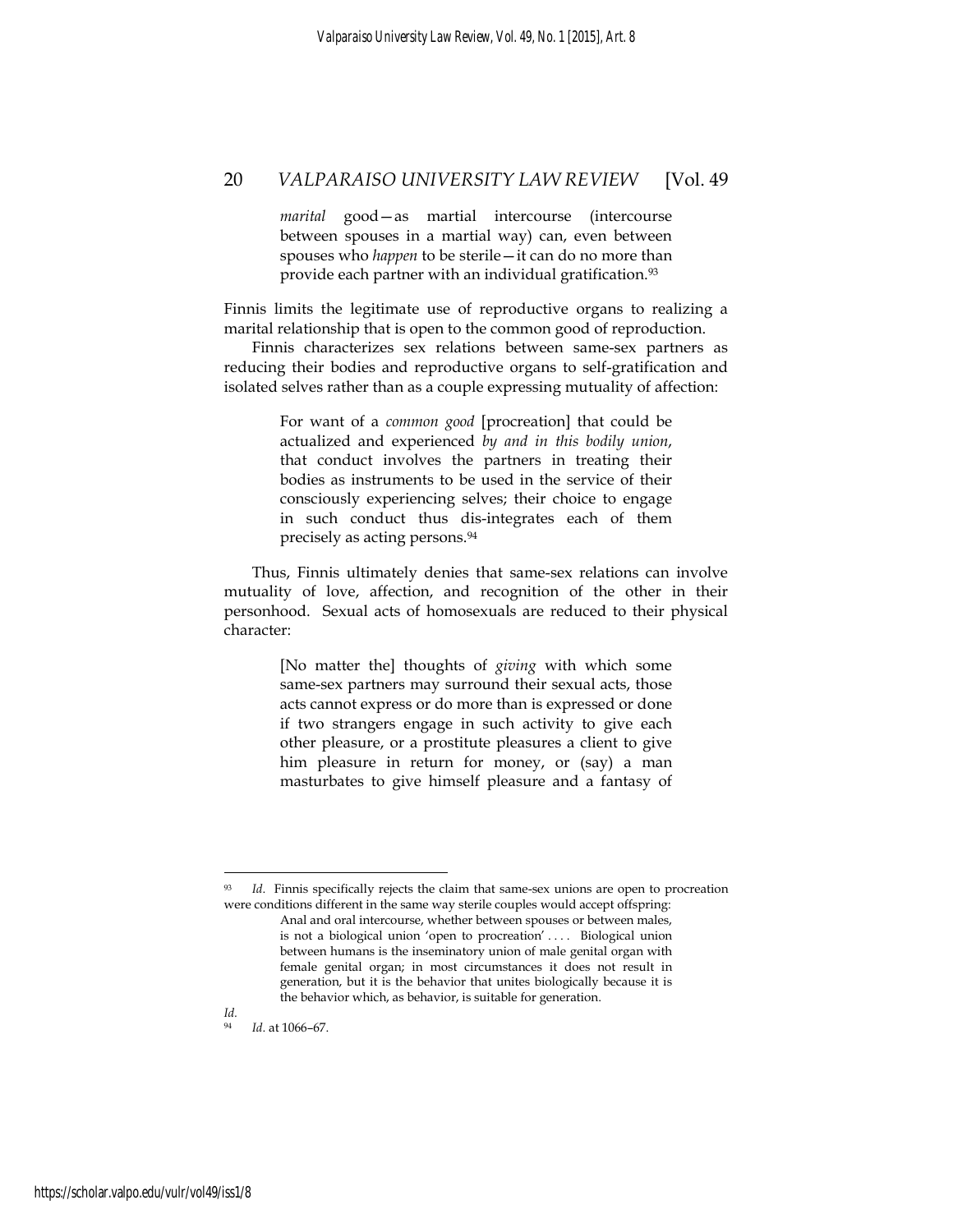more human relationship after a grueling day in the assembly line."95

Finnis denies any significance to a homosexual's possible loving and committed relationship, thus for Finnis, all homosexual sexual acts are reduced to solitary sexual acts: "there is no important distinction in essential moral worthlessness between solitary masturbation, being sodomized as a prostitute, and being sodomized for the pleasure of it."<sup>96</sup>

Finnis concludes that only marital sexual acts are moral and such acts must be of the reproductive kind:

> [S]exual acts are not unitive in their significance unless they are marital (actualizing the all-level unity of marriage) and (since the common good of marriage has two aspects) they are not marital unless they have not only the generosity of acts of friendship but also the procreative significance, not necessarily of being intended to generate or capable in the circumstances of generating but at least of being, as human conduct, acts of the reproductive kind—actualization, so far as the spouses then and there can, of the reproductive function in which they are biologically and thus personally one.<sup>97</sup>

The emphasis of Finnis on the unitive function of heterosexual marital intercourse, which he maintains must be open to the possibility of procreation, discounts the possibility of the unitive experience of most sexual acts and diminishes the significance of expressions of love, affection, and mutual self-giving that may occur in any sexual act. Instead, Finnis seems to emphasize physical aspects of heterosexual marital conjugal acts by essential coital relations, insemination, and conception. Finnis' account does not seem to coincide with the emotional and psychological aspects of "making love" by many married and unmarried couples, whether heterosexual or homosexual.

#### *B. The Theology of Sexual Difference Opposed to Same-Sex Marriage*

The new natural law theory primarily opposes same-sex marriage from the position that an openness to procreation is an essential element of marriage. An alternative basis for opposition to same-sex marriage is the theology of sexual difference or sexual complementarity. Pope John

<sup>95</sup> *Id.* at 1067. 96 *Id.*

<sup>97</sup> Finnis, *supra* note 81, at 1067.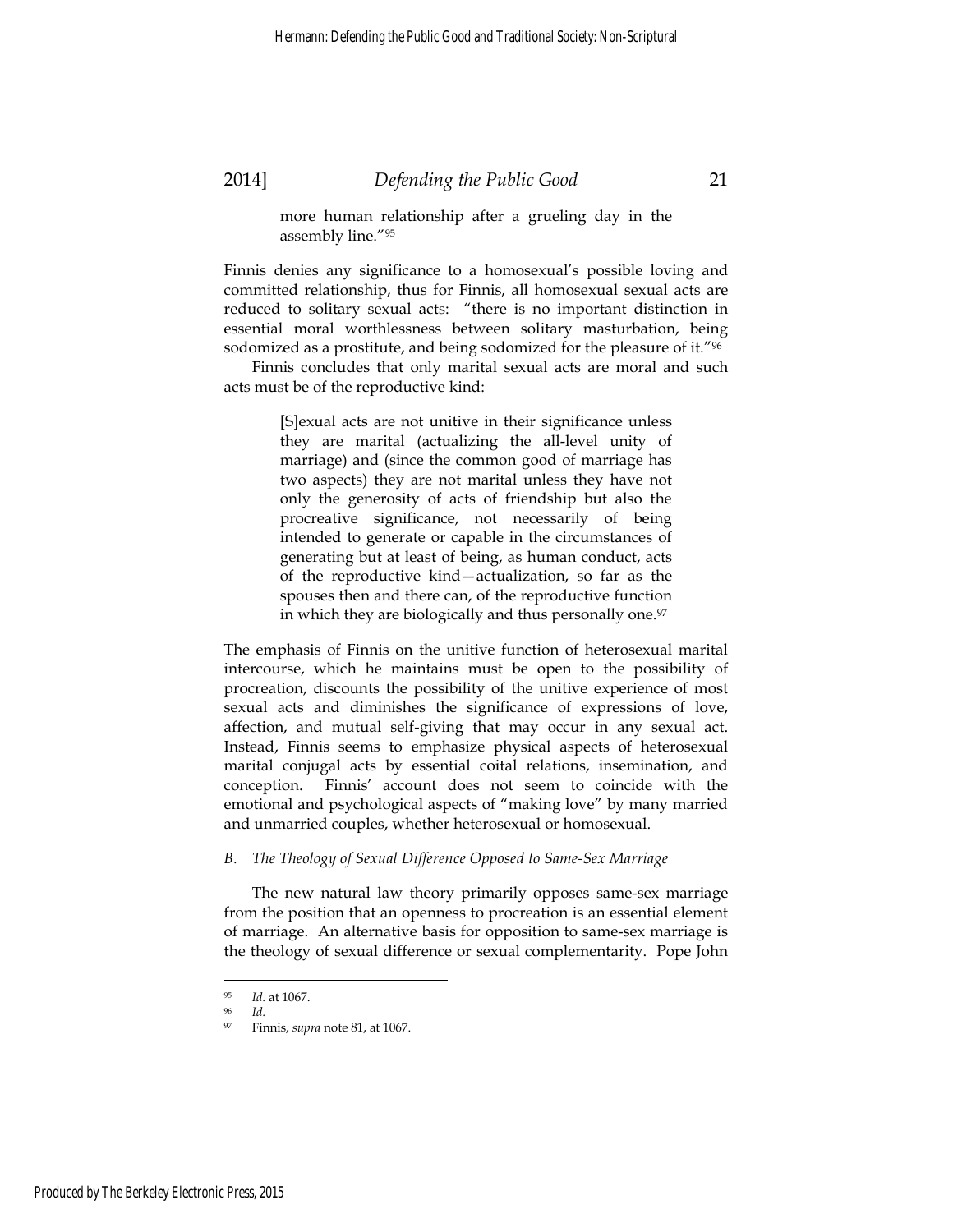Paul II provided significant support for this view in his *Theology of the Body*. 98 According to John Paul II, "[t]he theology of the body, which is linked from the beginning with the creation of man in the image of God, becomes in some way also a theology of sex, or rather a theology of masculinity and femininity."99 There are two important aspects of gender; these are the double aspects "*of man's somatic constitution* ( . . . she is flesh from my flesh and bone from my bones)" and the meaning of the human body which attains completion in "*reciprocal enrichment*" through the relationship of the two sexes.100 This relationship of the two sexes in turn depends on sexual difference or "two incarnations" which involve: "*two reciprocally completing ways of 'being a body' and at the same time of being human*—as two complementary dimensions of self-knowledge and self-determination and, at the same time, *two complementary ways of being conscious of the meaning of the body*."101

It is the "presence of the feminine element, next to the masculine and together with it, [that] signifies an enrichment for man."102 In marriage that sexual difference and complementarity is realized: "masculinity and femininity, as that characteristic of man—male and female—that allows them, when they become one flesh, to place their whole humanity at the same time under the blessing of fruitfulness" which returns them "to [the] union in humanity . . . [that] allows them to recognize each other reciprocally."103

Germain Grisez developed the theology of the complementarity nature of female and male as a basis for understanding the nature and significance of marriage.104 Grisez developed a highly differentiated notion of sexual difference that underlies the concept of complementarity function in which "both sexes are naturally needed to fulfill complementary social roles."105 This role differentiation is rather specific:

> [W]hile fathers should share in the care of their small children, the primary responsibility in this matter naturally falls to mothers; and while women can help

<sup>98</sup> JOHN PAUL II, MAN AND WOMAN HE CREATED THEM: A THEOLOGY OF THE BODY 165 (2006).

*Id.* 

<sup>100</sup> *See id.* (quoting Genesis 2:23).<br>
101 *Id.* at 166 (internal quotation marks omitted).<br>
102 *Id.* at 167.

<sup>&</sup>lt;sup>104</sup> See generally GERMAN GRISEZ, THE WAY OF THE LORD JESUS, VOLUME TWO: LIVING A CHRISTIAN LIFE (1993) (discussing the roles of men and women in society). 105 *Id.* at 388.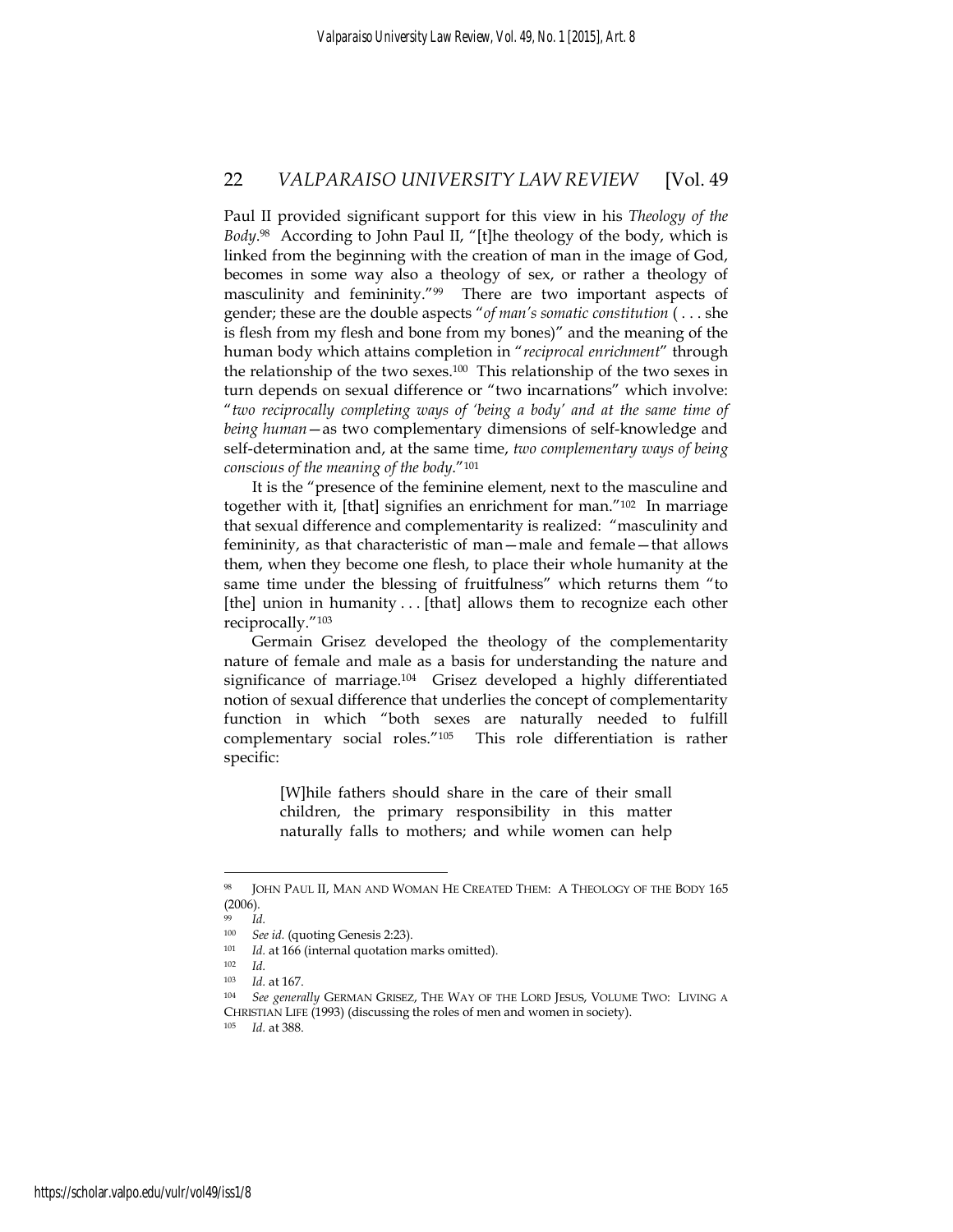deal with challenges which must be repelled by physical force, generally men are better suited by nature to organize such actions and execute them.106

It is the view that essential sexual differences underlie the sexually differentiated roles which are central to the definition of marriage, as between one man and one woman: "[t]his affirmation of the difference between men and women implies the legitimacy of sexually differentiated roles in marriage."107 According to Grisez: "[b]y differentiating the sexes, God plainly intends to differentiate the spouses' roles" and "this natural differentiation serves the good of marriage and family."108 The view that this difference in roles is rooted in "biological necessities" is at the heart of this argument: "[n]ot only physiologically but psychologically, women naturally are adapted to this nurturing role."109 This sexual difference does not only play a role in fulfilling the complementary nature of marriage, but is essential to proper and effective child rearing.110 Grisez does not deny a role for the male in child rearing, but sees it as complementary and additive: "the development of children not only calls for the fulfillment of both roles but for their differentiation."111 These roles involve both nurturing and challenging as "[b]oth parents can and should share to some extent in doing both things, but neither can do both fully at the same time[;] . . . the spouses must accept different responsibilities and carry them out consistently for the good of their children."112 Nevertheless, even if it is important for parents to take on these differing roles, there is of course the possibility of meeting the needs of nurturing and challenging and being taken on by either of the partners to a same-sex marriage.

The argument about sexual difference and its significance in the debate about same-sex unions is the subject of an article by Daniel Avila, the Associate Director for Policy and Research for the Massachusetts Catholic Conference in Boston.113 Avila notes that the California Supreme Court decision in 2008 recognized same-sex partners' right to

 $106$  *Id.*<br> $107$  *Id* 

<sup>107</sup> *Id.* at 617.<br>
108 *Id.* at 626.<br>
109 *Id.* at 627.<br>
110 GRISEZ, *supra* note 104, at 628.<br>
111 *See id.* (expressing that both parents have an important role in child rearing).<br>
112 *Id.* 

<sup>113</sup> *See* Daniel Avila, *Sexual Difference and Marriage: An Urgent Need for New Studies*, 9 NAT'L CATH. BIOETHICS Q. 441, 441–42 (2009) (discussing sexual differences and their relation to same-sex marriage).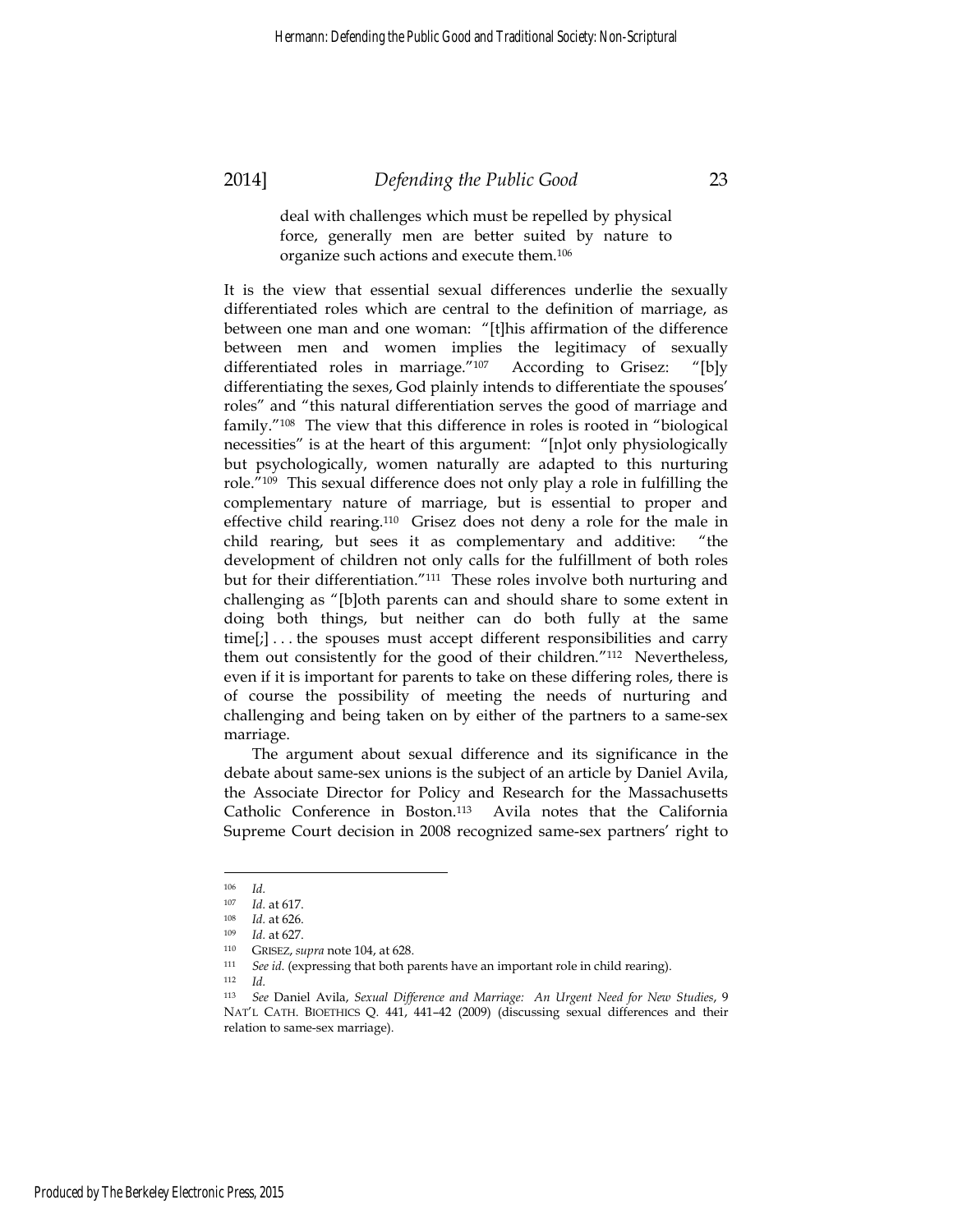state protected marriage because marriage "could not be limited by any reference to sexual difference."114 The California court found that samesex family relationships are comparable in stature and equal in dignity to family relationships of opposite sex couples.115 The court found that a refusal to recognize a marriage "based on sex differences supposedly masks an unfairness and inequality," because sexual difference of partners is irrelevant to marriage.116

Avila argues that the California court was wrong in rejecting sexual difference as essential to marriage, but he admits that the defenders of Catholic doctrine, recognizing the significance of sexual difference, have not developed their argument by proof of the significance of sexual difference in the raising of children.<sup>117</sup> According to Avila: "[d]efenders of traditional marriage must be prepared to offer reasons why society must continue to recognize sexual difference as a fundamental attribute of marriage, argued in terms that carry authority and meaning in today's post-Christian ethos."118

Avila makes clear that sexual difference is seen as a basic characteristic of marriage. Pope John Paul II is cited for teaching that "the natural dimension of masculinity and femininity is crucial for understanding the essence of marriage."119 Pope Benedict XVI is cited for the view that "marriage has a truth of its  $own[j] \dots$  the sexually different reality of the man and of the woman with their profound needs for complementarity, definitive self-giving and exclusivity."120 Moreover, the Congregation for the Doctrine of the Faith has provided a further reason for the requirement of sexual difference and complementarity in marriage:

> [T]he absence of sexual complementarity in these [samesex] unions creates obstacles in the normal development

<sup>114</sup> *See id.* at 442 (citing *In re* Marriage Cases, 183 P.3d 384, 452 (Cal. 2008)). "This decision has been reversed by Proposition 8, a voter-initiated constitutional amendment that defines marriage as a union of man and woman, but leaves intact California laws granting equal recognition to same-sex relationships." *Id*.; *see also* Petition for Writ of Certiorari, 755 F.3d 1193 (No. 14124), http://www.supremecourt.gov/Search.aspx?FileName=/docketfiles/14- 124.htm, *archived at* http://perma.cc/Q38N-5BPT (setting out the proceedings for the pending case).

<sup>115</sup> *In re Marriage Cases,* 183 P.3d at 452. 116 *See* Avila, *supra* note 113, at 442 (noting that sex differences are being used as a form of discrimination) (citing *In re Marriage Cases,* 183 P.3d at 452).<br>
117 *Id.* at 442, 444.<br>
118 *Id.* (citing John Paul II, Address to the prelate auditors, officials and advocates of the

Tribunal of the Roman Rota (Feb. 1, 2001)).

<sup>&</sup>lt;sup>120</sup> *Id.* at 443 (citing Benedict XVI, Address to the members of the Tribunal of the Roman Rota (Jan. 27, 2007)).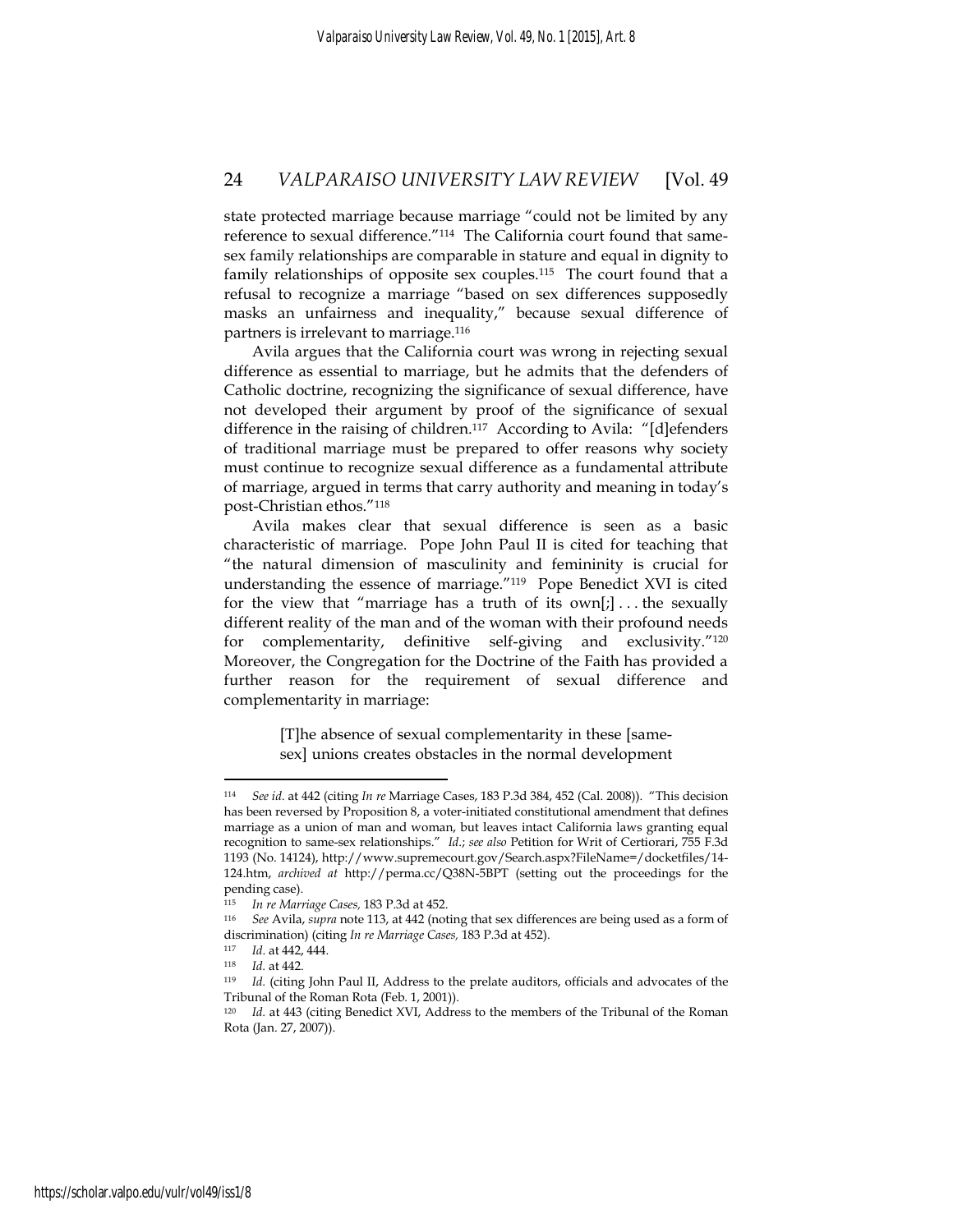of children who would be placed in these unions. They would be deprived of the experience of either fatherhood or motherhood . . . [and] their condition of dependency would be used to place them in an environment that is not conducive to their full human development.121

Avila maintains the argument that marriage demands sexual difference and complementarity cannot rest on the mere assertion that marriage is by tradition or definition between a man and a woman.<sup>122</sup> Rather, he claims there is a need to provide significantly more content to such terms as "masculinity, femininity, motherhood, fatherhood, complementarity, normal, and full human development."123 Some of the questions that must be addressed include:

> Is the sex of an individual just an accidental feature in terms of its relevance to the institutional design, purposes, privileges, and benefits of marriage? Or is there something uniquely substantial in sexual difference and in the love that arises from and is based on sexual complementarity that must govern policy and practice?124

Avila concludes that the defenders of sexual difference need to do more "to identify and verify the defining traits of masculinity and femininity and, by extension, the essence of fatherhood and motherhood." 125 This would seem to require empirical research, rather than mere assertion of tradition and presuppositions. Avila admits that some critics argue that the theory of sexual difference is based on stereotypes, while other critics claim there is no difference between men and women beyond physiology.126 Yet, others claim love and not gender make relationships marital, or that physiological sex differences such as those involved in pregnancy are no more significant than other presumed differences that can give rise to the complementarity which forms the basis of same-sex relations that can qualify as marriage.127

<sup>121</sup> *Id.* (citing Congregation for the Doctrine of the Faith, *Considerations Regarding Proposals to Give Legal Recognition to Unions between Homosexual Persons* (June 3, 2003)).<br>
<sup>122</sup> Avila, *supra* note 113, at 444.<br>
<sup>123</sup> *Id.* (internal quotation marks omitted).<br>
<sup>124</sup> *Id.*<br>
<sup>125</sup> *Id.* 126 *Id.* 14.415

<sup>126</sup> *Id*. at 445. 127 *Id*.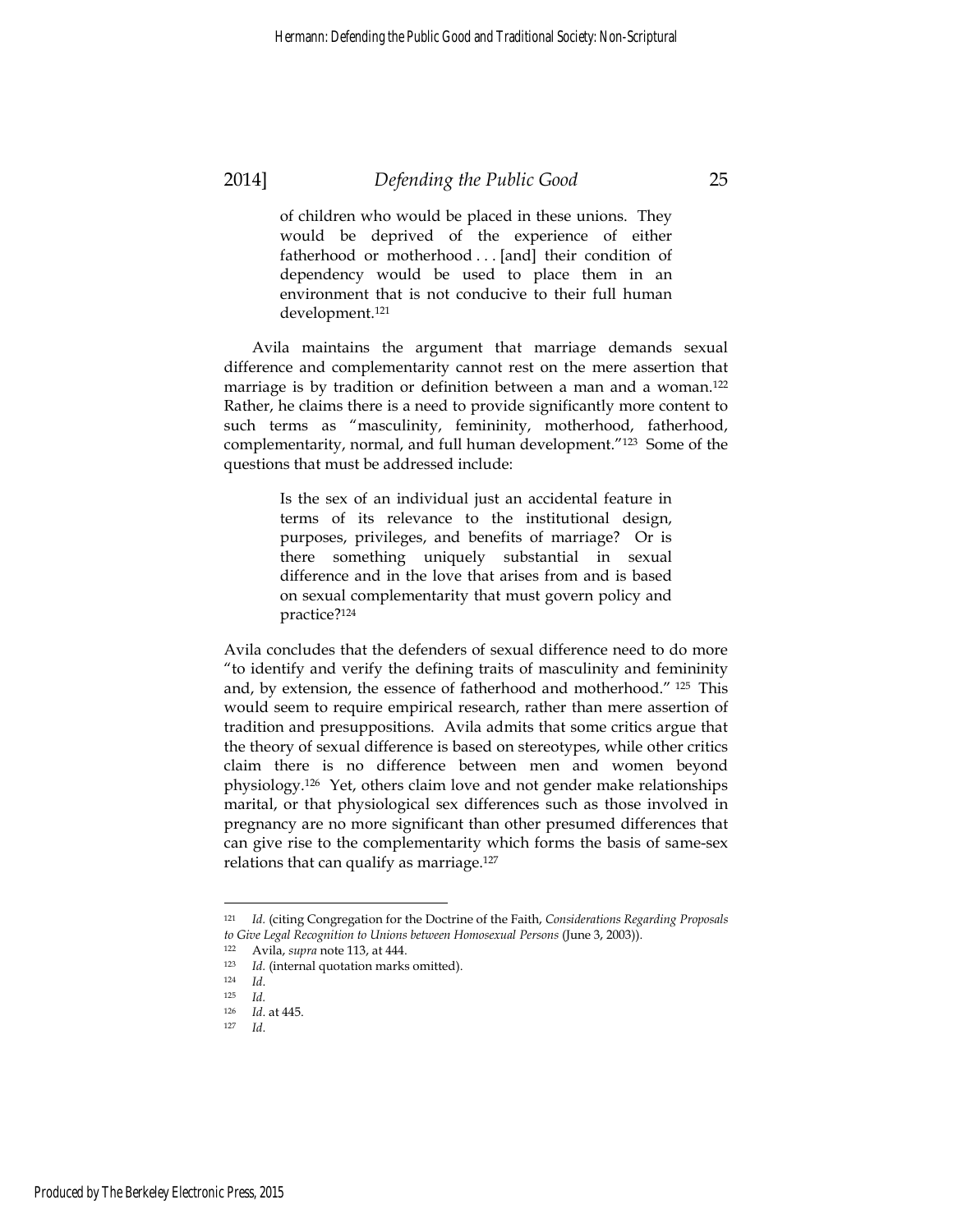#### *C. Same-Sex Marriage is Contrary to the Common Good*

The concept of the common good is central to Roman Catholic Social teaching.128 The concept was implicitly acknowledged by Pope Leo XIII in his encyclical *Review Novarum* in 1891 and by Pope Pius XI in *Quadragesimo Anno* in 1931.129 Pope John XXIII gave explicit recognition to the concept in his encyclical *Mater et Magistra* in 1961 where the Pope stated that the government is justified in acting on behalf of the common good.130 In his encyclical *Pacem in Terris* in 1963, Pope John XXIII explicitly recognized that the common good is intimately tied to human nature.131

Robert Batule, a professor of systematic theology at the University of the Immaculate Conception in Lloyd Harbor, New York, has argued that "[t]he common good is inexorably applicable to marriage and the family."132 He maintains that the partners to a marriage merge their personal goods, and that the result is their personal goods in marriage are submerged in a contribution to "a common good."133 According to Batule's argument, "[a]n undeniable good of marriage is the children [that are begotten and raised] . . . establishing an especially important element of social posterity."134 Batule goes on to argue that "the only

<sup>134</sup> *Id.*

<sup>128</sup> *See* J. MILBURN THOMPSON, INTRODUCING CATHOLIC SOCIAL THOUGHT 59–60 (2010) (addressing the concept of the common good).

<sup>129</sup> *See generally* Pope Leo XIII, *Rerum Novarum: Rights and Duties of Capital and Labor*, VATICAN (May 15, 1891), *available at* http://www.vatican.va/holy\_father/leo\_xiii/ encyclicals/documents/hf\_l-xiii\_enc\_15051891\_rerum-novarum\_en.html, *archived at* http://perma.cc/8VHA-9M7W (discussing the common good as it relates to Catholic teaching); Pope Pius XI, *Quadragesimo Anno: Encyclical on Pope Pius XI on Reconstruction of the Social Order To Our Venerable Brethren, the Patriarchs, Primates, Archbishops, Bishops, and Other Ordinaries in Peace and Communion with the Apostolic See, and Likewise to all the Faithful of the Catholic World*, VATICAN (May 15, 1931), *available at* http://www.vatican.va/ holy\_father/pius\_xi/encyclicals/documents/hf\_p-xi\_enc\_19310515\_quadragesimo-anno\_ en.html, *archived at* http://perma.cc/A3HV-7B6D (acknowledging the concept of the

common good).

<sup>130</sup> *See generally* Pope John XXIII, *Mater et Magistra: Encyclical of Pope John XXIII on Christianity and Social Progress*, VATICAN (May 15, 1961), *available at*  http://www.vatican.va/holy\_father/john\_xxiii/encyclicals/documents/hf\_j-xxiii\_enc\_15 051961\_mater\_en.html, *archived at* http://perma.cc/8TFV-Z2XA (calling the State to act for the common good).

<sup>131</sup> *See generally* Pope John XXIII, *Pacem in Terris: Encyclical of Pope John XXIII on Establishing Universal Peace in Truth, Justice, Charity, and Liberty*, VATICAN (Apr. 11, 1963), *available at* http://www.vatican.va/holy\_father/john\_xxiii/encyclicals/documents/hf\_jxxiii\_enc\_11041963\_pacem\_en.html, *archived at* http://perma.cc/3TRC-VTXX (connecting the common good to human nature).

<sup>132</sup> Robert J. Batule, *Defending Marriage: How Faith and Reason are of the Same Mind*, 66 PRIEST 36, 41 (2010).<br><sup>133</sup> *See id.* (discussing the common good in relation to marriage).<br><sup>134</sup> *Id*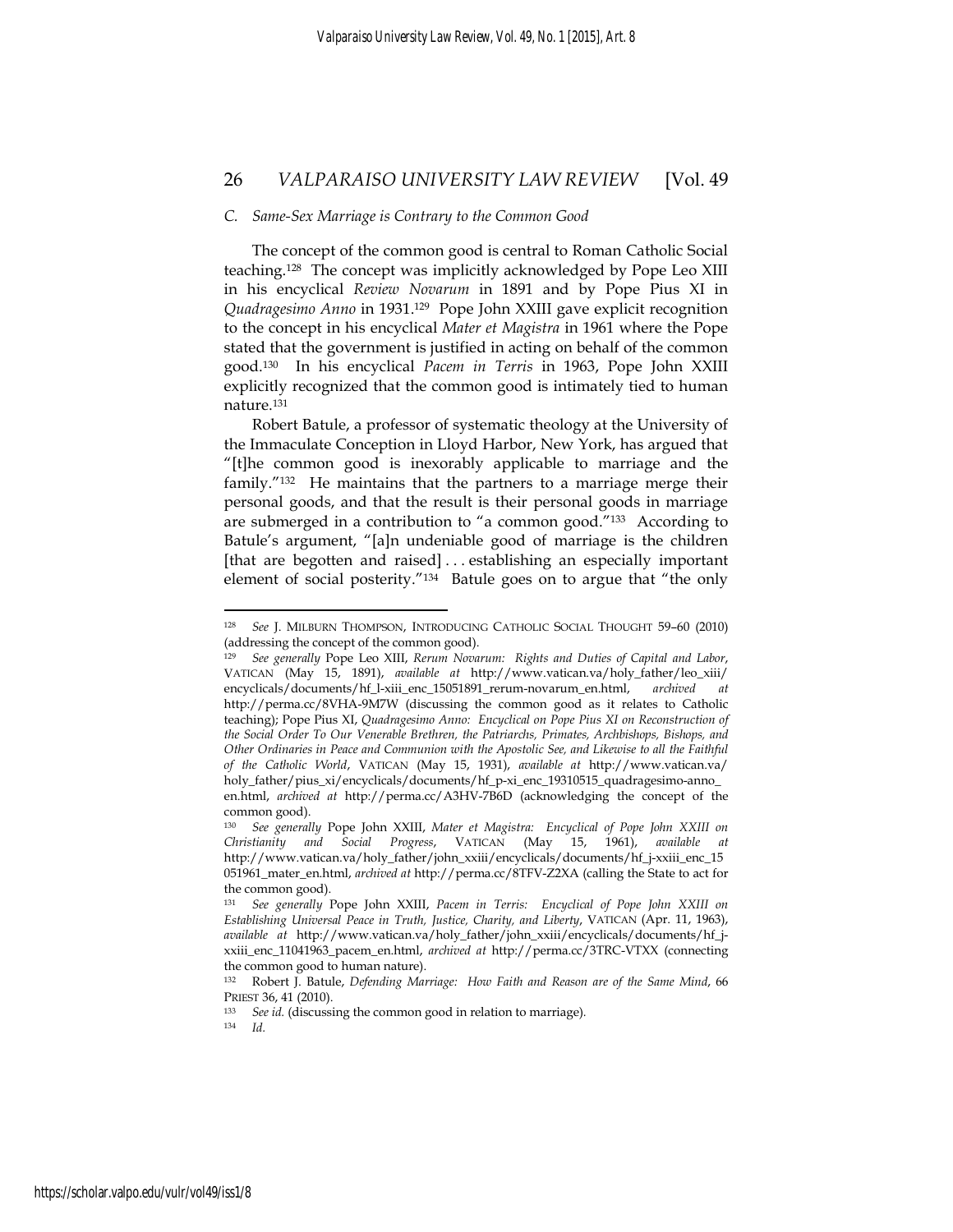origin that adequately safeguards children's identity is the necessary, intimate, integral, mutual[ $_1$ ] and permanent union of spouses.<sup>"135</sup> The assertion is that the heterosexual marriage which produces children is "the context which most readily provides emotional security and guarantees greater unity and continuity in the process of social integration."136 Accordingly, other forms of the family unit are detrimental to child development: "growing up in an intact two-parent family is an important source of advantage [for children]."137

Batule maintains that same-sex couples are not capable of biologically producing children, although reproductive technologies, surrogates, or adoption can provide children for the same-sex couple.<sup>138</sup> Batule claims that such children raised by same-sex parents do not thrive to the same extent as children in traditional families and studies that claim otherwise are flawed.139 Batule argues that: "children raised by a married mother and father fare better than children raised by same-sex partners[;] . . . [c]hildren do best when raised by their own married mother and father."140 Batule concludes that the common good is best served by limiting marriage to the couple whose relationship is open to procreation, rather than accepting the concept of marriage as primarily a private, emotional relationship which he sees as the fundamental basis of same-sex partners claim to a right to marriage.<sup>141</sup>

Russell Shaw, in *An Argument Against Gay Marriage*, goes farther than arguing heterosexual marriage is superior to same-sex marriage by asserting recognition of same-sex marriage will weaken heterosexual marriage: "the case for legalizing gay marriage rests on the ideology of cultural relativism. And this is an ideology whose principle practical effect is progressively to undermine and ultimately to dissolve social institutions and relationships based on ideas like 'natural' and 'nature,' 'true' and 'truth.'"142 The basic argument is that from the point of view

<sup>135</sup> *See id.* (citing Pontifical Council for the Family, *Family, Marriage, and De Facto Unions*, 30 ORIGINS 475–88 (2000)). 136 *Id.*

<sup>137</sup> *See id.* (citing Barbara Dafoe Whitehead, *Dan Quayle Was Right*, 271 ATLANTIC MONTHLY 50, 80 (1993)). 138 *See* Batule, *supra* note 132, at 41–42 (providing Batule's theories on same-sex couples

and children).

<sup>139</sup> *Id*. (addressing parenting in heterosexual families and the defects in studies regarding same-sex parents).

<sup>140</sup> *See id.* (citing Maggie Gallagher & Joshua Baker, *Do Moms and Dads Matter? Evidence From the Social Sciences on Family Structure and the Best Interests of the Child*, 4 U. MD. L.J. 174, 174, 180 (2004)).<br> $141$  *Id.* 

<sup>141</sup> *Id*. 142 Russell Shaw, *An Argument Against Gay Marriage*, 80 COLUMBIA 19, 19 (2000).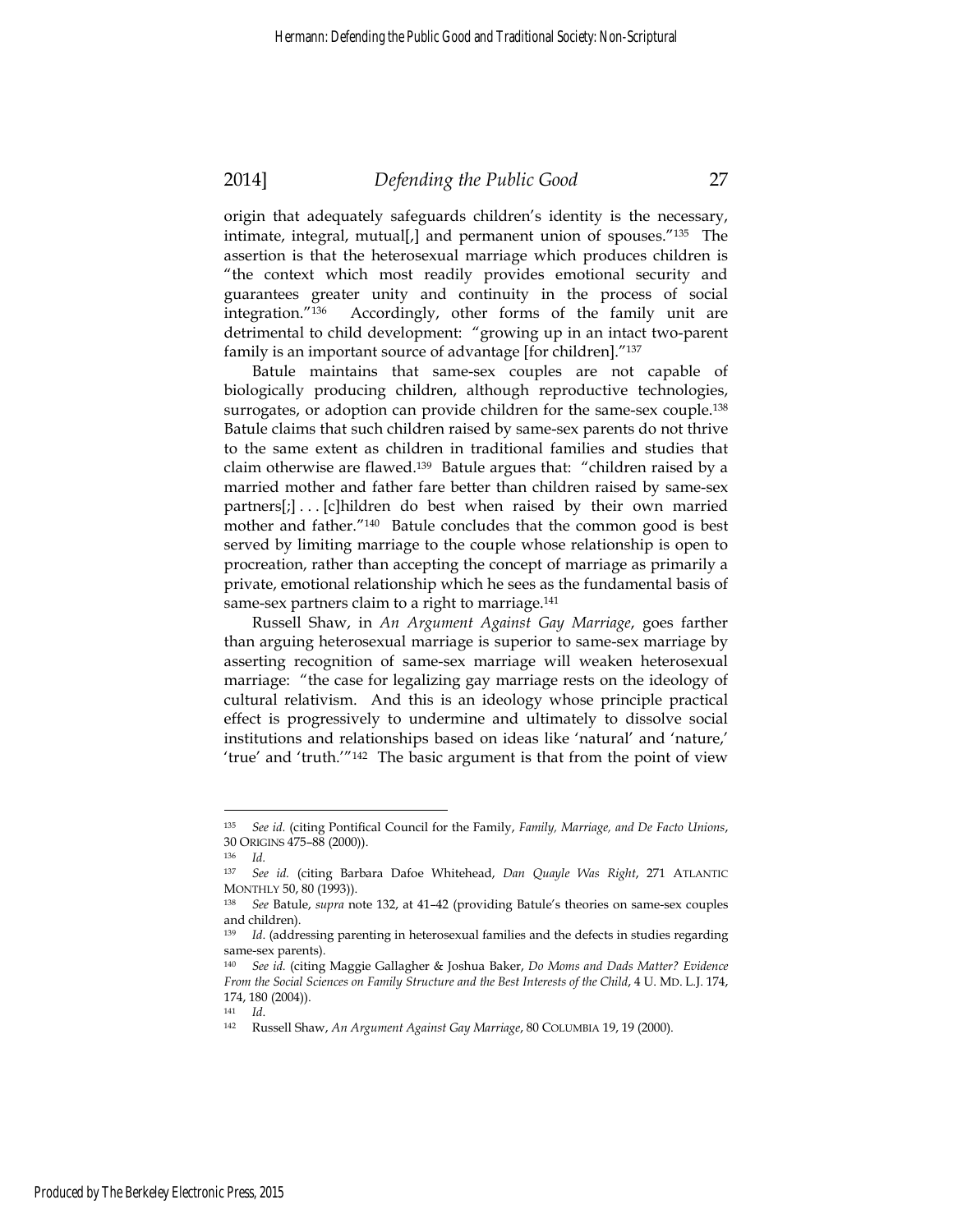of cultural relativism, marriage is a social construct open to alteration and reformulation:

> [I]t makes no sense to say, "A marriage is by nature a relationship between a woman and a man." The reason it makes no sense is that the idea of "nature" itself has no meaning. "Nature" and "natural relationships" are words people use in speaking of certain social conventions. There is no bedrock reality to which they refer.143

Stanley Kurtz, a research fellow at the Hoover Institution, does not disagree with Shaw that recognition of same-sex marriage threatens the social consensus on the morality of marriage.<sup>144</sup> Kurtz writes: "[g]ay marriage would set in motion a series of threats to the ethos of monogamy from which the institution of marriage may never recover."145 However, Kurtz recognizes that the general abandonment of the taboo against homosexuality and the claims to personal freedom by homosexuals to the right to marry justify recognition of same-sex marriage; Kurtz concludes: "I would rather accept some disruption in family stability than go back to the days when homosexuality itself was deeply tabooed. The increase in freedom and fairness is worth it."146

Russell Shaw, however, argues that preserving traditional marriage is essential for the important goal of mentoring society and that "the best argument against legalizing same-sex marriage is the harm done to traditional marriage."147 Shaw concludes: "No-fault divorce provides the precedent here. Changing the meaning of marriage to accommodate libertarian morality—which essentially is what happened on this case contributed to the weakening of traditional marriage visible in statistics in recent decades."148

Kurtz's position seems to be based on the view that men are less monogamous than women, so that a marriage of two men would be less stable than a heterosexual marriage. Of course by implication, a lesbian marriage would be the most stable. Even if Kurtz is correct in his

<sup>143</sup> *Id.*

<sup>144</sup> Stanley Kurtz, *The Libertarian Question: Incest, Homosexuality, and Adultery*, *in* SAME-SEX MARRIAGE: THE MORAL AND LEGAL DEBATE 265 (Robert M. Baird & Stuart E. Rosenbaum eds., 2d ed. 2004).

<sup>145</sup> *Id*. at 268. 146 *See id.* at 267 (discussing societal taboos surrounding marriage). 147 Robert Shaw, *Marriage and the New Morality*, VIRTUEONLINE (Aug. 27, 2010), *available at* http://www.virtueonline.org/marriage-and-new-morality-russell-shaw, *archived at*  http://perma.cc/F9F7-MHBR.<br> $^{148}$  *Id* 

<sup>148</sup> *Id*.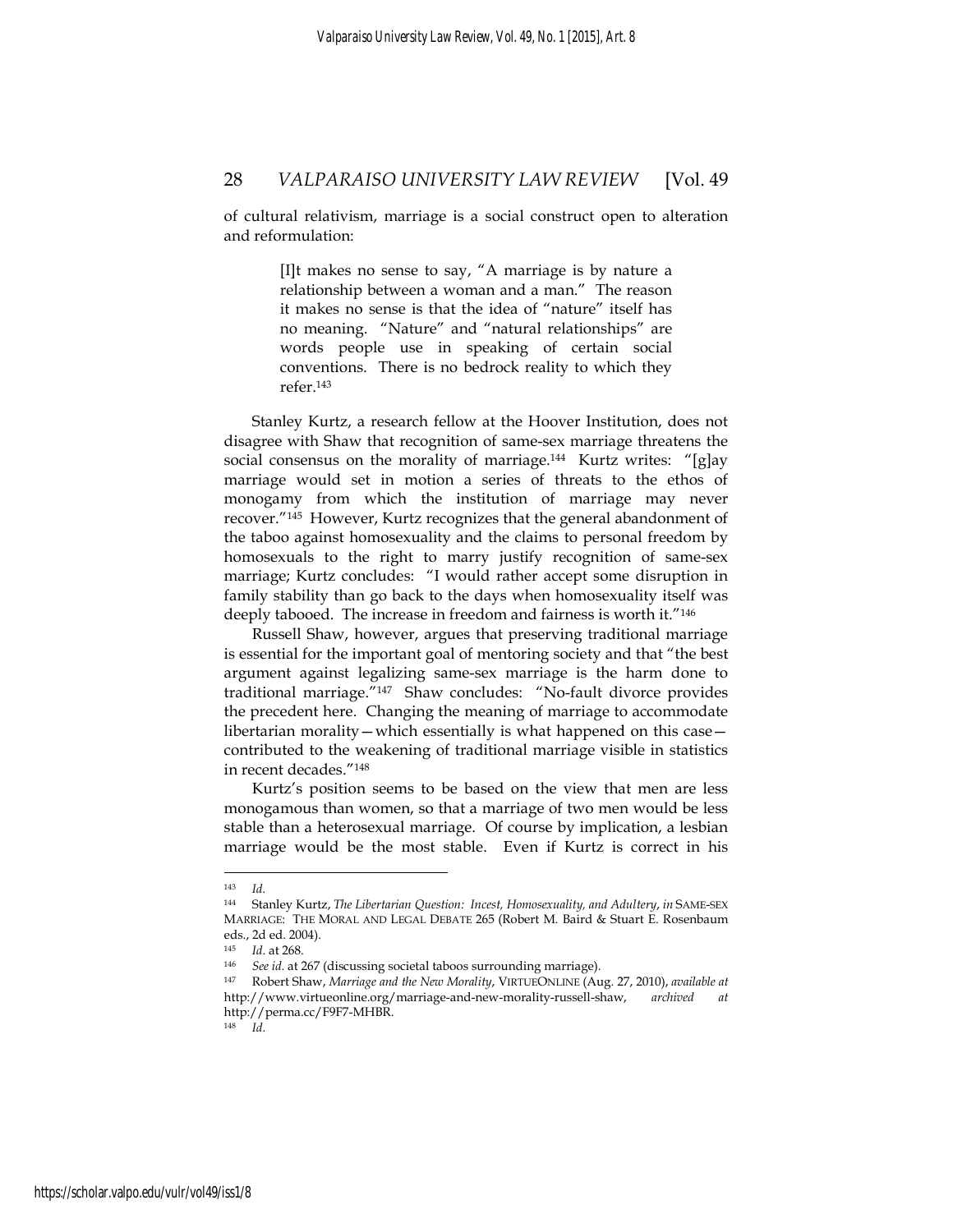assessment of male human nature, there is no evidence that marriage might not curb male promiscuity. Moreover, there is no evidence that any instability in same-sex marriage would cause heterosexual husbands to wander.

Shaw's argument against same-sex marriage is based on the common good view of procreating and child rearing as the principle social benefit of legal recognition of the family unit. Instead, it can be argued that the family, or household, forms the social bedrock of society because of the mutual dependence and responsibility of members of the family for each other. Opposition to same-sex marriage preserves the status of isolated homosexuals which serves as a basis for the traditional criticism of homosexual acts. Same-sex marriage creates a social relation in which the homosexual couple may experience monogamy, mutual love, affection, and support. Same-sex marriages establish additional families providing for their members, including their children, reducing the need for social services and welfare, which would otherwise be required for individuals denied the opportunity to form family units.

#### IV. REVISIONIST CHALLENGE TO TEACHING OF THE MAGISTERIUM

#### *A. Challenge to Homosexuality as an Objective Disorder*

There is significant disagreement between the Magisterium and many contemporary Roman Catholic theologians on the subject of homosexuality. Some theologians concede to the Magisterium's teaching that heterosexual relations are normative, but urge an accepting pastoral approach for homosexual persons.149 Others suggest that the morality of sexual acts, whether heterosexual or homosexual, depends on the quality of the relationship between the sexual partners.150

Some theologians suggest that homosexual relations are as normal as heterosexual relations. For example, Daniel Maguire, a theologian teaching at Marquette University, argues that homosexuality is natural and "part of God's plan for creation—some people are heterosexual and some are homosexual—this is the way God made us."151 Similarly, "[t]he desire to bond lovingly and sexually with persons of the same sex

<sup>149</sup> *See generally* Lisa Sowle Cahill, *Moral Methodology: A Case Study, in* INTRODUCTION TO CHRISTIAN ETHICS 551–62 (Ronald P. Hamel & Kenneth R. Hines eds., 1989) (discussing an approach based on Christian ethics which provides an adequate Christian response to homosexuality).<br><sup>150</sup> Gregory Baum, Catholic Homosexuals, 99 COMMONWEAL 479, 479-82 (1974).

<sup>151</sup> Daniel C. Maguire, *A Catholic Defense of Same-Sex Marriage*, RELIGIOUS CONSULTATION ON POPULATION, REPRODUCTIVE HEALTH AND ETHICS (Apr. 20, 2006), http://www.religiousconsultation.org/Catholic\_defense\_of\_same\_sex\_marriage.htm, *archived at* http://perma.cc/VG35-69MH.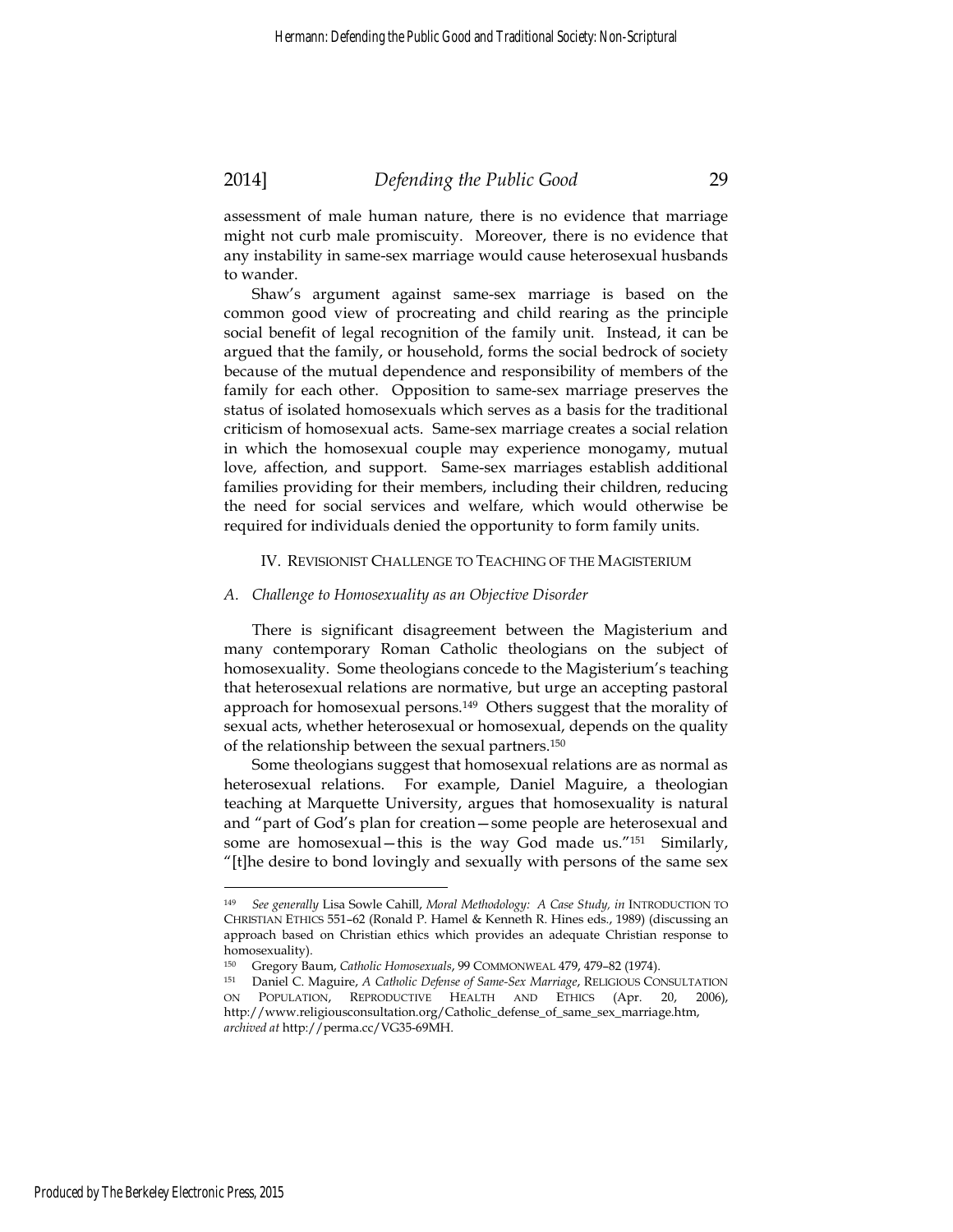or of the opposite sex, is a fact of life, a fact of God's creation, and we have no right to call it unholy."152

While acknowledging the condemnation of homosexual sex and same-sex marriage in documents issued by the Congregation for the Doctrine of the Faith, Maguire maintains that this teaching is wrong.153 Maguire identifies three sources of church teaching, "or three "magisteria" of the Magisterium: "the *hierarchy*, the *theologians*, and the *wisdom and experience of the laity*."154 Maguire asserts that over the course of history each of these sources has erred.155 Today, Maguire argues, many theologians and a significant segment of the laity reject the Vatican teaching on homosexuality.156 Facing this disagreement Maguire maintains that one can invoke the tradition of Probabilism that provides: "[w]hen there is debate on a moral issue [such as same-sex unions, and], where there are good reasons and good authorities on both sides of the debate, Catholics are free to make up their own minds."157 Maguire concludes that since condemning homosexuals to an involuntary life of celibacy would be cruel and absurd, it is reasonable to reject the Magisterium's position on homosexuality.158

Jack Bonsor, a lecturer in theology at Santa Clara University, engages the teaching of the Magisterium on homosexuality with a more nuanced argument.159 Bonsor begins with the presumption that sexual orientation is not chosen, but rather is a deep-rooted condition or instinct that is discovered.160 According to Bonsor, sexuality involves more than erotic passion, but also involves "friendship, intimacy, and romantic relationships."161 Bonsor challenges the Magisterium's judgment that homosexuality, or the homosexual inclination, is an objective disorder.<sup>162</sup> According to Bonsor, the Magisterium roots its view in the metaphysical anthropology of Thomas Aquinas.163 Aquinas sees the soul as the cause of "[h]uman sexual desire [when it] is directed toward the good of

<sup>152</sup> *Id.*

<sup>153</sup> *Id*. 154 *Id*. The "experience of the laity" is referred to in Latin as the *sensus fidelium*. *Id*. 155 *Id*. 156 Maguire, *supra* note 151. 157 *Id.*

<sup>158</sup> *Id*. 159 *See* Jack A. Bonsor, *Homosexual, Orientation and Anthropology: Reflections on the Category "Objective Disorder,"* 59 THEOLOGICAL STUD. 60, 61–62 (1998) (proposing that Magisterium's justifications are at odds with its conclusions regarding homosexuality and same-sex marriage).

<sup>160</sup> *Id.* at 60.<br>
161 *Id.*<br>
162 *Id* at 61

<sup>162</sup> *Id*. at 61. 163 *Id*. at 65–66.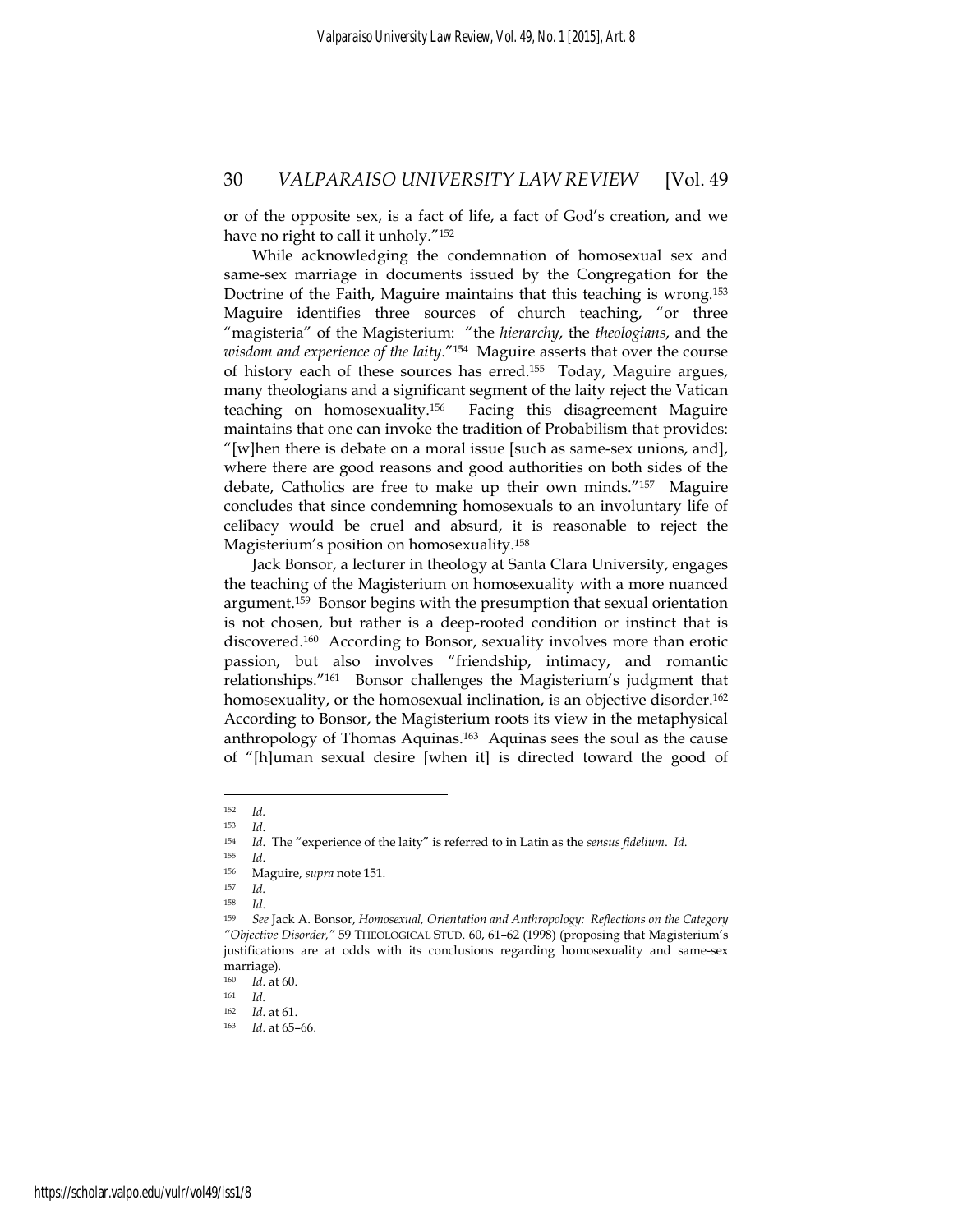human procreation."164 In Aquinas' view, this is true for all humans at all times because for every human being, the soul is the form of the body directly created by God.<sup>165</sup> God's direct action is not part of human development or evolution.166 Thus, for each person God directly creates and infuses a soul into the evolved human individual.<sup>167</sup> The ordered soul possesses the natural inclinations such as the urge toward procreation.168 Bonsor identifies this as the theological ground for the Magisterium's "universal claim that homosexual orientation is an objective disorder."169

While the Magisterium has embraced human evolutionary theory at the physical level, Bonsor argues that it maintains the view of "the direct creation of the soul" as part of its metaphysical anthropology.170 Bonsor points out that when considering homosexual orientation, the Magisterium's view of evolutionary science is restricted by the metaphysics of direct infusion of the soul along with a literal understanding of *Genesis*, in which Adam's sin directly affects human biology by producing the homosexual inclination infecting the directlyinfused soul.171 To the contrary, Bonsor argues that self-consciousness and thought evolve by similar natural processes as physical evolution.<sup>172</sup> Bonsor concludes: "[i]f human nature evolves, perhaps homosexual orientation is a possibility served up by nature for human sexuality, intimacy, and love. Perhaps homosexual orientation falls within divine providence, a providence that works within a cosmos wherein nature pursues multiple and diverse possibilities."173

Margaret Farley acknowledges that an understanding of homosexuality as an inborn characteristic, such as the evolutionary or adaptive feature recognized by Bonsor, has been an important reason for some religious traditions' acceptance of homosexuals.174 Farley quotes one commentator: "since homosexuality is not chosen, it cannot be immoral . . . [since] God would not demand of human beings something

<sup>&</sup>lt;sup>164</sup> *Id.*<br>
<sup>165</sup> Bonsor, *supra* note 159, at 66.<br>
<sup>166</sup> *Id.*<br>
<sup>167</sup> *Id.* at 70.<br>
<sup>168</sup> *Id.* at 70.<br>
<sup>169</sup> *Id.* at 70.<br>
<sup>170</sup> *Id.* at 71.<br>
Bonsor, *supra* note 159, at 72.<br>
<sup>171</sup> Bonsor, *supra* note 159, at 72.<br>
<sup>1</sup> (2006).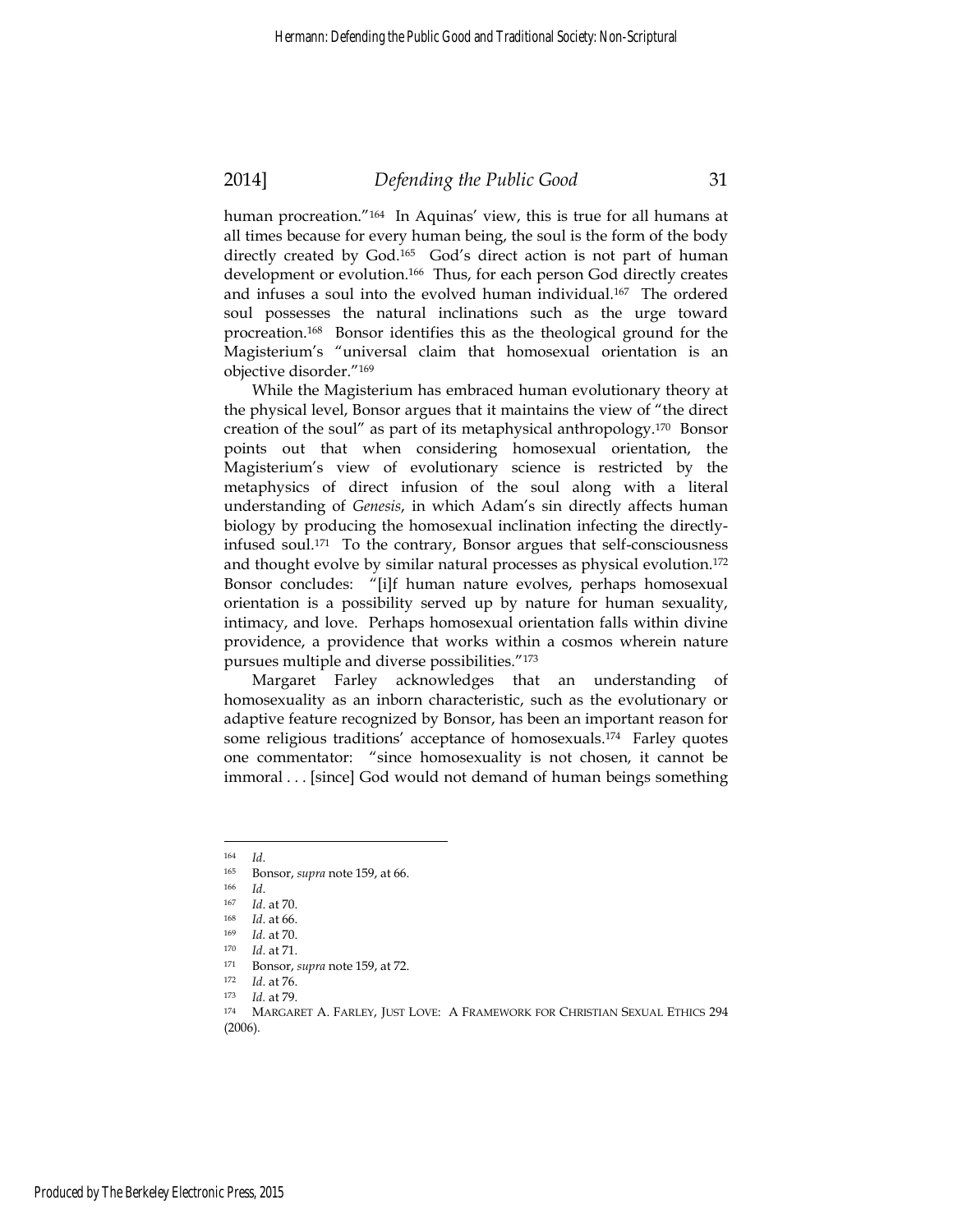they cannot possibly obey."175 On the other hand, Farley wants to maintain that human sexuality is highly complex, takes a variety of forms, and that social justice demands respect for the way individuals realize their sexual orientation or preference.176

#### *B. Challenge to Procreation and Biological Complementarity as Necessary Elements of Marriage*

Some of the most sophisticated and compelling criticisms of Magisterial teaching on homosexuality and same-sex marriage are provided by Todd A. Salzman, a theologian teaching at Creighton University, and Michael Lawler, an Emeritus professor of theology at Creighton.177 Salzman and Lawler challenge the claim that procreation is an essential element of marriage, since children are a possibility and not indispensable consequence of marriage.178 Moreover, they maintain that sexual intercourse should not be viewed as exclusively for biological procreation, but also for expression of love and affection.179 Salzman and Lawler argue that even the teaching of the Magisterium has moved from the primarily procreative model of marriage to "a more personal model of conjugal love and intimacy."180 According to Salzman and Lawler:

<sup>175</sup> *See id.* (quoting Judith Plaskow, *Lesbian and Gay Rights: Asking the Right Questions*, 9 TIKKUN 31, 31 (1992)). 176 *Id*. at 294–95. 177 *See generally* Todd A. Salzman & Michael G. Lawler, *New Natural Law Theory and* 

*Foundational Sexual Ethical Principles: A Critique and a Proposal*, 47 HEYTHROP J. 182–205 (2006) (critiquing the foundational principles of The New Natural Law Theory and arguing alternative principles that would justify sexual acts of homosexual couples); Todd A. Salzman & Michael G. Lawler, *Quaestio Disputata: Catholic Social Ethics: Complementarity and the Truly Human*, 67 THEOLOGICAL STUDIES 625–52 (2006) [hereinafter *Quaestio Disputata*] (discussing the types of complementarity that the Magisterium finds in a truly human sexual act); TODD A. SALZMAN & MICHAEL G. LAWLER, SEXUAL ETHICS: A THEOLOGICAL INTRODUCTION 155–90 (2012) [hereinafter SEXUAL ETHICS] (discussing the Bible, homosexuality, and the Magisterial teaching); TODD A. SALZMAN & MICHAEL G. LAWLER, THE SEXUAL PERSON: TOWARD A RENEWED CATHOLIC ANTHROPOLOGY 214–35 (2008) (analyzing an empirical theology approach to addressing traditional norms); Todd A. Salzman & Michael G. Lawler, *Theology, Science, and Sexual Anthropology: An Investigation*, *in* TO DISCERN CREATION IN A SCATTERING WORLD 297–316 (Board of Ephiemerides Theologicae Lovanienses 2013) (evaluating the current situation of theological anthropology); Todd A. Salzman & Michael G. Lawler, *Truly Human Sexual Acts: A Response to Patrick Lee and Robert George*, 69 THEOLOGICAL STUDIES 663–80 (2008) (responding to Mr. Lee and Mr. George's classicist approach to sexual norms and sexual orientation).

<sup>178</sup> *See* SEXUAL ETHICS, *supra* note 177, at 98 ("[C]hildren add nothing to that plentitude, except that they make the spouses father and mother. Children are added to marriage as 'a *possible* and not an *indispensable consequence of marriage."*).<br><sup>179</sup> *Id.* at 99.<br><sup>180</sup> *Id.* at 102.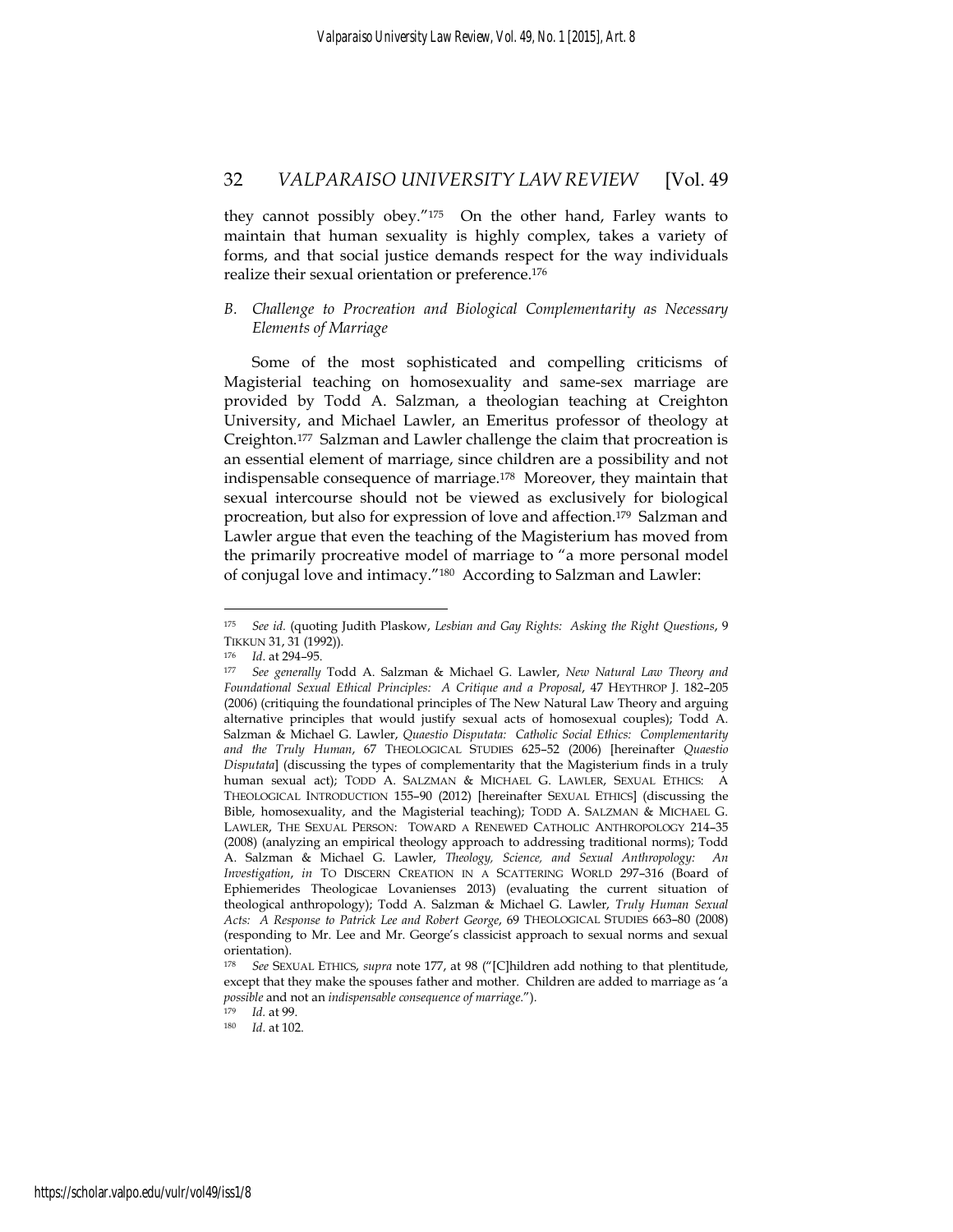[Conjugal] love is uniquely expressed and perfected through the marital act [whether open to procreation or not]. The actions within marriage by which the couples are united intimately and chastely are noble and worthy ones. Expressed in a manner which is truly human, these actions signify and promote that mutual selfgiving by which spouses enrich each . . . .181

Salzman and Lawler directly address the requirement of sexual complementarity central to the CDF *Considerations* dealing with same-sex unions.182 Salzman and Lawler observe that the concept of complementarity has significance in two primary ways in the Magisterial teaching: first, as biological complementarity including heterogenital and reproductive; and second, as personal and psychological complementarity.183 Salzman and Lawler observe: "[t]he [M]agisterium condemns homosexual acts because they do not exhibit heterogenital and reproductive complementarities and, because they do not exhibit these biological complementarities, they are ontologically incapable of realizing personal complementarity, regardless of the meaning of the act for a homosexual couple."184 Salzman and Lawler argue that heterogenital and biological complementarity may be features of a marriage, but are not necessary elements of a marriage.185 They maintain that "monogamous, loving, committed, homosexual couples . . . do experience affective and communion complementarity in and through their homosexual acts."186 With this understanding of the legitimacy of non-procreative sexual acts and the essential interpersonal character of marriage, Salzman and Lawler find no persuasive argument against same-sex marriage.<sup>187</sup>

The view of Salzman and Lawler that the Magisterium's view of biological complementarity is essentially flawed is a logical conclusion from their premise that procreation is not an essential element of marriage.<sup>188</sup> They argue that to the contrary:

<sup>181</sup> *Id.* at 107. 182 *See Quaestio Disputata*, *supra* note 177, at 627–29 (discussing three concerns found in Pope Paul II's theology).

<sup>&</sup>lt;sup>183</sup> *Id.* at 629–30.<br>
<sup>184</sup> *Id.* at 644–45.<br>
<sup>185</sup> *Id.* at 645–46.<br>
<sup>185</sup> *Id.* at 645–46.<br>
<sup>187</sup> *Id.* at 645–46.<br>
<sup>187</sup> *Id.* at 645–46.<br>
<sup>187</sup> *Id.* at 645–46. complementarity homosexual individuals can exhibit the holistic complementarity.").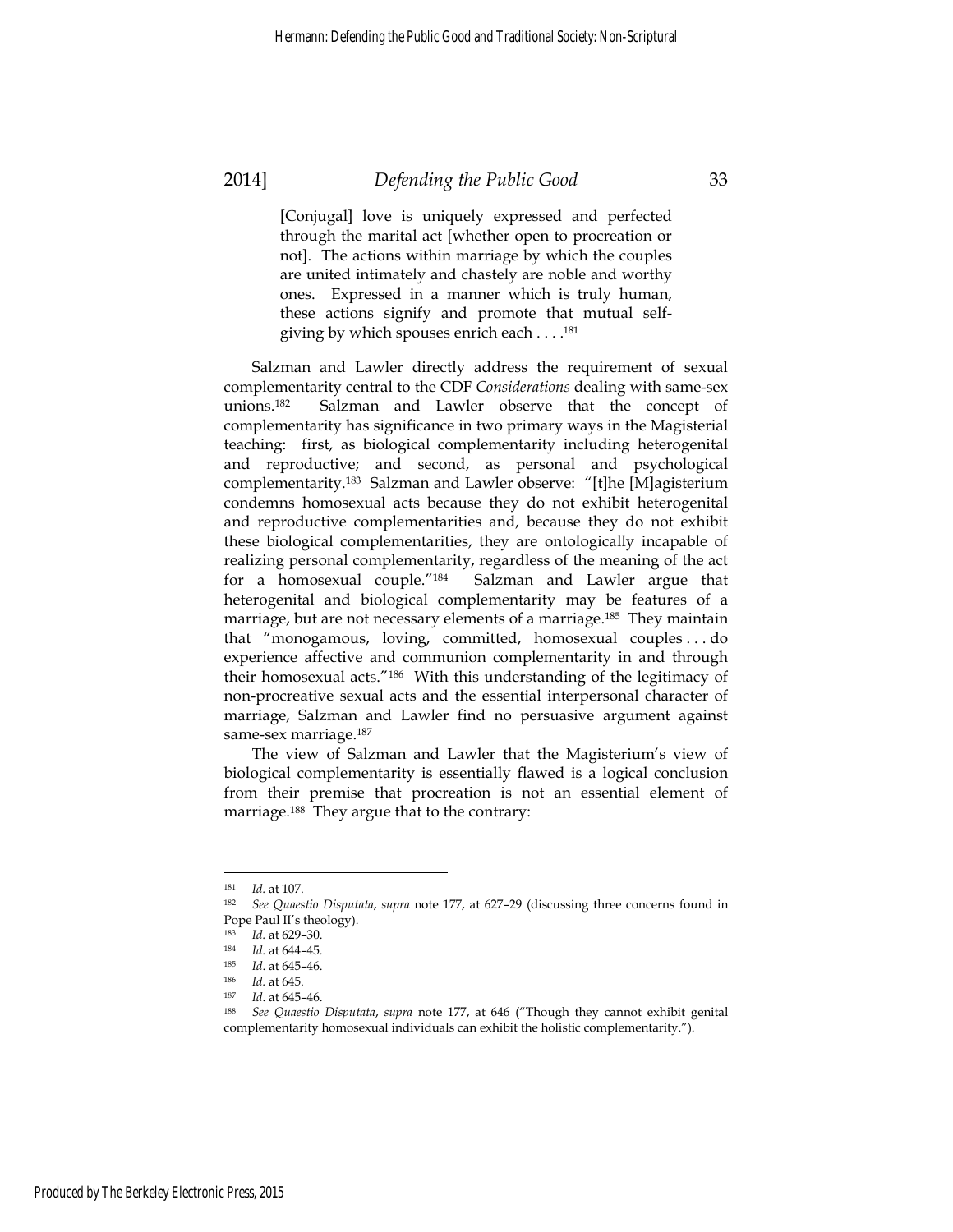[T]he needed complementarity for a truly sexual act [and marriage] is *holistic* complementarity that unites people bodily, affectively, spiritually, and personally in light of a person's sexual orientation. Heterogenital complementarity is needed for reproduction, but it is not needed for the sexual, affective, spiritual, and personal connection between two people that the recent Catholic tradition acknowledges as an end of marriage equal to procreation.189

The complementarity which plays an important part in married life has psychological and social dimensions that are not dependent on genital difference or reflect social mandated stereotypes. Homosexual couples express psychological and emotional differences which form the basis for their complementarity, while being committed to the same shared lives lived by heterosexual couples.

#### *C. Same-Sex Families, the Common Good, and Child Raising*

The Magisterium maintains that same-sex unions are detrimental to the common good primarily because same-sex parents deny children a developmental environment that includes both male and female parents. Stephen Pope, a professor of theology at Boston College, challenges this position.190 Pope objects to the CDF's language in *Considerations* that states that the same-sex family does "violence" to the children in it because the environment is not "conducive to their full development."191 Pope maintains that this language involves distortion and "implies that foster parents, single parents, and parents with serious physical or psychological handicaps, no matter how hard they try, are guilty of inflicting 'violence' on their children since they, too, consent to raise their children under less than optimal conditions."192

Pope's main argument is that the choice for many children is not between an environment with heterosexual rather than homosexual parents, but instead, between placement with a same-sex couple as an

<sup>189</sup> *Id.* at 645–46. 190 *See* Stephen Pope, *The Vatican's Blunt Instrument*, CLGS (Aug. 9, 2003), http://www.clgs.org/resource-library/vaticans-blunt-instrument, *archived* http://perma.cc/P8NX-LT9Q ("In the single most criticized claim in this document, the CDF holds that allowing children to be adopted by same-sex couples subjects them to 'violence,' at least in the sense that it would not be 'conductive to their full human development.'")*.*

<sup>191</sup> *Id*. 192 *Id.*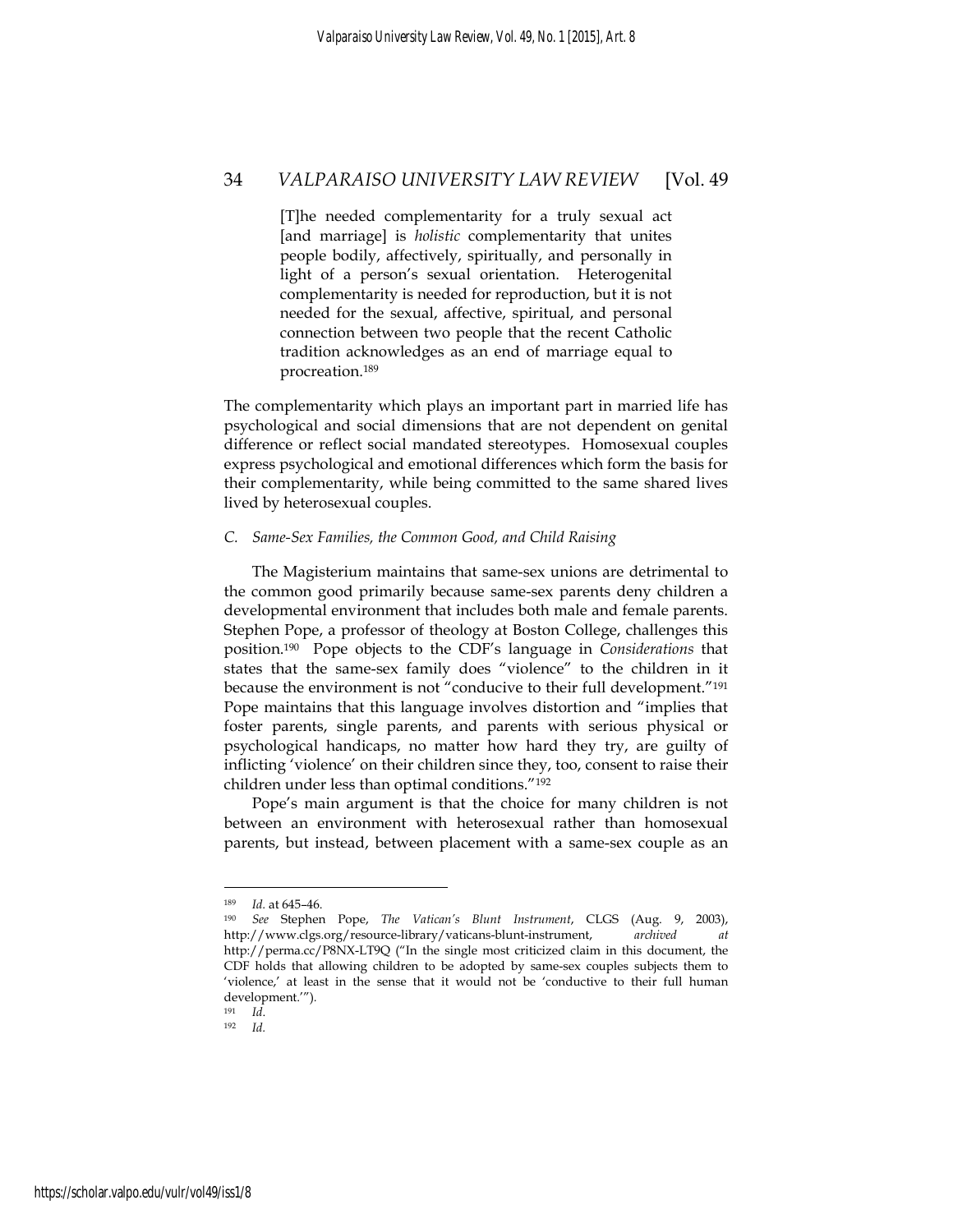alternative to an institution.<sup>193</sup> Pope maintains: "[t]he [CDF] document fails to give the slightest acknowledgement of the profound, long-lasting concrete good that is provided by some gay adoptive parents to their children."194 According to Pope, the CDF fails to recognize the contribution to the common good resulting from "[an] adoption by a same-sex couple committed to providing a stable, loving[,] and respectful family environment for a child's upbringing."195

The fundamental flaw in the Magisterium's claim that same-sex parents are a detriment to their children is that it is not based on empirical evidence. In fact, studies of children raised by same-sex parents have "failed to produce conclusive evidence that the children of lesbian mothers or gay fathers have significant difficulties in development relative to children of heterosexual parents."196

The early studies on same-sex parenting were subject to various methodological criticisms, including reliance on small and nonrandom samples, and researcher bias.<sup>197</sup> However, more recent studies are considered scientifically valid; these studies test children directly, as well as relying on parent's reports and evaluations from teachers.198 These studies reveal "no significant differences between children of lesbian mothers and children of heterosexual mothers in anxiety, depression, self-esteem, and numerous other measures of social and psychological adjustment."199 To date, those studies recognized as scientifically valid have revealed no differences between children reared in same-sex couple households and those reared in heterosexual households in the level of cognitive functioning, the level of parental investment in children, and other indicators of well-being.200

<sup>193</sup> *Id*. 194 *Id*. 195 *Id*. 196 Charlotte J. Patterson, *Adoption of Minor Children by Lesbian and Gay Adults: A Social Science Perspective*, 2 DUKE J. GENDER L. & POL'Y 191, 197–98 (1995). 197 *See* Lynn D. Wardle, *The Potential Impact of Homosexual Parenting on Children*, 1997 U.

ILL. L. REV. 833, 844–52 (1997) (critiquing studies with results favoring same-sex parent because of methodological flaws).

<sup>198</sup> *See generally* Judith Stacey & Timothy J. Biblarz, *(How) Does the Sexual Orientation of Parents Matter?*, 66 AM. SOC. REV. 159, 175–76 (2001) (providing data and conclusions of the studies).

<sup>199</sup> *Id*. at 171. 200 *Id.* at 176.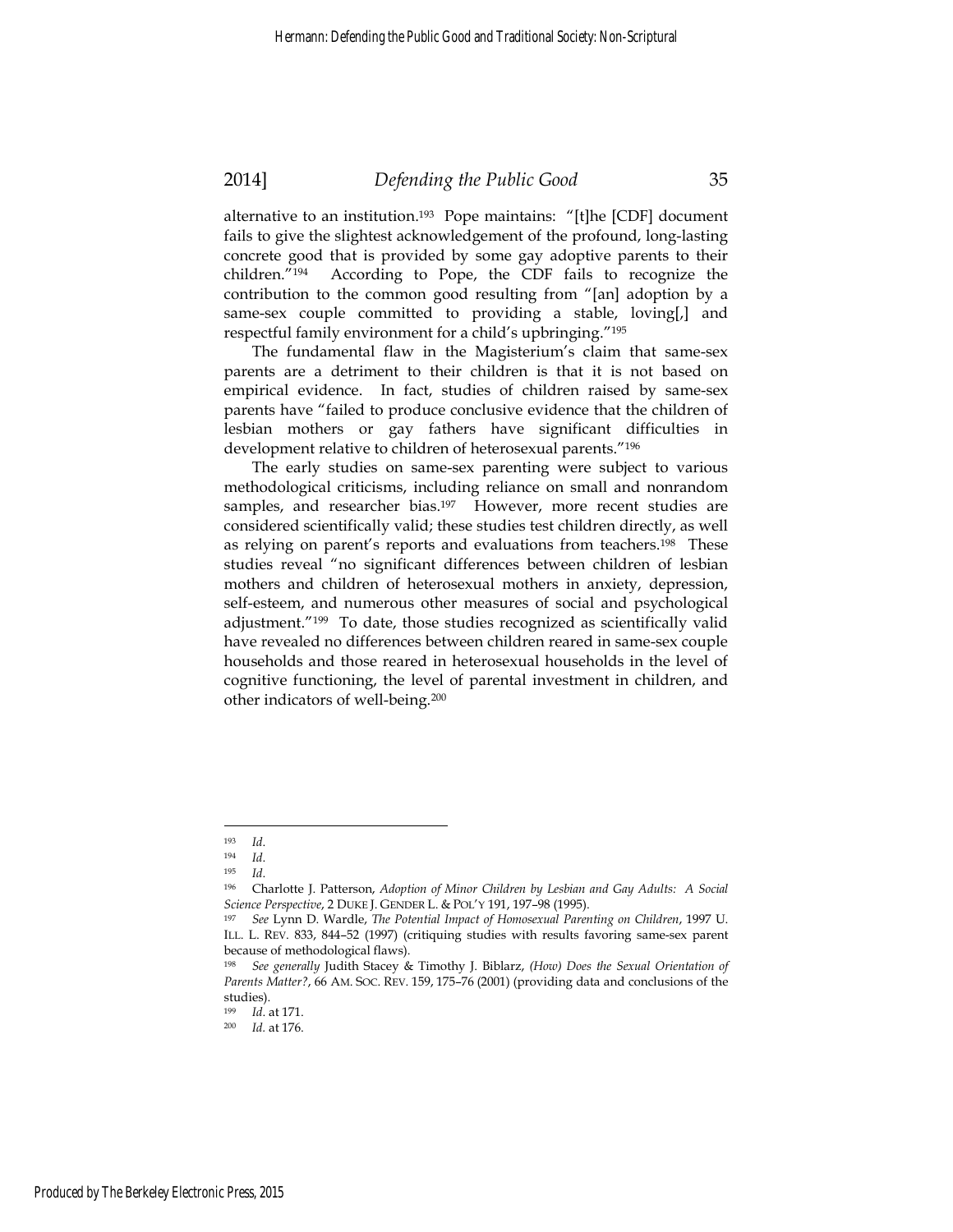#### V. CONCLUDING ASSESSMENT OF THE TEACHING OF THE MAGISTERIUM ON HOMOSEXUALITY AND SAME-SEX UNIONS

The Magisterium's teaching recognizes homosexuality as a sexual orientation and a possible deep rooted condition. Thus, this understanding of homosexuality suggests it is not a matter of choice of sexual partners or choice of lifestyle. However, the view that is taken of homosexuals and homosexual acts is limited to the individual person who, for the most part, is viewed as seeking personal gratification from sexual acts. There is an explicit view of homosexual acts as necessarily solitary and non-unitive. There has been, however, a significant change in society that now accepts homosexual couples enjoying a life of intimate association based on love, affection, and mutual support. Homosexual sex acts take on a new meaning when considered as expressions of the love, affection, and support of sexual partners, rather than isolated acts of homosexual persons.

Once one recognizes that homosexuality involves a deep-seated aspect of the person and personality, it makes no sense to criminally prosecute the conduct that is an expression of the personality. It also questions whether the expression of such a personality characteristic in conduct in an intimate relationship should be considered immoral. Moreover, when homosexual acts are seen as expression of interpersonal intimacy, rather than acts of personal gratification, one can see validity to a claim that the varying inter-personal relationships should be recognized as moral. Even if one continues to maintain the position that homosexuality is a disorder and that the homosexual act is an ontic or pre-moral evil, it would seem appropriate to consider the content and circumstances of the homosexual act as an expression of the monogamous commitment of love, affection, and support between the members of the homosexual couple, so that a homosexual act ultimately can be viewed as moral.

This Article examined the Magisterium's arguments against samesex unions that are based on understandings derived from moral theology and anthropology, but did not closely examine religious arguments based on Scripture or sacramental belief. I would maintain that the Magisterium's non-Scriptural arguments against the state recognizing same-sex unions by extending civil marriage to homosexuals are not persuasive. Challenges to these claims have been set out in this Article's commentary on the Magisterial documents and in the review of revisionist theologians' arguments.

The objective of the Magisterium of the Roman Catholic Church in publishing *Consideration Regarding Proposals to Give Recognition to Unions Between Homosexual Persons* was to provide a convincing, non-scriptural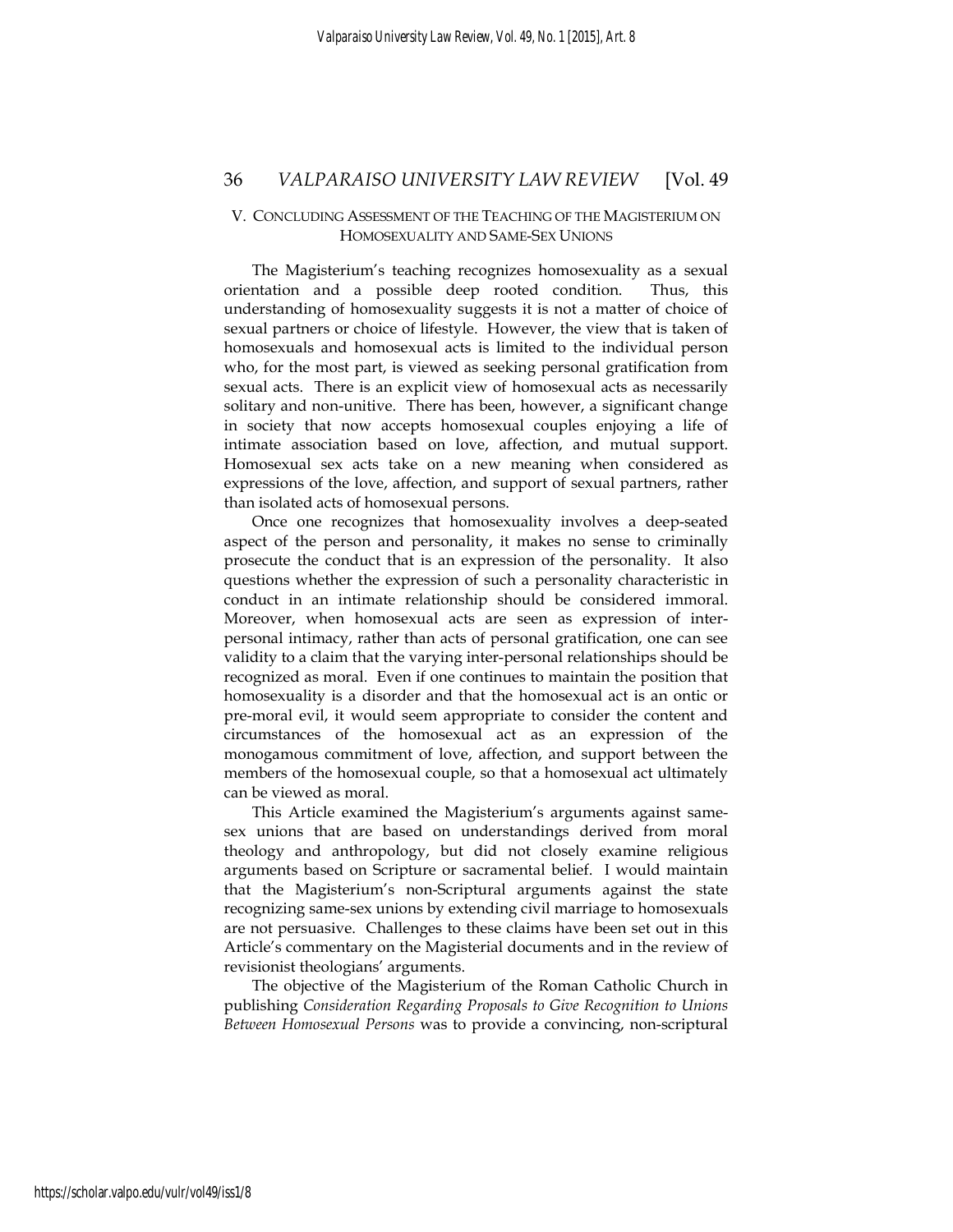argument that would persuade the rational legislator or judge to reject claims for access to same-sex marriage. These arguments depend on psychological and anthropological assumptions that are open to reasonable debate.

The Magisterium's teachings reveal a limited understanding of the meaning of sexual relations in contemporary life, take the view that homosexuality involves an isolated individual seeking experiences of personal gratification, and adopts an understanding of gender roles as stereotypical and traditional. Ultimately, the Magisterium's position on same-sex marriage depends on premises about genital complementarity between the sexes which provides the possibility of procreation and gender complimentarity that facilitates childbearing. Those premises are subject to the convincing criticism that they involve a restricted physicalistic understanding of sexual relations, gender stereotyping, and an excessively limited view of the nature of intimate sexual relationships. The Magisterium's arguments cumulatively fail to establish a compelling foundation for opposing legally recognized same-sex marriage. As a result of the church's views that sexual acts in a marriage involve mutual love and support, and since canon law does not prohibit sterile persons from marrying, the Magisterium implicitly recognizes that the ability to procreate is not an essential factor of marriage; thus the persuasiveness of the Magisterium's argument against legal recognition of same-sex marriage is further undermined by its own teaching. Ultimately, the Roman Catholic Church Magisterium's failure to recognize that today many same-sex parties express a committed, monogamous, and loving relationship, and often form a family with children contributing to the common good; this fact further undermines the Catholic Church's opposition to legal recognition of same-sex marriage.

Recognition of same-sex marriage would further the state's interest in establishing families and households that facilitate individual members providing for each other out of love and commitment to mutually care for each other. The common good is served by reducing the likelihood of society's need to care for those who would otherwise become dependent and require public support. Moreover, legal recognition of same-sex marriage can provide such families social support and access to legal and community resources important for caring for and educating children and for facilitating the mutual support of the individuals who have joined themselves together in a loving relationship. The common good is furthered by the establishment of the household resulting from legal recognition of same-sex marriages involving loving partners, often raising children, producing families committed to mutual support, and affectionate caring for each other.